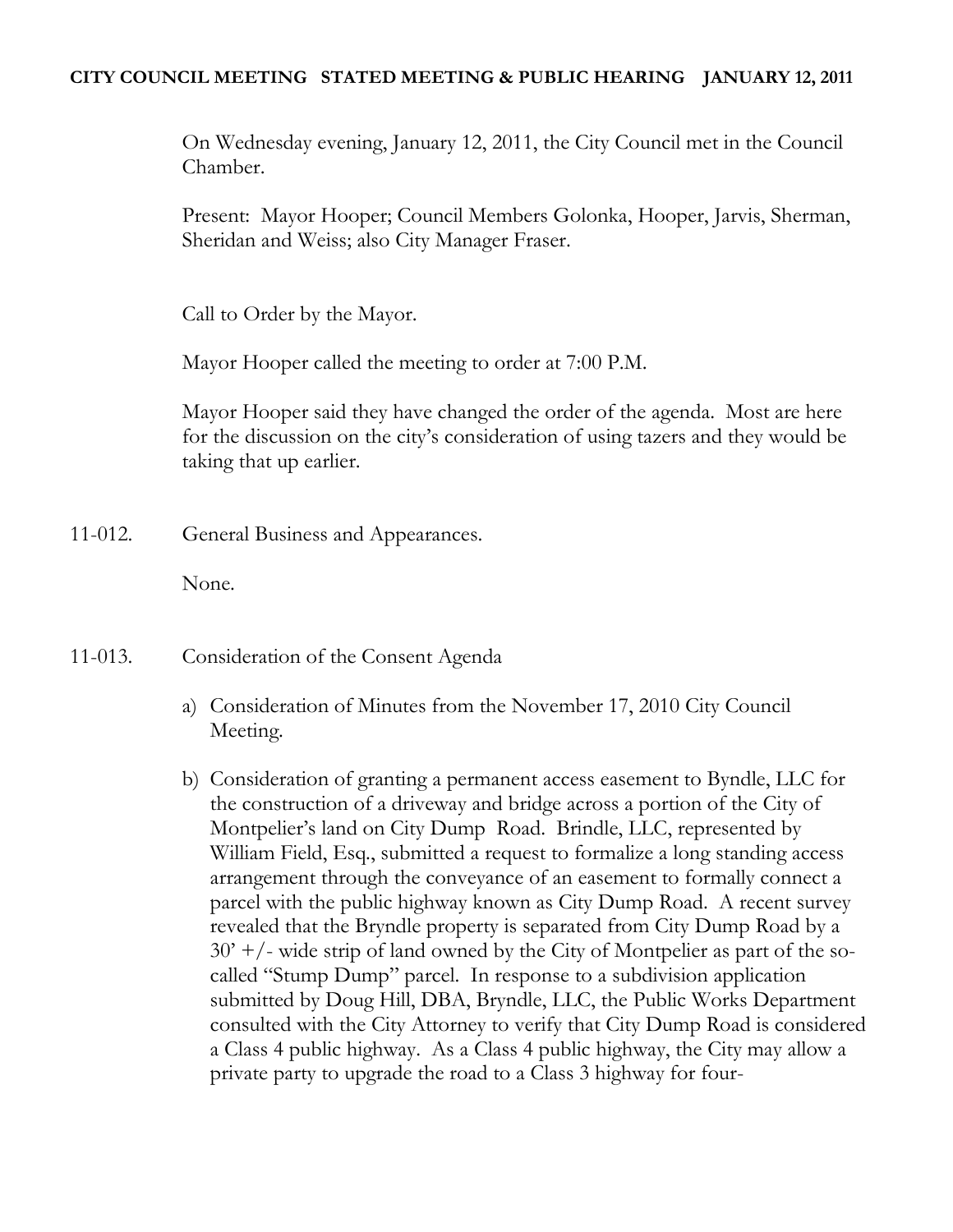season public travel. The formal statutory process for the reclassification of a public highway will be presented at a later date for consideration when the work has been satisfactorily completed.

Recommendation: Review the Public Works memo, legal correspondence and project plans; discussion; grant the permanent easement to Bryndle, LLC with conditions. Grant preliminary approval to allow City Dump Road to be upgraded and reclassified as a Class 3 public highway as recommended by the Public Works Director. Designate the City Manager as the duly authorized agent to execute the easement documents on behalf of the City Council.

- c) Consideration of becoming the Liquor Control Commission for the purpose of acting on the following:
	- 1) Application for a Catering Permit from Valley Bowl, Inc., for a Legislative Reception scheduled to be held on Tuesday, January 18, 2011 from 5:00 to 8:00 P.M. at the Vermont State Employees' Association Office Building, 155 State Street.

The following applications were added to the consent agenda.

- 2) Application for Vermont Hospitality Management d/b/a New England Culinary Institute to cater a reception at the Vermont College of Fine Arts at Noble Hall on Saturday, January 15, 2011 from 8:00 P.M. to 1:00 A.M.
- 3) Application for Vermont Hospitality Management d/b/a New England Culinary Institute to cater a reception at the T.W. Wood Art Gallery at Vermont College of Fine Arts on Wednesday, January 19, 2011, from 2:00 P.M. to 6:00 P.M.

d) Payroll and Bills

Payroll warrant dated January 6, 2011 in the amount of \$29,121.20 and \$112,731.38.

Council Member Jarvis requested that the granting of the easement be removed from the consent agenda.

Motion was made by Council Member Weiss, seconded by Council Member Sheridan to approve the consent agenda after removing consideration of the easement. The vote was 6-0, motion carried unanimously .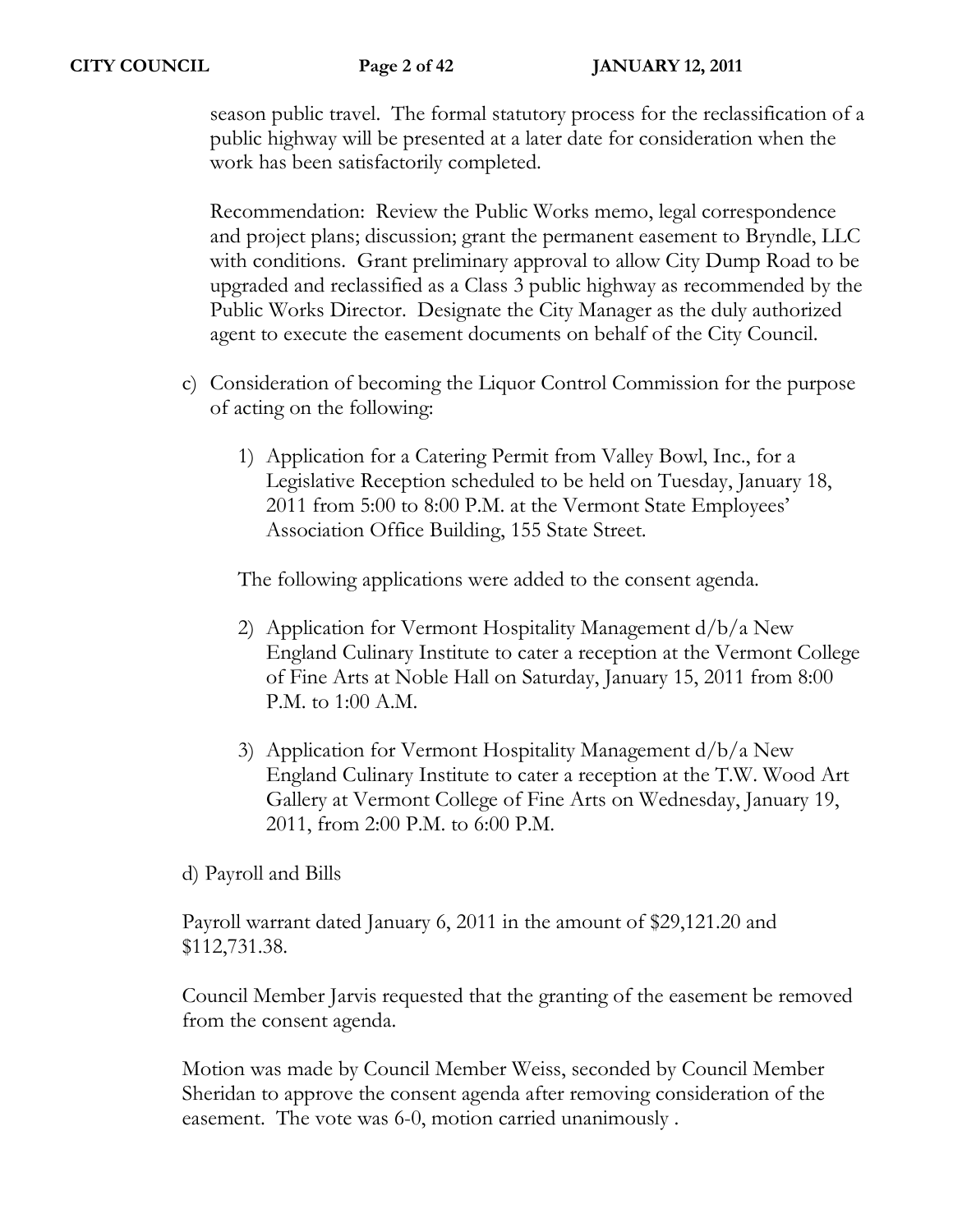11-013(a) Consideration of granting a permanent access easement to Byndle, LLC for the construction of a driveway and bridge across a portion of the City of Montpelier's land on City Dump Road. Brindle, LLC, represented by William

> Field, Esq., submitted a request to formalize a long standing access arrangement through the conveyance of an easement to formally connect a parcel with the public highway known as City Dump Road. A recent survey revealed that the Bryndle property is separated from City Dump Road by a  $30' +$ /- wide strip of land owned by the City of Montpelier as part of the so-called "Stump Dump" parcel. In response to a subdivision application submitted by Doug Hill, DBA, Bryndle, LLC, the Public Works Department consulted with the City Attorney to verify that City Dump Road is considered a Class 4 public highway. As a Class 4 public highway, the City may allow a private party to upgrade the road to a Class 3 highway for four-season public travel. The formal statutory process for the reclassification of a public highway will be presented at a later date for consideration when the work has been satisfactorily completed.

> Recommendation: Review the Public Works memo, legal correspondence and project plans; discussion; grant the permanent easement to Bryndle, LLC with conditions. Grant preliminary approval to allow City Dump Road to be upgraded and reclassified as a Class 3 public highway as recommended by the Public Works Director. Designate the City Manager as the duly authorized agent to execute the easement documents on behalf of the City Council.

> Council Member Jarvis said she had questions about the e-mail from Tom McArdle. In terms of the easement itself she just wants the Council to be clear that the City is not assuming the obligations of bridge maintenance and repair. From Tom McArdle's response it looks like the bridge was actually built by the private landowner but it is on city property. She just wanted to be totally clear that they aren't making any changes to that arrangement and that the property owner will continue to carry those obligations. They are going to have to go through the statutory process of reclassification but this easement is granted with an understanding that they are reclassifying the roads. She just wants it on the record that we aren't guaranteeing that we are classifying the road because the city does have to go through that process and can't just say it is going to happen. The other question she had was whether it would change our obligations about maintenance but they can talk about that when they go through the classification process. With those things being stated Council Member Jarvis move approval of granting the permanent easement to Bryndle, LLC with conditions. Council Member Hooper seconded the motion.

Mayor Hooper asked that part of the easement be an explicit statement with regards to maintenance and whose obligations those are.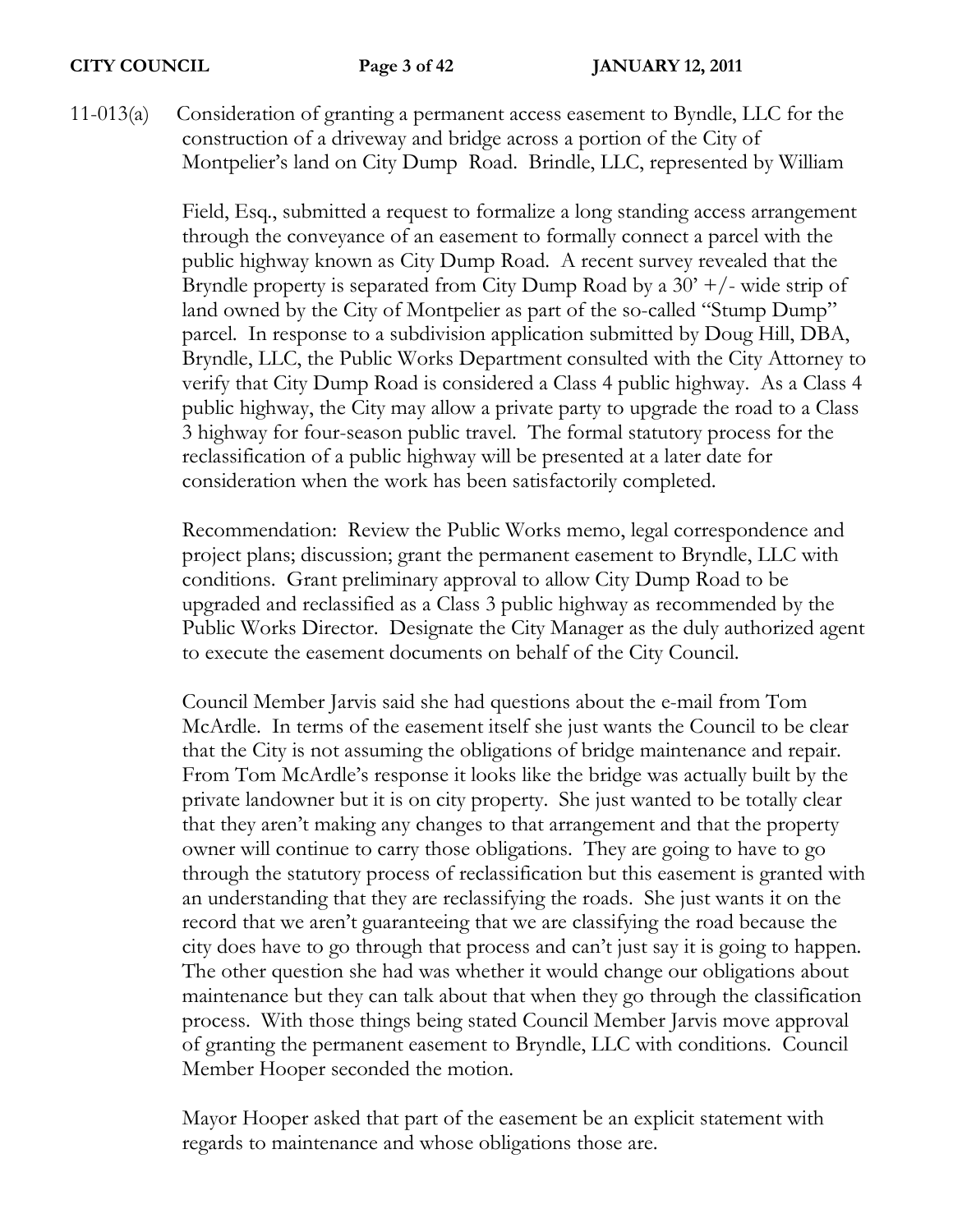Mayor Hooper called for a vote on the motion. The vote was 6-0, motion carried unanimously.

- 11-014. Appointments to Montpelier's Business Loan Fund Committee
	- a) Two seats became vacant as of January 10, 2011; staff advertised and the following individuals responded: Beth Boutin (seeking reappointment) and Claude Stone (seeking reappointment)
	- b) Recommendation: Appointments; both are 2-year terms.

Neither applicant could make the meeting tonight but expressed interest in serving to Council Members.

Motion was made by Council Member Sheridan, seconded by Council Member Sherman to reappoint Beth Boutin and Claude Stone to the Montpelier Business Loan Fund Committee. The vote was 6-0, motion carried unanimously.

11-018. Taser Policy Decision

- a) Police Chief will provide information and answer questions from Council Members and concerned citizens.
- b) Recommendation: Discussion; possible direction to staff.

Mayor Hooper said they had a conversation earlier in the day about whether or not they would cancel the Council meeting because of the poor weather. She is well aware that there may be folks who have an interest in this issue or would have had a desire to be present but were concerned about the roads. It was her opinion that they should keep this conversation open until they have their next meeting on Thursday, January  $20<sup>th</sup>$ . The Council is conducting their first budget hearing this evening and a second budget hearing on Thursday, January  $20<sup>th</sup>$ .

The other observation she wanted to make is she thinks our principal obligation as the City Council and city government is to provide for the safety and welfare of the citizens and visitors to this community. Their interest with regard to this conversation is learning how the use of these electronic devices will provide for the safety and welfare of the citizens and visitors to this community or will not. It is a learning process the Council is going through and looks forward to the community engaging in that conversation. She thinks this conversation in no way is about the qualifications of our police officers. She is very proud of the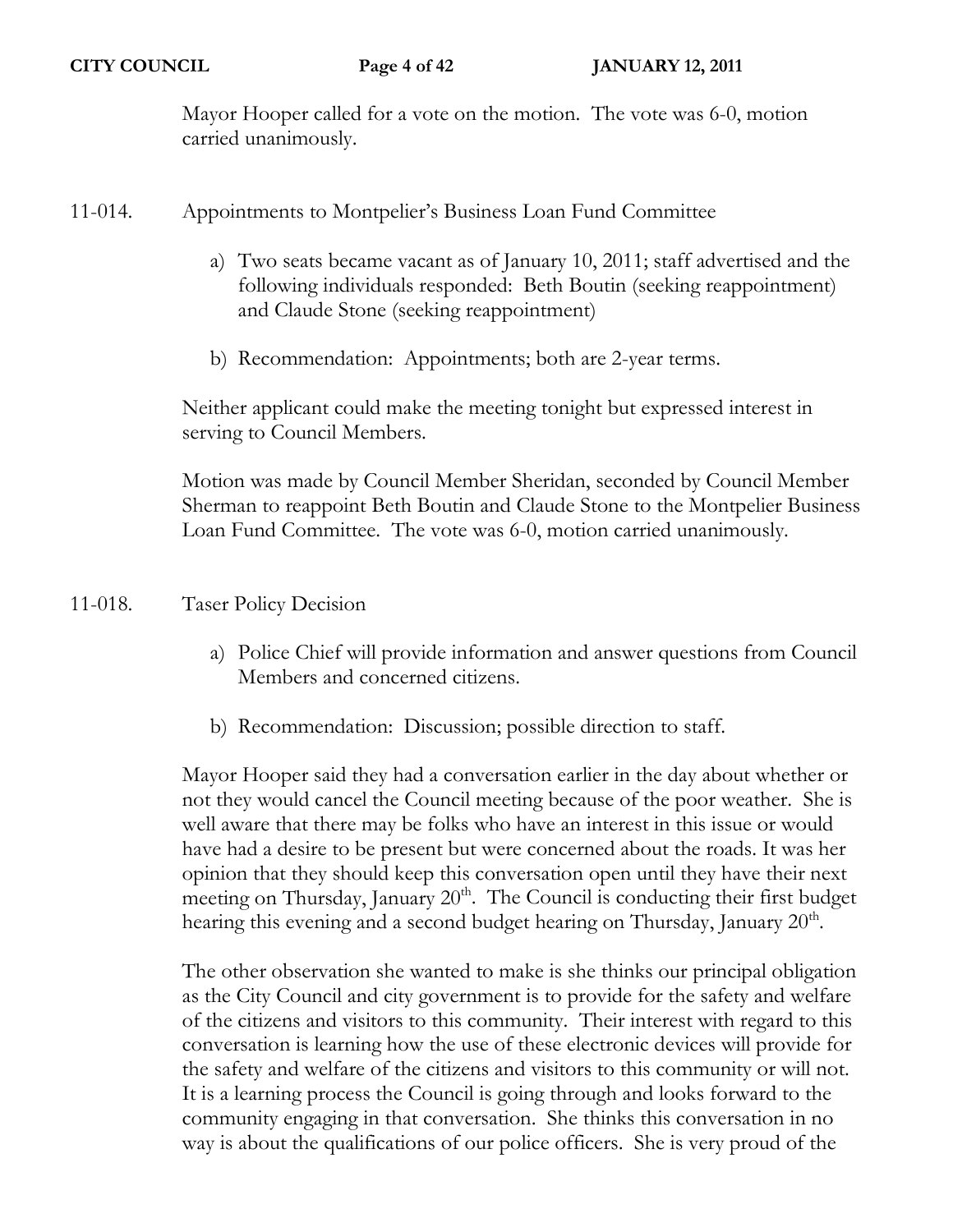city's Police Department. She thinks we are very well served by the folks who have dedicated their lives to law enforcement in Montpelier and she doesn't want this to be some sort of referendum on the good people who are serving this community in that capacity. She knows there are questions about law enforcement uses these devices and she wants folks to look at what is happening in Montpelier and the quality of the individuals who are serving our community, which she personally thinks is very high, so she invites a conversation around recognizing that and the individuals who are serving us.

Police Chief Facos said this is a controversial issue. This is one area of law enforcement in response to resistance or use of force that across the country requires a great deal of community input and interaction dialogue. This is formally the third time that the Montpelier Police Department has asked for this tool. Chief Hoyt first asked for them in 2006. He asked again in 2007, and a lot has changed from 2007. Since that time the Vermont Attorney General had issued a report looking at least lethal force in the state of Vermont as well as the tazer issue in particular. It was also looking at reviewing a very well known tazer incident in Brattleboro, Vermont. One of the most significant training achievements related to the use of force and how the men and women of the Montpelier Police Department interact with all members of our community with the Law Enforcement Mental Health Advisory Group, which there are several members in the audience here tonight. What this group was tasked with doing for the Attorney General's Office was guiding and coming up with curriculum for police officers on recognizing, interacting and how most effectively dealing with people who are suffering with either cognizant disabilities, mental illness, or crisis triggering that. The most important thing they walked away with that is slowing things down and finding out what is going on to solve the problem. They are at 100% with all of their officers in Montpelier with this training. This curriculum is not yet required in the state of Vermont like domestic violence or firearms; however, it is now standard training that all basic recruits at the Police Academy do receive. He is also proud to say that they are the first dispatch center, and to his knowledge the only one, that has all full-time emergency dispatchers having this training as well because in many cases as a former negotiator he has had to have a handoff from a dispatcher into a negotiation over the phone. They also deal with walk-in traffic so it is a no-brainer to make sure they are well trained to recognize how to render assistance to people who may be in crisis.

In his memorandum that went out there were several documents that were made available. (Attached hereto and made a permanent part of the record.) One is the Current Use of Force Policy that does not have the tazer in it. None of them are certified to use the tazer. In 2007 he did some training in Massachusetts on liability and risk management of the tazer device. That training was paid for by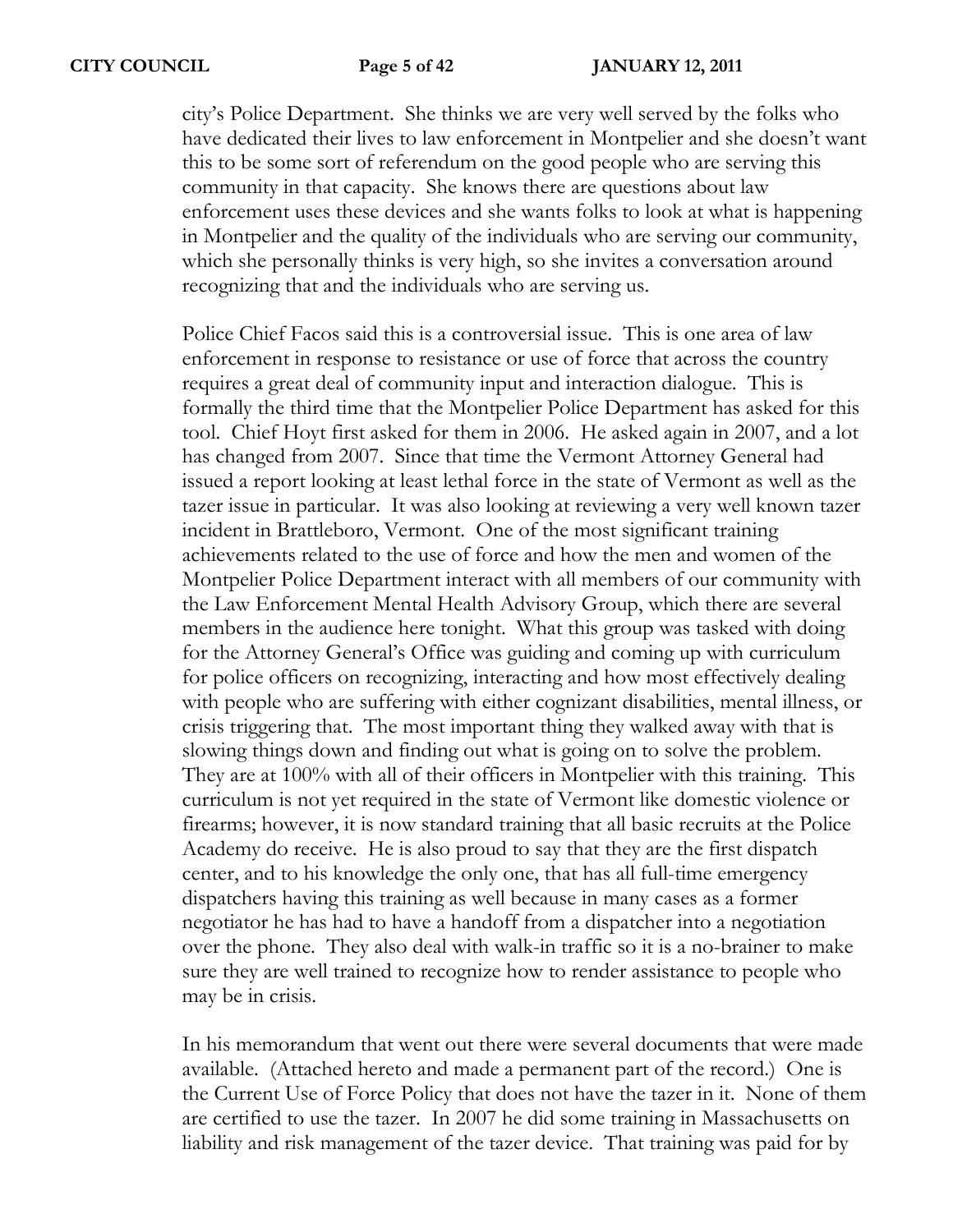the Vermont League of Cities and Towns but it was a tazer international school. There were presenters from the National ACLU and covered a variety of topics. Under a federal mandate Mr. Greenwood was required to assist the City of Cincinnati years ago and rewriting their Use of Force Policy because things were so bad. In any use of force issue there needs to be sound policy, training and full accountability, whether it is the devices, what is the thought process, why do they choose one type of firearm versus another. As a Police Chief he relies heavily on his colleagues across the country and up in Canada as well as the National Association of Chiefs of Police, the FBI and National Academy Associates and even the Police Executive Research Forum in Washington, D.C. It is his responsibility to always look at what are the best practices. None of these things are without risk.

The tazer is potentially a very dangerous weapon. However, when used appropriately it can be life saving in a situation. It can always be a much safer way to resolve a situation than some of the responses they currently have handson, impact weapons and even OC spray or a pepper ball launcher.

There is a new proposed policy which is a Response to Resistance Policy. That is from the Vermont League of Cities and that is a project that was undertaken by the League, Vermont Peace Association and the Liability and Risk and Management Institute. Jack Ryan was the lawyer who worked on it. He is a national consultant and lawyer that does audits for police departments. He also does the audits which law enforcement accreditation agencies. He is making sure that these model policies that the League has compiled for us that are not yet in place are based on the latest state law and national trends. The fact that this policy is called Use of Force is a response to resistance. When they employ the lawful use of force it is because they have to respond to something and obviously they use all they can with their training to deescalate a situation.

They also have to work closely with their partners in the community. He would like to introduce Mary Moulton who works at Washington County Mental Health who is a partner with the Montpelier Police Department as part of their crisis intervention team. Mary is not here to say that tazers are the way to go or not, and he would not ask her to do that. She is here to talk about her 20 year relationship with the Montpelier Police Department and their crisis intervention philosophy, operations, training and how they carry out that duty.

Mary Moulton said the Chief asked her to come and speak to their work together as a mental health crisis team that works in the field.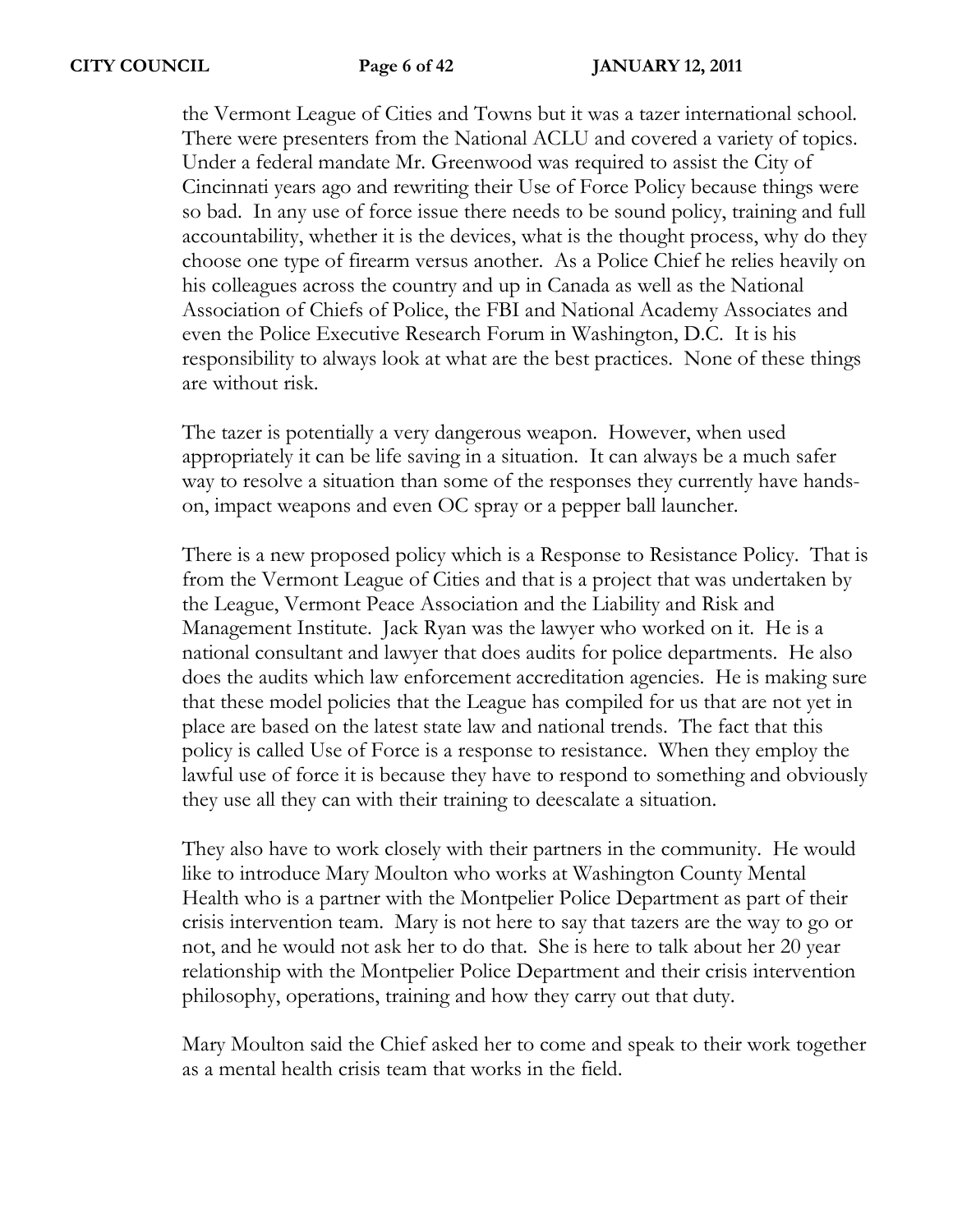He asked her knowing that she isn't a solid proponent of tazers to say the least. Some of that is very personal in that she had been struck by lightning a long time ago.

She has worked for Washington County Mental Health for 20 years and has worked on a crisis team with the Montpelier Police force and other police in this area. Just to give a sense of how often they work together between police and crisis teams, they take probably about 60 calls from the community police every month. In November and December, while they took 1,200 calls on their crisis line about 20 percent of those they go out to see face to face and about 40 percent of those calls come either as a result of either police calling their crisis team to let them know it seems as though someone might be in distress or else they are calling the police to assist them in situations where they believe people might be in distress.

Her screening team, of which there are 10, has always been very impressed with the Montpelier Police Department. It is a philosophy that has embedded itself. While the Chief comes here and tells you about the work it is important to hear from another person working in the field that indeed the Montpelier Police as far as part of a crisis team respond with them view this police force as going into situations to help, being cautious, being smart, acting humanely and being very well trained. Those are very important components when you are responding. As they respond with the police that is what she hears from her screeners all of the time and that has been her experience for 20 years working with the Montpelier Police Department.

She recognizes that it is difficult to have to make these decisions, and as far as tazer use goes. She is glad this is such an open and inviting discussion for the community because it is very vital we realize that it is very difficult when you have someone who may be approaching you with intent to do harm. She has been in those situations herself, and she has been extremely appreciative of the police in those situations and she cannot say enough about how communication really plays a role. The one thing she would stress, and what Chief Facos is talking about, is guidelines are so important because the players change as time goes by. It is really important to be thinking about what those guidelines would look like. What she always worries about in these situations are that they would ever replace excellent communication and the things they talked about with tools. She thinks they all share that concern and Chief Facos has assured her that is his concern as well.

Police Chief Facos said stressing the importance again of the mental health community because many times people in crisis find themselves in a confrontational environment with law enforcement, and that is why again the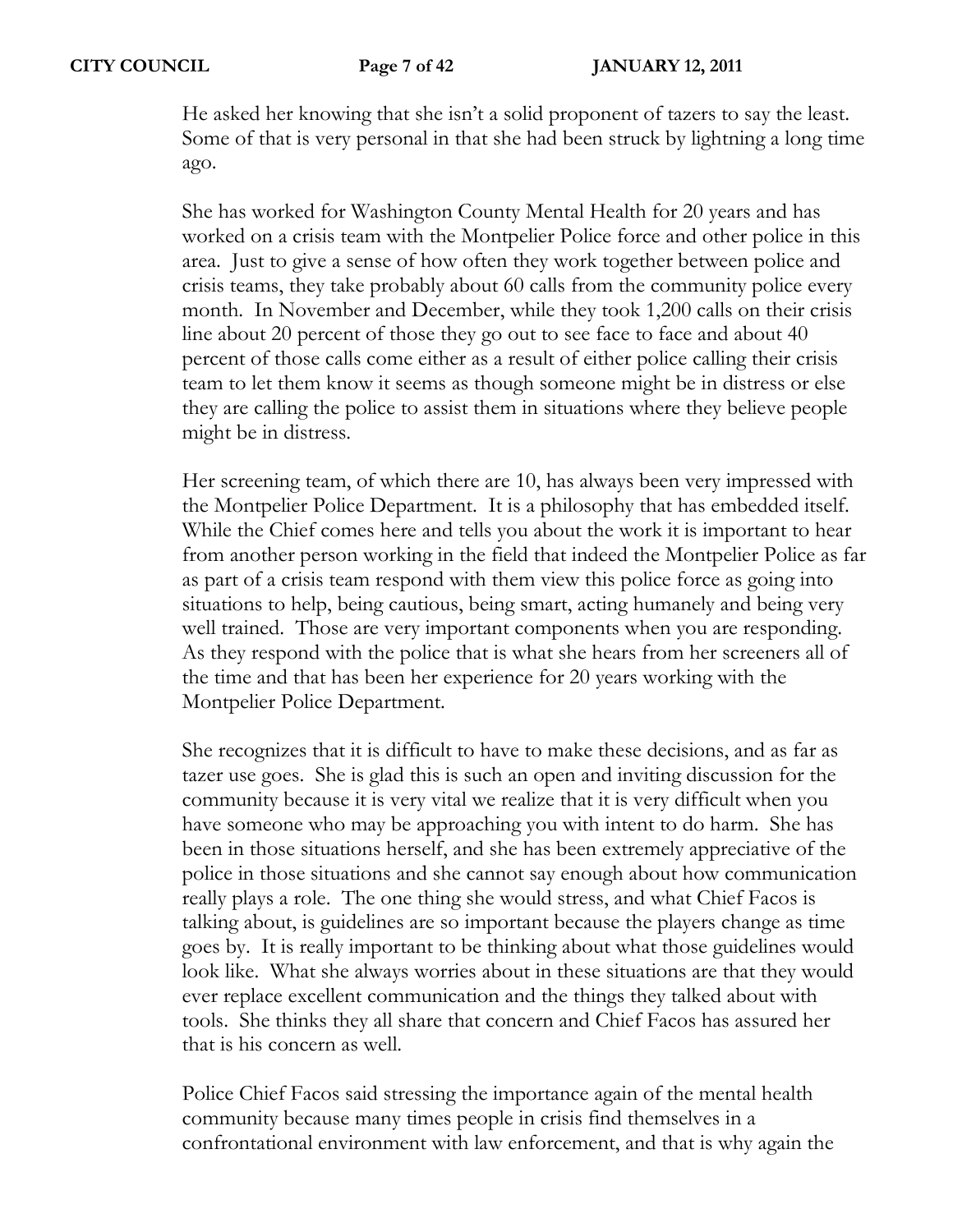most valuable tool they have is their ability to be patient, listen, try to effectively communicate to the person in crisis what is happening why they are there and to deescalate. As a negotiator listening is so important. One thing that is a regular topic amongst the Act 80 Advisory Group is just taking the time to let somebody vent and let the situation start calming down, and time is such an important element to that.

Sergeant Cochran is one of their uses of force instructors. He is senior fire arms instructor and also their training sergeant so it is his responsibility to make sure that they have their mandated training hours and tallies what training as they assess their departmental needs.

He is very proud of their training team which involves Sergeant Cleveland and also Sergeant Cochran. Sergeant Cleveland is also an instructor for act to shoot response. Corporal Nysley who is currently their overall less lethal instructor teaches the hands-on and defensive tactics as well as the pepper ball launcher as an impact weapon. This winter will be their third year of doing a very intense training these instructors have put together. It is a very basic physically painful exercise and he goes through it as well as all of the instructors rotate through. It's not the same training every year and the scenarios come from real incidents they have actually encountered in the field to very tragic incidents that have happened around the country. Last year's training they dealt with an ambush scenario similar to what happened in Washington State last year. For this training they have safety people in place and they use an actual modified Glock firearm which shoots modified wax bullets. It is an explosive charge. They are fortunate to borrow those from another law enforcement agency because they do not have those. They use protective gear and bullet proof vests as well as special safety equipment when utilizing these weapons. With the pepper ball launcher they use rounds and in some situations where it could be a hands-on defensive tactics training. They wear a padded suit. Just like the military you are only going to be as effective in a fight if you train at full speed. They all get hurt and their volunteer role players are from the Fire Department usually and they get hurt as well. It is important because they cannot replicate that exhaustion and pain. The first year they did a scenarios involving an edge weapon. The training environment they have used courtesy of Mayor Lauzon the last few years is the former Hull Printing facility up by the airport. This scenario was a two officer response. They generally have the information they would receive on a radio call. Those two officers would go in, one would have a pepper ball launcher based on the information they were given and they would both have modified firearms. They would walk in and the scenario was an agitated individual that is in crisis pacing back and forth with a rubber knife, not threatening the officers with no one else around but just pacing back and forth and making gestures. He wasn't acknowledging the presence of the officers. In trying to resolve that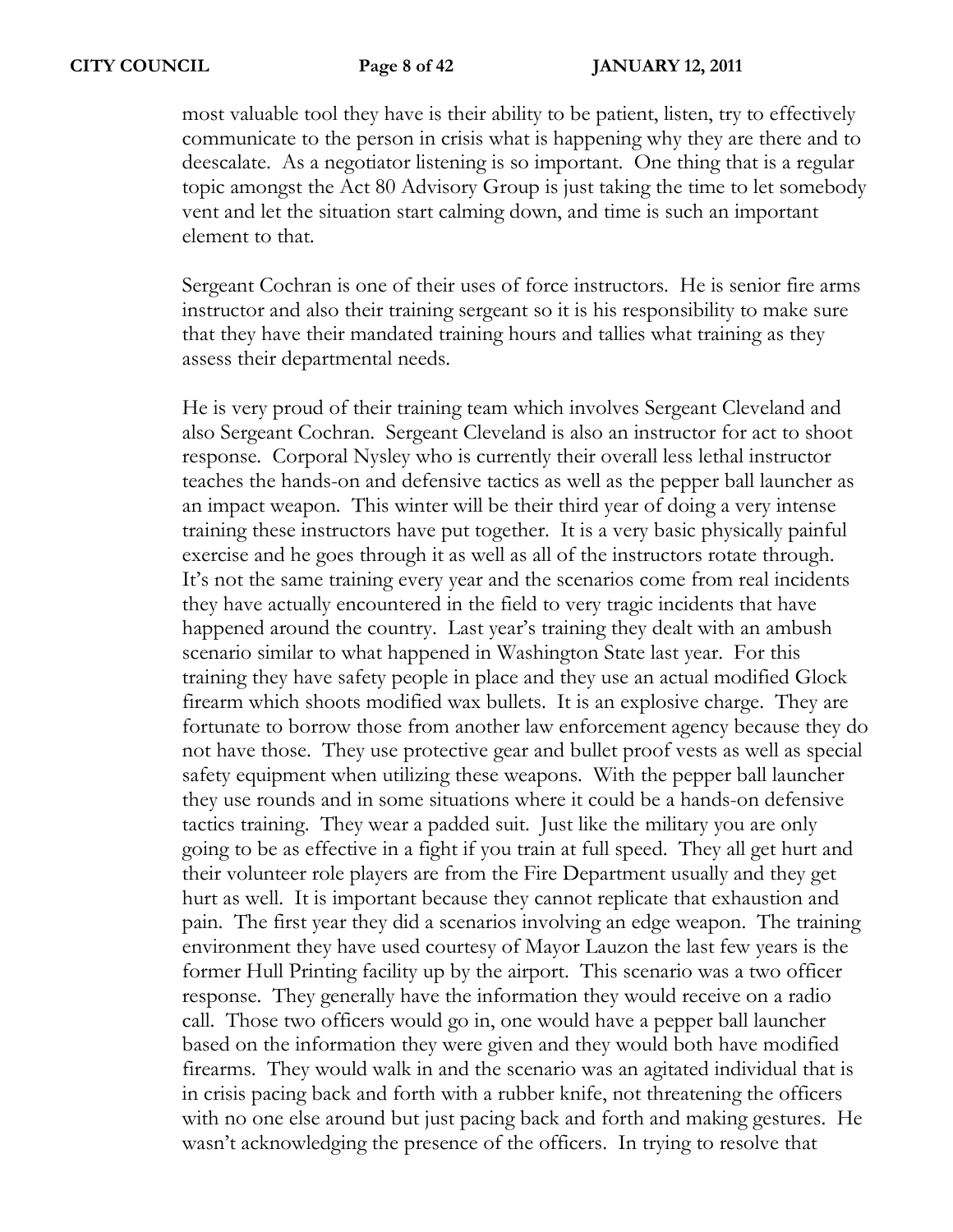problem they would see two classic mistakes. They have taken the Act 80 training and incorporated that into their physical skill training. One thing they would see is like on TV with somebody in crisis and all of the cops are screaming at the individual to drop the weapon, and their officers did the same thing as well. One person always communicates. Act 80 training is to deescalate. They are also watching how the weapon is handles. Are they in a safe place where they can effectively use lethal force to stop this if need be?

The other thing they saw time and time again on some teams – they talk about the 21 foot rule. The key is if someone has an edged weapon what is the distance that they can become a lethal threat to you or your partner, and they need to maintain that gap. Some officers would say he has a knife and they have weapon systems where he is not dropping the knife and are moving closer. Now they have created potentially a lethal force situation. Coming back to all of their training and looking at that, so they slow it down and one person talks and one person maintain that distance just keeps talking. The person who is going to end a life right in front of you at least you have done everything you possibly could to resolve that. He is trying to make the point of how they infuse what they learned from the mental health training to real world patrol tactics to what they do out in the streets and encounter similar situations. He has negotiated with somebody with a knife and they sit and talk and talk.

They don't have tazers in Montpelier so one other person he has asked to speak who is uniquely qualified to talk about this region and as a police administrator who was at one point not supportive of the tazer, and that is Trevor Whipple. He is Chief of the South Burlington Police Department that is a nationally accredited police department that has the tazer. He is going to talk very briefly about his role as an administrator.

South Burlington Police Chief Whipple said he has been in law enforcement forever. He started in 1978 in New Hampshire, came to Barre in 1983 and finished his career there in 2006 after serving as the Chief for seven and half years. Since that time he had been the South Burlington Police Chief. While he was in Barre he certainly saw a number of events, incidents and a number of tragedies and during his time as Chief there was one particular officer that was continually requesting tazers. His concern was what the Council will hear which is concern about the risks associated with it and how the officers will use it. Will they be used appropriately? Because of that there was a delayed decision to move forward with tazers in Barre. Particularly not having a strong knowledge himself and there was no agency nearby that was using them and that just continued to get put on the shelf and not addressed. Now after coming to South Burlington that was an agency that had been using tazers for two years and one of the first in the state of Vermont. When he arrived in 2006 there was about an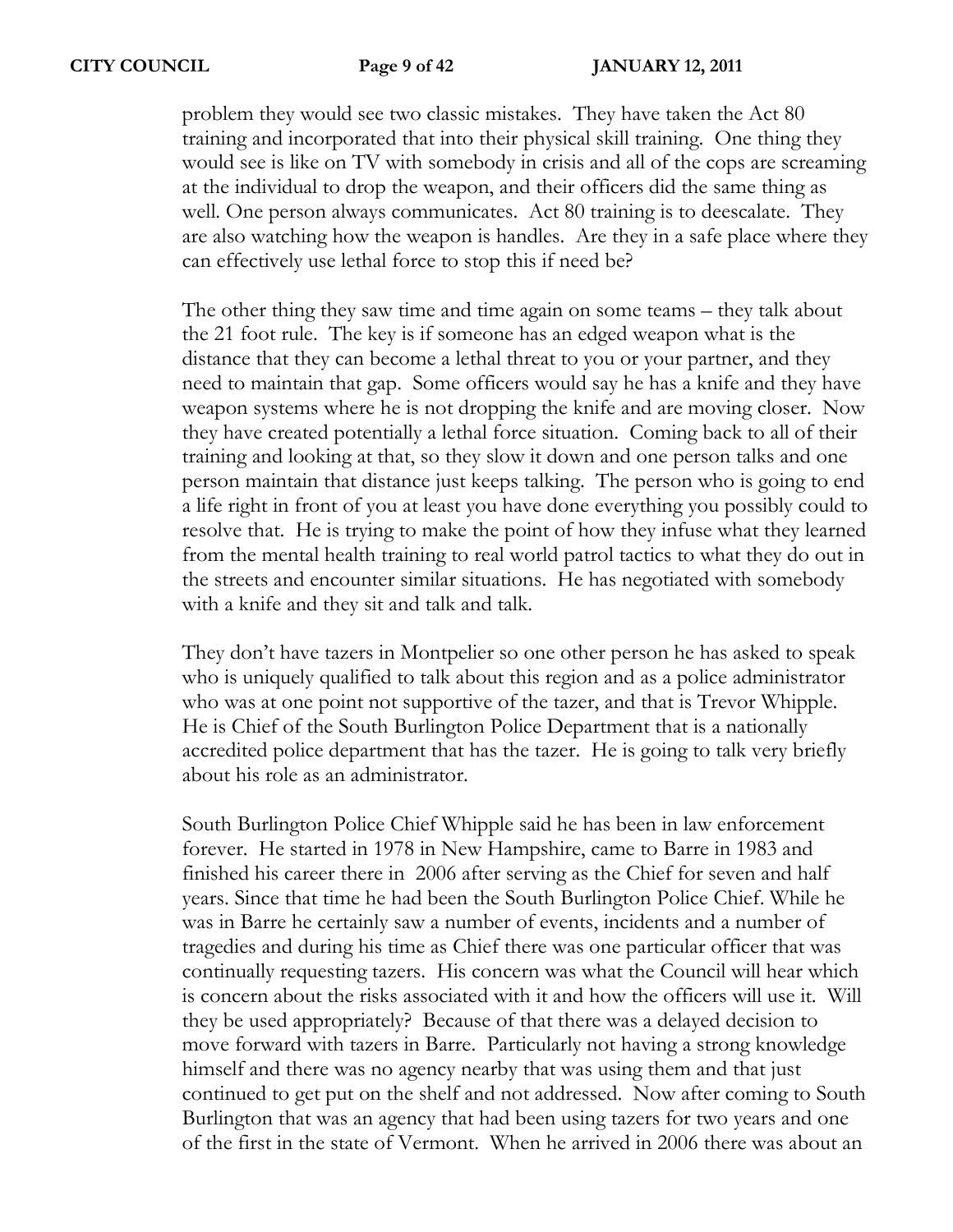85 percent issuance rate. All of the road officers had them and some of the supplemental force and detectives were not completely outfitted. They are now completely 100 percent outfitted and every officer in the department has a tazer.

In order to be tazer trained they require officers to experience a tazer from both ends as they get certified so not only do they practice using the tazer they practice receiving it. He wants folks to experience it and know what it is like. He wants them to know what they are doing to another individual. He also wants them to know if the tazer is taken away from them and used on them what they will experience and what the recovery is. Now that he has seen both sides he regrets not making the move to go to tazers when he was in Barre. He thinks of all of the violent encounters they had and himself included. He was held at gun point twice while he was in Barre as an officer and he thinks about the opportunity he might have had to remedy that situation without further danger to individuals. He thinks both those times he put himself at risk because he did not use deadly force. Had he had a tazer maybe it would have been different. He also thinks of the officers he has seen injured. Particularly with his time in Barre he thinks about the defendants he has seen injured. When they have to attempt to restrain or arrest an individual who is taken into custody who is uncooperative, intoxicated, impaired they aren't always reasonable and not always are they successful in convincing them to willingly come with them, and then they resort to other training they have had. That can be using a baton, pepper spray, hands on nonlethal force. He thinks of the complaints he has seen particularly in Barre of excessive force by individuals who after an encounter with the police wake up the next morning in jail who are battered, bruised and show signs of a struggle with police. He looks at South Burlington he has no complaints of that nature. They don't use the tazer often. They don't hear concerns from the community and don't hear concerns from the recipients of the tazings. In 2008 they made 886 arrests. During those 886 arrests 16 times they removed the tazer from the holster and that in itself was enough to convince the individual to acquiesce and agree to come with them. Once the community knew they had tazers there is a huge respect for the tazer. People know it isn't a comfortable experience and that it is effective and incapacitates very quickly. Out of 886 times there are only 6 times they pulled the trigger on the tazer; 16 times just showing it was enough to end the encounter.

In 2009 they did 963 arrests with fewer tazer deployments. There were 11 times when they just showed it to somebody and they gave up; four times when they used the tazer. Just last year they had 1,061 arrests as of the end of December. They displayed the tazer only six times last year where it was simply taking it out and the person acquiesced. Five times they deployed the probes.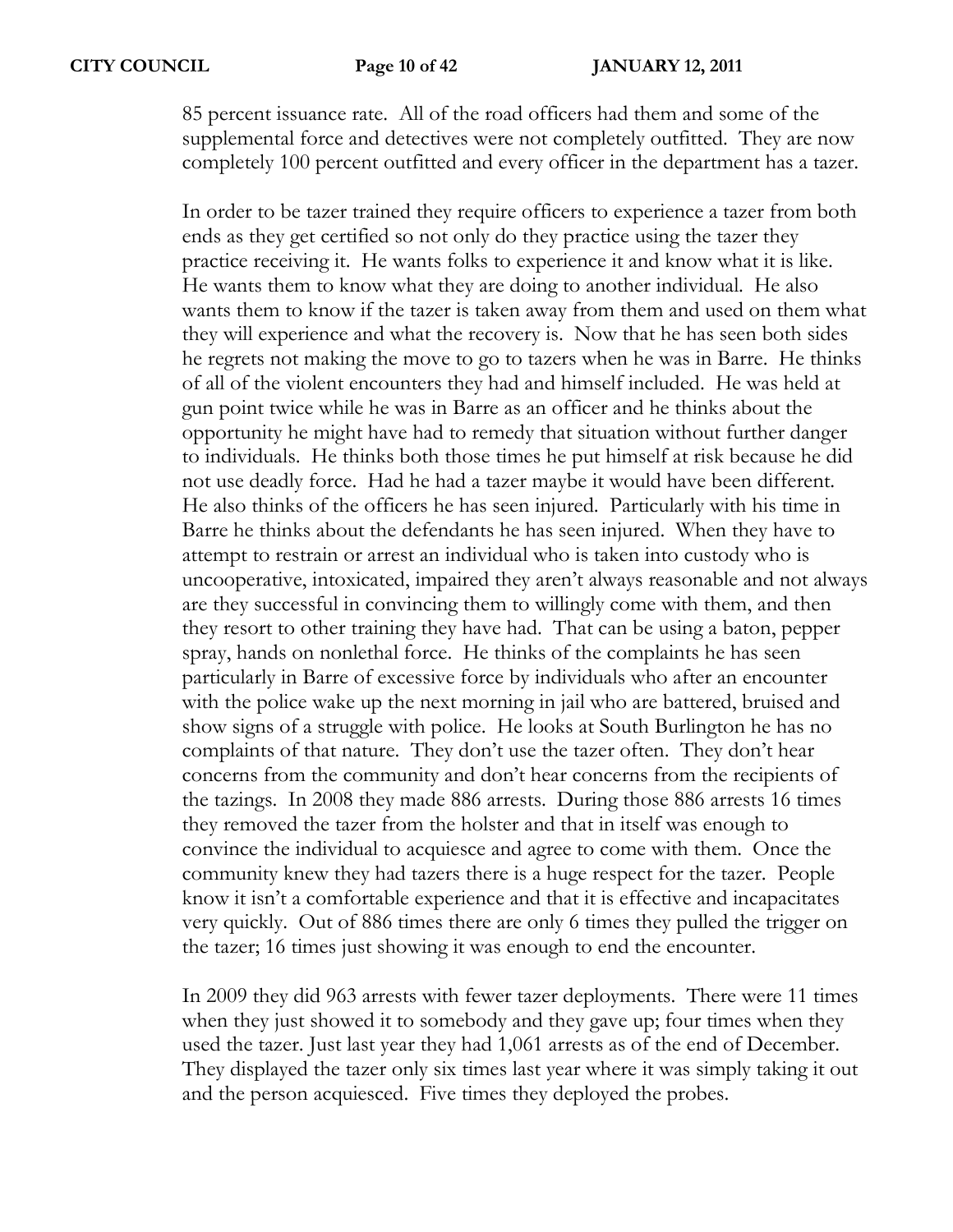In the four years he has been in South Burlington he has only had one individual come in and ask to speak to him about tazer use. That individual came in and thanked him for having the tazers because he is an individual who has a problem with alcohol and becomes violent and 100 percent noncompliant and the only way to deal with him is through force to take him into custody. He had been arrested a number of times by an agency that didn't have tazers and commented he would wake up in the morning beaten and bruised because he wrestled with the officers in the middle of the road and the night prior he had encountered their officers and resisted their attempts to take him into custody and they tazed him, which incapacitated him, and while he was incapacitated they put the handcuffs on him and commended their officers for using the tazer because he had no marks. Maybe next time he will get drunk in South Burlington because it doesn't hurt so much.

Police Chief Whipple said he very much commends the Council and the community because this is what tazers are about; it's about community dialogue. It isn't about forcing something down one's throat or the arm militia. It's community collaboration and understanding what they do and how they do it with the tools that are available to them. You are already developing a policy. The League of Cities and Towns insures both communities. From a risk management standpoint if they thought these were bad devices he isn't sure they would be handing them policies that include the tazer but discouraging them from their use. The Attorney General has just recently issued a model tazer policy.

Training – Chief Facos is a good friend of his. They grew up together in the law enforcement world and he greatly respects his leadership and respects him as a colleague. He guarantees that the Montpelier Police Department will have the appropriate training and the training necessary for people to understand what the capacities of these devices are. He has been tazed and it's not comfortable or fun. If an officer was trying to arrest him and he saw the head of a tazer the game would be over. He knows how effective it is and how well it works.

Accountability – they are hearing about that. That's what they do in their agency. They have 40 officers in South Burlington with tazers. Their school resource officers carry them in the schools. People are oblivious to them because it is just another tool on their belts. They have them available all the time just in case they should need them. They have a very good policy. They were fully accredited. His City Council removed funding from his budget so they are not able to continue accreditation but their policy is an accredited policy. They hold their officers very accountable for every use of force, not just tazer but pepper spray and even hands on. If they have to take someone to the ground physically a use of force report is completed and forwarded to the chain of command.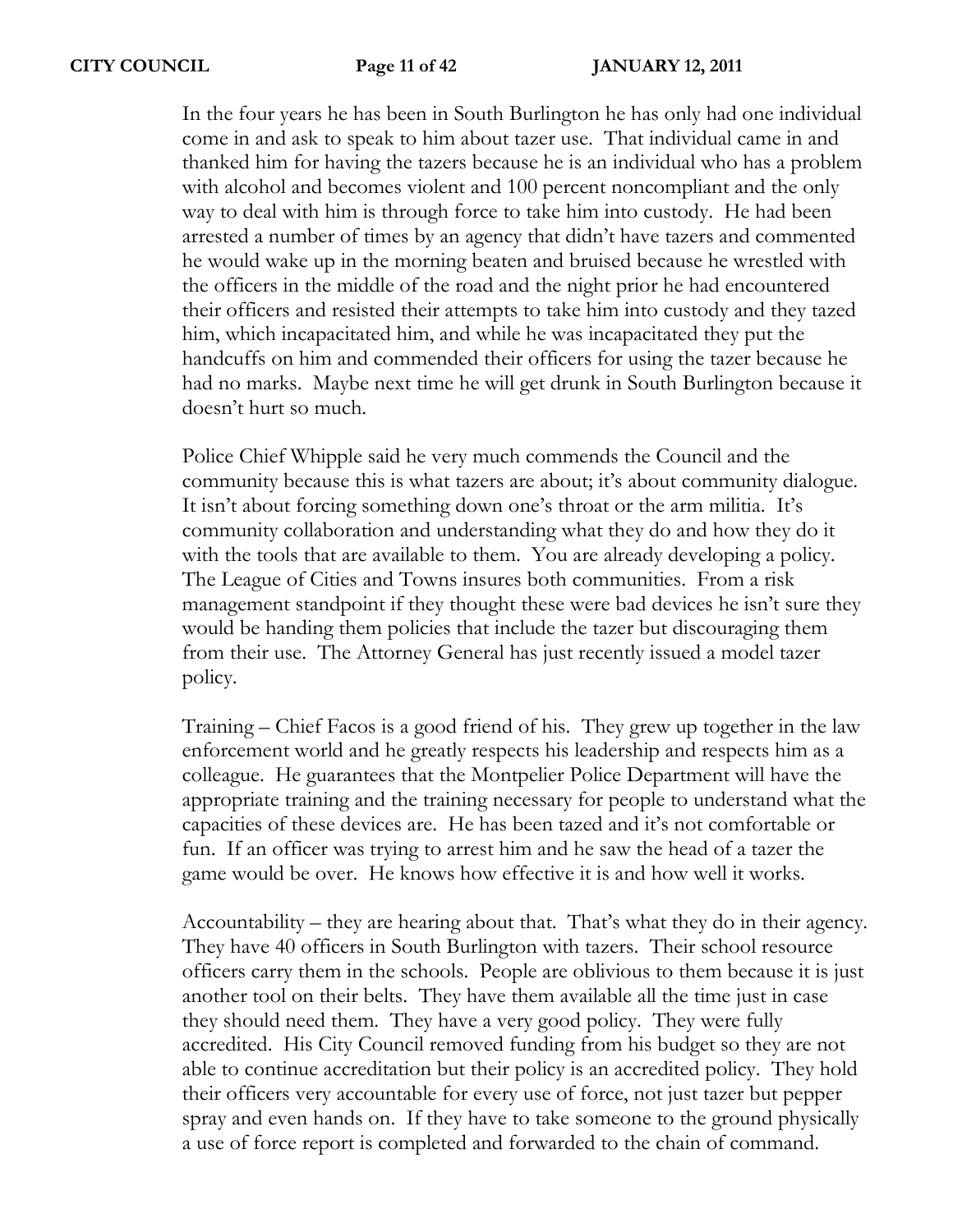Every time they use force the officer completes the report, reviewed by that officer's shift sergeant, reviewed by a lieutenant and reviewed by the Deputy

Chief and reviewed by him. They have four levels of checks and balances in their system. If there is anything suspicious in that they are called to question. He has through their policy the ability to muster a use of force committee to review the use of force to make sure it was pursuant to current training and appropriate according to their policy. If it wasn't they would be held accountable. They would be disciplined and held as a personnel action.

The unfortunate thing is that the officers across the country who misuse tazers are no different than anything else. The City of Boston killed a young woman at the Red Sox celebration with a pepper ball launcher. That was inappropriate use and they were held accountable. That officer was held accountable. They need to train with everything they have and just consider it one more level in the arsenal.

Out of 1,061 arrests they actually applied the tazer 11 times. They get involved as all law enforcement agencies do with some rather violent encounters and their officers have learned, as Montpelier officers have learned, that communications are far the best way. They don't want to go hands-on with people if they don't have to.

They have seen a reduction in worker's compensation claims because of tazers and see officers being injured less because they don't need to wrestle in the gutter with somebody as often. They do have this device that can be used from a distance away. There was a case just a month ago with an 18-year old man and he is convinced that if they did not have tazers they would have had a dead 18 year old in their community. He had a knife and was suicidal. They went in with a crisis worker who was a mental health clinician and tried to negotiate with this young man. Fortunately, an officer was able to circle around him and an officer in front with a firearm drawn because this young man had a knife to his throat but was also threatening the officer and the clinician. Without notice and without provocation he suddenly – and he is sure it was a suicide by cop situation – lunged the officer with the knife. Fortunately, the officer behind him had a tazer drawn, tazed him and in five seconds it was over and he was in the emergency room being evaluated. Absent the tazer in that encounter he is 99 percent certain the officer would have had to use a firearm to end that situation.

Being in this agency for four and a half years and seeing them used with appropriate restraint, training, policy and accountability to back them up, receiving a tazer himself, he is a 100% believer that they work but you need to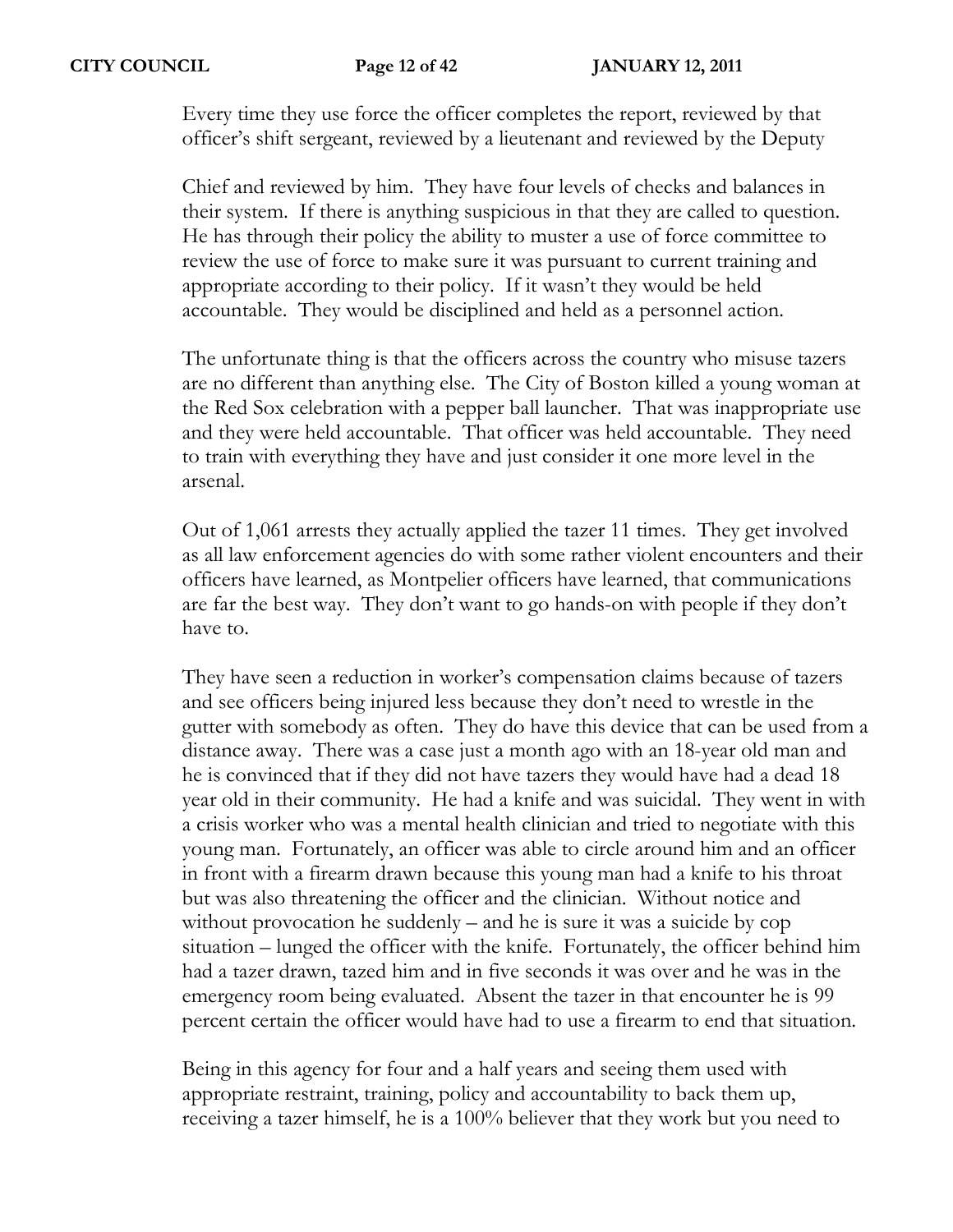have policy and accountability. Despite what the courts say he sees there are some officers who use them inappropriately.

Police Chief Facos said he wanted to give them a little deeper insight about the Montpelier Police Department. Years ago there was a fatal shooting down in Brattleboro in a church environment. The subject was again armed with an edged weapon and officers engaged with firearms having ending the situation. He remembers Chief Hoyt coming to them and saying if this happened today in Montpelier what their response was going to be. At that time they just had a can of OC spray, shotguns and handguns. They did not have batons but a baton wouldn't have worked. They had nothing besides negotiating skills for lethal force available to them to resolve that. That is a pretty big gap. At that point Sergeant Gavin was instrumental in looking at a variety of weapon systems. Tazer technology at that time was much younger so what they looked at e-bag rounds fired from a 12 gauge shotgun, pepper ball launchers, etc. and adopted the pepper ball launcher. October of 2010 they had a situation that involved their mental health crisis team, local psychiatrist and our EMS personnel to resolve a situation for an individual that was a direct threat to himself and to others. He was in his residence and they needed to secure him in protective custody. There were threats made and paperwork was signed under state law to get him into protective custody. The supervisor made a decision to take it one step further and get judicial approval to get a search warrant. The sergeant had a very effective operational plan. They had the pepper ball launcher, which is a large device, there were six officers with Montpelier Ambulance standing by, their entry tools in case they had to make a forceable entry, which did need to occur, and also one of the officers wore a microphone from his cruiser. This is still an ongoing criminal case. They tried to negotiate the door and the officers had to go in. They were immediately met and charged with someone swinging a 2 x 4. A can of pepper spray would not have solved that problem. That was the first time they had to shoot somebody multiple times with the pepper ball launcher. The room rapidly filled with the chemical agent. They did not wear gas masks. Listening to the audio there was one officer providing the commands, "Drop the weapon; drop the weapon." There were two firearms covering that individual as well as the other officer using the pepper ball launcher and that subject was safely taken into custody. Within seconds the officers came and effectively communicated with another because of the pepper spray and pepper powder in the air, but they resolved that incident because of that weapon. There is no question in his mind that Chief Hoyt's decision back in 2001 to adopt that weapon system saved a life because without that the response would have been firearms.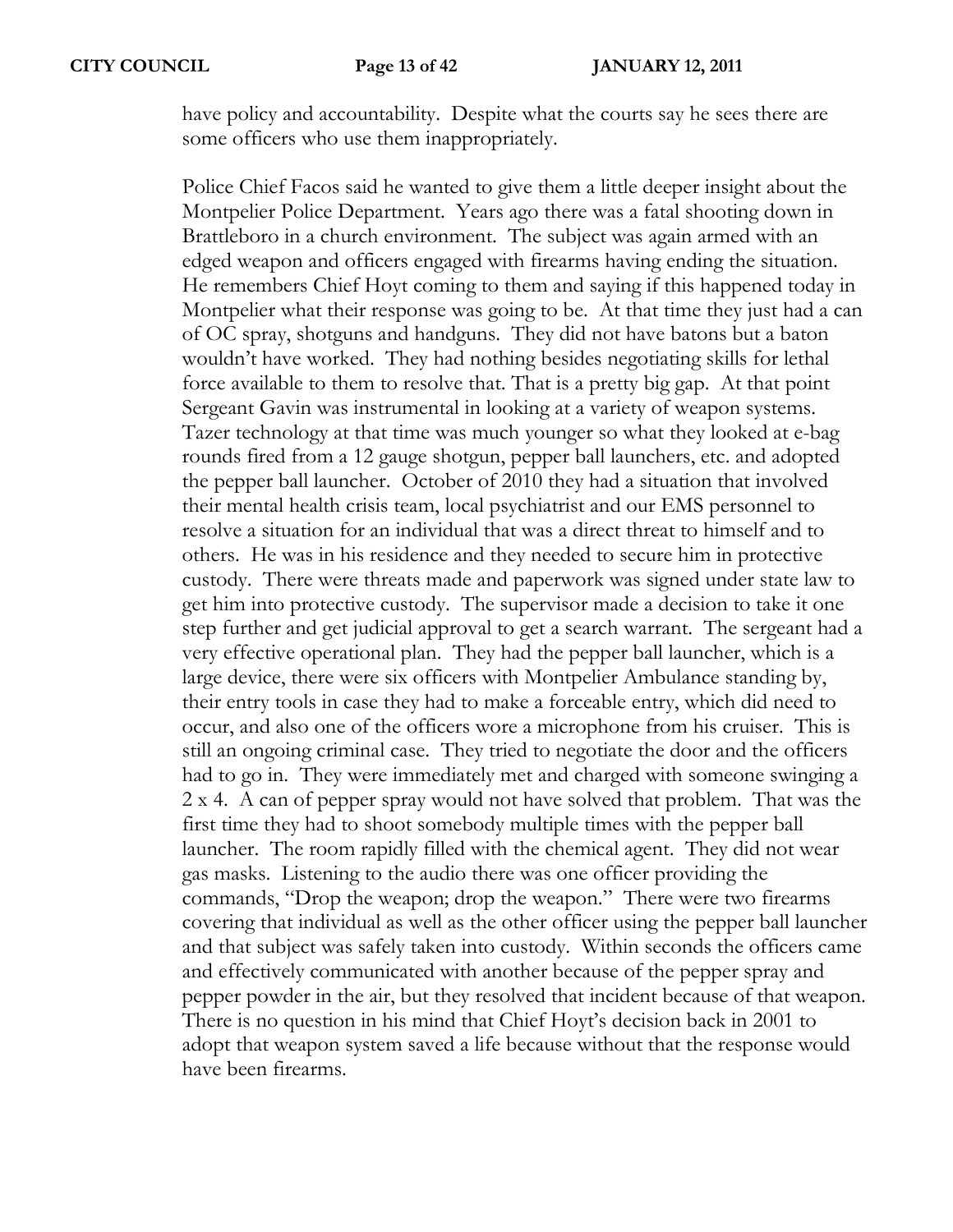He is going to let Sergeant Cochran explain about the firearms training which they do quarterly. That is a federal standard. Many departments don't do it but they do.

Sergeant Cochran said he is a firearm instructor and he takes a lot of pride in it. It takes a lot of time to come up with the different scenario based training. They go through cases they have dealt with through the years and cases from other states. When they go to the range they don't just stand on the line and fire away at a target but go over policy. After the policy review they officers are given a test. When they do step up to the line it is weapon familiarization form, skill building and situations with live ammunition for the officers to decided whether to shoot or not shoot. It makes them think about it. Night shoots are scary because a lot of them work nights. There is no light and they work with their flashlights. .

Police Chief Facos said they don't just go to the range. They talk about policy with less lethal force. Policies are integrated into their training. In that real life scenario he really commends Sergeant Nordenson who was the supervisor that night in October. That is an example of the real world and learns from mistakes that were made which were identified from training.

Another incident in Brattleboro which involved a Montpelier resident jumped back to the forefront of his mind as to why this department needs to have the tazer. That was an incident that didn't involve deadly force that was resolved by a tazer. Tazer is not an either/or for a firearm. If officers have to use deadly force they have lights which are very expensive holographic site systems on their carbines because they need to hit their targets effectively and rapidly. This device is just another option and a tool that fills a void. It is not the magic bullet, and it is not without risk and he isn't going into this blindly.

There is a lot of information out there from all sides. We all need to look at Amnesty International's numbers. The concern that the Vermont ACLU has about tazers need to be looked at. The Maryland Attorney General's report established a task force which is more in depth than what the Vermont Attorney General had. The parallels outline the building blocks they have put in place in Montpelier in both of these, and that is a good selection of police officers, vigorous training and scenario based training. The last thing he wants to do is to alienate in any way the Montpelier Police Department with this community. We are your police department and this is a public discussion. The mental health community and any other vulnerable populations that could have a higher incidence of being involved with a use of force situation with police and both of these reports do support the use of tazer acknowledging the risks that there are some harms that occur. Both of these reports refer to some work done by Dr.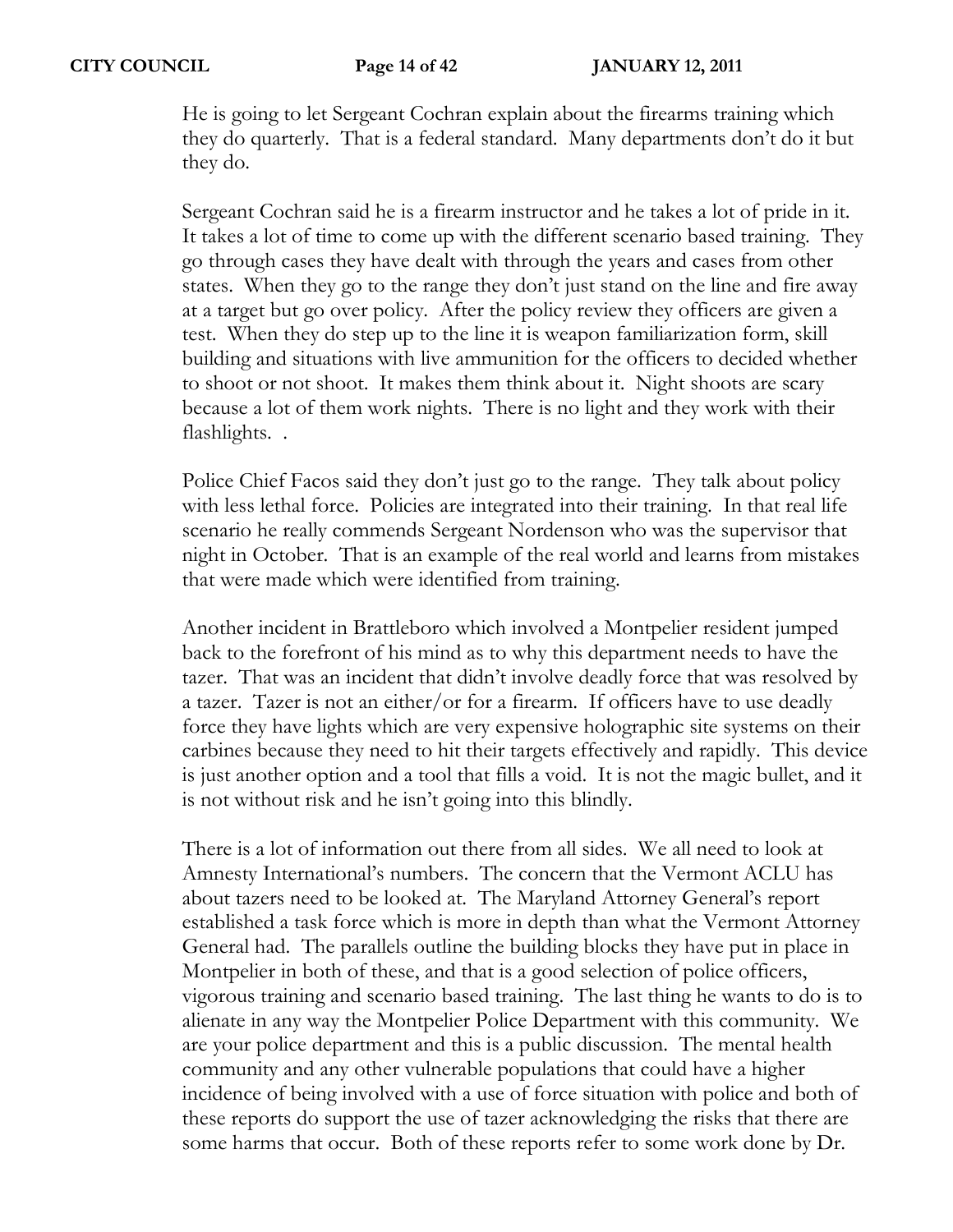Bozeman of Wake Force Medical which is so far to his knowledge the only independent medical review of the tazer. In the policy information you received from the International Chiefs of Police you will see the parallels that in both of these policies of cautious prohibition of the use of tazers in certain populations such as people of small stature, children, elderly and pregnant individuals, people from heights, people in a water environment. If you are going to deploy tazers with those scenarios knowing that information is it a deadly force situation? It does not mean that a tazer could not be used but by utilizing the tazer by this resistance has risen to a level of deadly force use of tazer and not just responding to an active aggressive resistant person. Dr. Bozeman's work on tazer use is some of the best they have come up and has some credibility, because it was independent. It was referenced both in the Maryland report as well as the Vermont Attorney General's report as guidance.

There are a lot of facets to this discussion. Sergeant Cochran was tasked in preparation of this discussion of what is happening in the state of Vermont.

Sergeant Cochran and Police Chief Facos said they came up with six different questions that they thought very informative for everybody to know about the tazers, but his goal is to try to call all 54 police agencies that were listed on the Academy web site. He talked to approximately 30 and out of that 21 agencies carry the tazer. The questions they came up with to ask them were:

- 1. When did your agency acquire them?
- 2. Which range?
- 3. He asked most of the Chiefs or representatives from the agencies if their agency saw a decrease in subjects challenging their officers. Some said right away they noticed that and some Chiefs said that it was a learning process. People would learn they had them, display them and then the people would back down.
- 4. Were officers seeing an immediate compliance? After that educational period of time, absolutely. A lot said they have two different colors, a yellow and a black. Some said they went to a yellow just so they could see them on their belt and that worked as a deterrent.
- 5. Have their agencies seen a decrease in worker's compensation claims of carrying the tazers? Though most of the Chiefs or representatives could not give him numbers they strongly replied yes. One Chief who was from Morristown was able to give him a number, and the Newport Police Chief hadn't had a workman's compensation that he might have had otherwise had he not had the tazers as a tool for his officers to use.
- 6. Who carries them? Most agencies said most everyone carries them. Some of our neighboring agencies even their detectives have them although he doubts they carry them on their belts.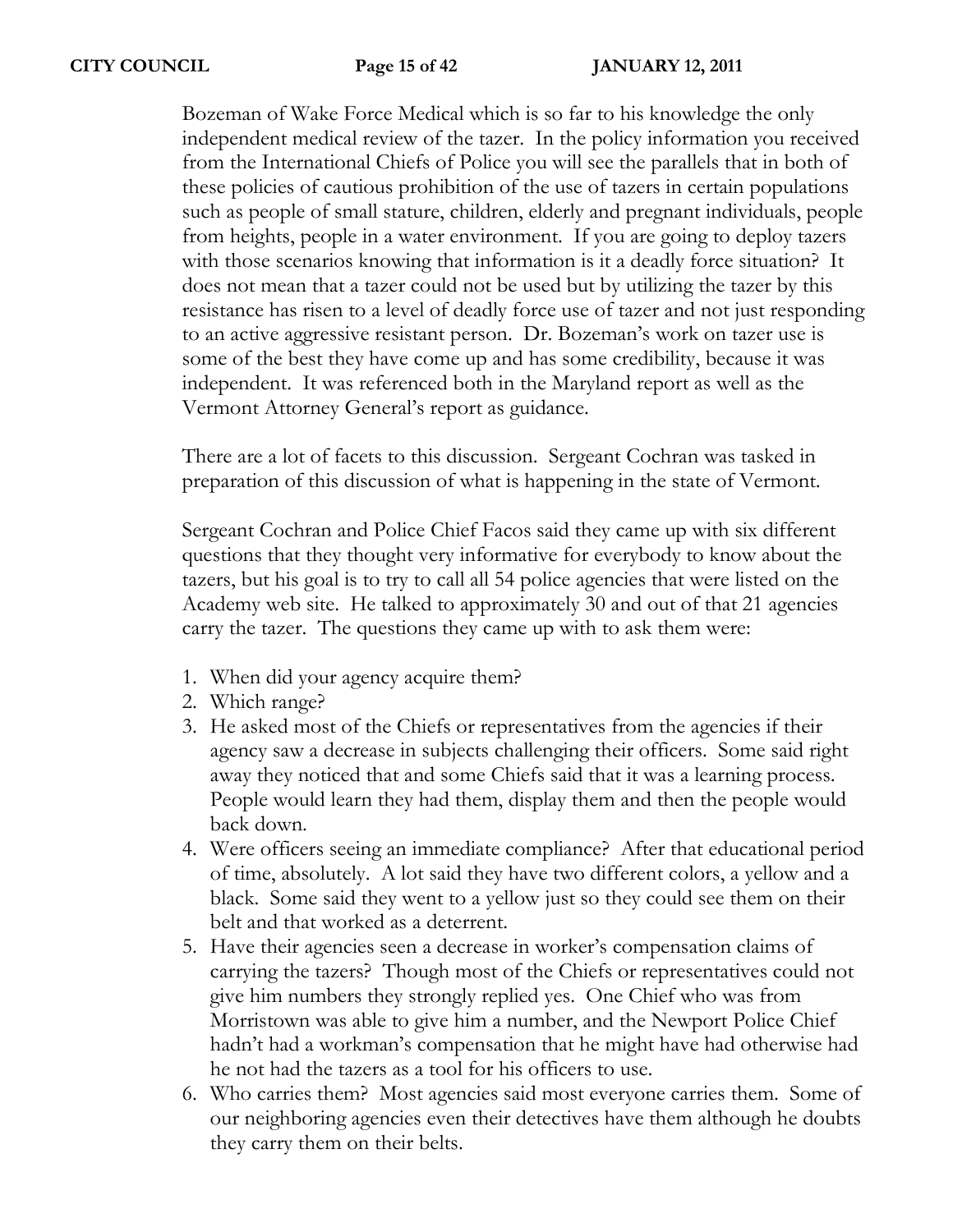### **CITY COUNCIL Page 16 of 42 JANUARY 12, 2011**

7. How many times in the term of the year and month their agency was using them? The number was fairly low. Rutland sent him their fact sheets. What they said was as soon as a tazer would be pulled out in a situation where they might have to use it they would gain compliance. That was good to hear.

Police Chief Facos said there were two he didn't make contact with that he followed up with. He spoke with Deputy Chief Decker, from the Burlington Police Department, who also serves on the Act 80 Advisory Group representing law enforcement, and their statistics were enclosed in the Council's packets. Deputy Chief Decker said they have had the tazer since 2006 and they have not had one officer lose one minute of time due to a combative related injury. When he spoke to the Council back in November he referenced two former Burlington police officers who are permanently disabled from doing police work ever again because of combative related injuries. The number of tazers fired and deployed in the City of Burlington were displayed alone 37 times and fired or deployed 10 of those times in 2009.

He also spoke with the UVM Police Services about tazers and on average UVM actually deploys or engages a tazer about two times per year now in their population. They have a unique campus population that is ever changing.

In Sergeant Cochran's study they definitely hit all agencies that were Montpelier's size or a little smaller and all of the larger ones. One thing that has changed since November is that the Vermont State Police were planning to purchase and train officers beyond the tactical services unit so that would be the acquisition of 260 tazers for all road troopers and personnel. He has been told that has been put on hold until the new Commissioner is in place.

Two other departments our size that do not have the tazer, the Police Chief of Middlebury said he supports them but they aren't quite there with the need but he does it as a valuable tool. Police Chief Kirker in Colchester said it is a financial decision whether to purchase or not.

The Times Argus when they talked about this meeting tonight referenced to a tazer incident of an individual who died in Cleveland, Ohio. They don't have the autopsy report. It is an approximate cause issue. In other words, what was the person's blood alcohol level? Any drugs in his system? What was his mental status? What is happening with them at the time they are in crisis and at the time they are combated?

Mayor Hooper said there are a couple of people who have studied this issue from a different viewpoint and she is going to ask them to speak to the Council before opening it up more broadly.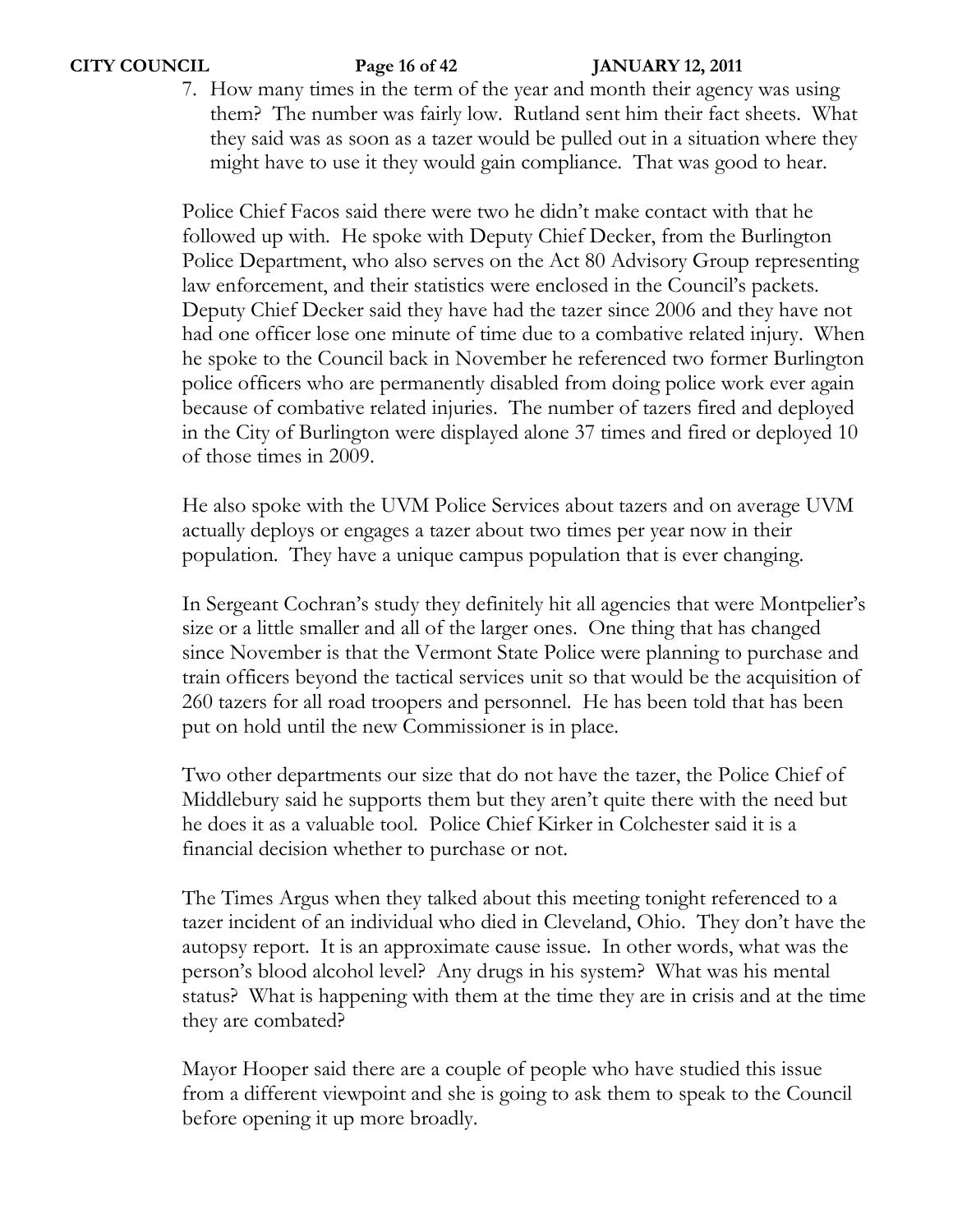Council Member Jarvis said the Police Department's Use of Force Policy he provided does not include tazers at this point. He also provided the Council with the League of Cities and Towns Use of Force Response to Resistance.

Would it be his intention to basically adopt what they are suggesting as the appropriate policy in terms of electronic devices?

Police Chief Facos replied yes, this policy is a comprehensive set of policies. The City Manager and he are scheduled to attend the training on the policy on January 19<sup>th</sup> in South Burlington.

Council Member Sherman said she is interested in the proposed Use of Force Policy because one view is that tazers reduce the use of lethal force, but it seems in this proposed policy it classifies electronic control devices as being at the same level as chemical spray.

Chief Facos replied that is correct.

Council Member Sherman said that would expand the use into areas.

Police Chief Facos said the tazer is not a direct replacement for use of force, and he wants to be very clear on that. A situation could be deadly force that they could still utilize a tazer. If somebody trying to assault an officer a tazer could stop that incident. Where the tazer potentially does fall into place it is a device that would be utilized in the case of active aggressive resistance. Not to pick on Brattleboro but passive resistance is not an appropriate use by this policy to use a tazer. There is something to say about not bringing a knife to a gun fight. The firearm is still there.

Council Member Golonka said if the Council does approve tazer use he is looking for community input. He noticed in the Attorney General's report that their number one recommendation is before you make tazers available you engage the community in determining the appropriate and inappropriate use of tazers. How would he do that? Would he intend to hold forums? What timeframe would we be looking at doing that?

Police Chief Facos said the Attorney General does not set policy but only provide guidance. That was the number one recommendation. This policy follows the Police Executive Research Forum, the guidance from the International Association of Chiefs of Police, the guidance from a company that the League of Cities and Towns hired that deals with risk management, law enforcement and training issues, which is the person who insures us. If he were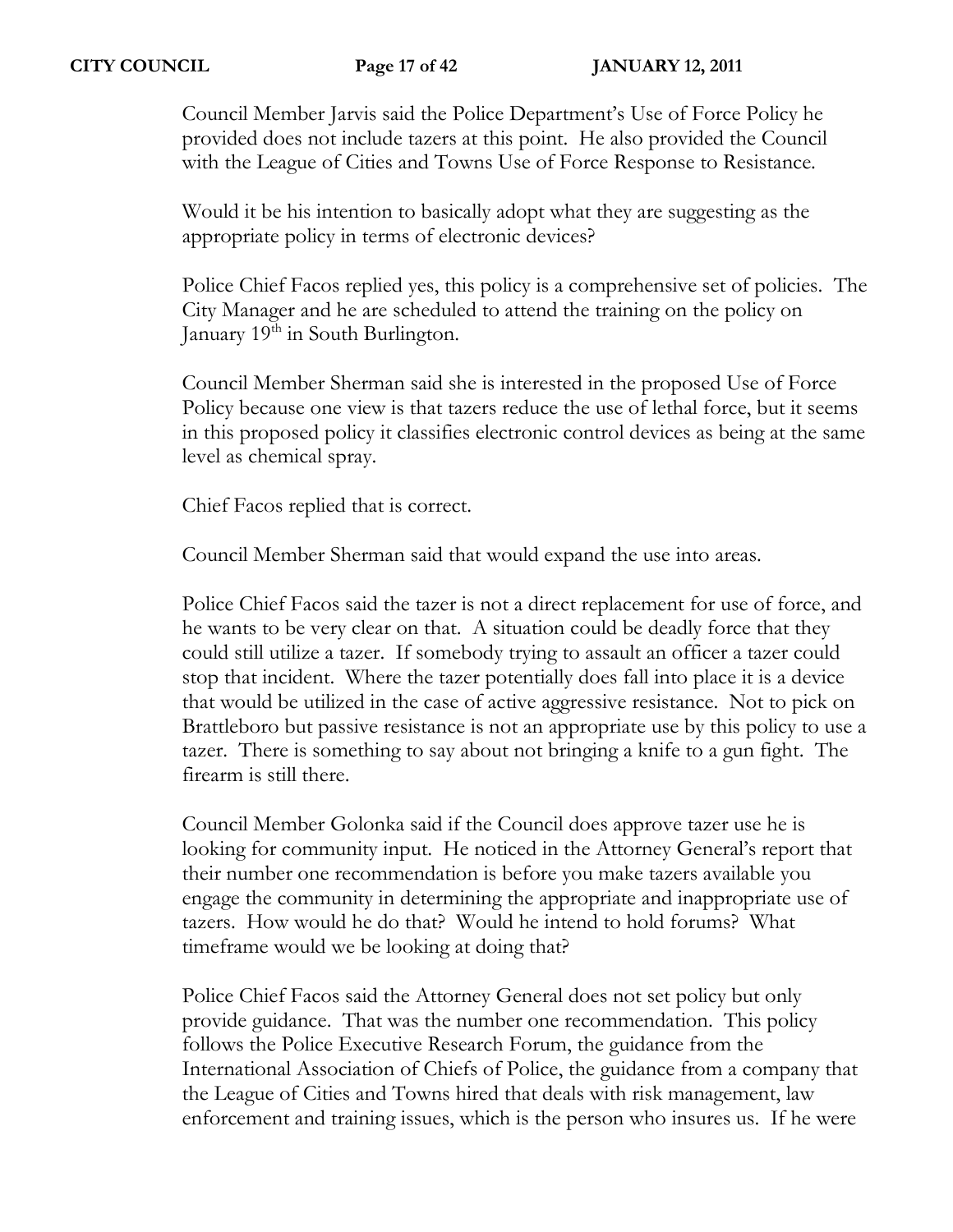to deviate from this policy or modify it he doesn't want to do anything or takes away a protection or important element that is set by those standards.

Council Member Golonka said his concerns in moving forward particularly in the early stages of implementation is the policy and procedures haven't been institutionalized. Police Chief Whipple came from a situation in South Burlington where they already had tazers and policies in place. How do you intend on implementing the policy over what time? He feels that the problems associated with tazers would happen when it is new and when the policies weren't being followed correctly, and that is where they would run more of the risk.

They have learned from other agencies' mistakes. The City Manager said when he received feedback from some other capital cities, Concord and Augusta, they have seen a pattern. When they first adopted them they were used more frequently, and then when better standards came into play they were used less. His plan for implementation if the Council moves forward with the acquisition they would not have these devices in the field until they had full training on the policy, certification of every officer with a tazer and to make sure they are certified to the training standards set out by Tazer National for their product guidelines and also making sure that the officers understand fully how this policy works, what it means and any use of force that is required to be documented based on this policy what are they going to modify from their current policy.

Allen Gilbert, Executive Director of the American Civil Liberties Union of Vermont, with an office here in Montpelier and Dan Barrett who is their staff attorney and a resident of Montpelier. Dan has prepared a letter. (A copy of the letter is attached and made a permanent part of the record.)

Attorney Barrett said in the letter there are really just two points they want to point out. Their principal concern with the use of these devices is what you might call function creep. Once the devices are in use the weapons become used for things other than simple replacement for lethal force. They do disagree with Chief Facos. They think there should be one to one substitution for firearms and nothing else. He highly encourages you to go out and watch videos of tazers being used because they have two methods of deploy. In the first, the probe mode, the tazer is shot from a distance and fish hooks into the target's skin and the target receives a jolt of electricity which turns him effectively into a sack of potatoes. He highly recommends they watch this on u-tube because it is fascinating to see. They have a second mode which is called "drive stun." That has the device as a cattle prod. When you hit the target with it the individual will start screaming and flailing around pretty much uncontrolled. It is incredibly painful. The problem they have seen even here in Vermont is that the use of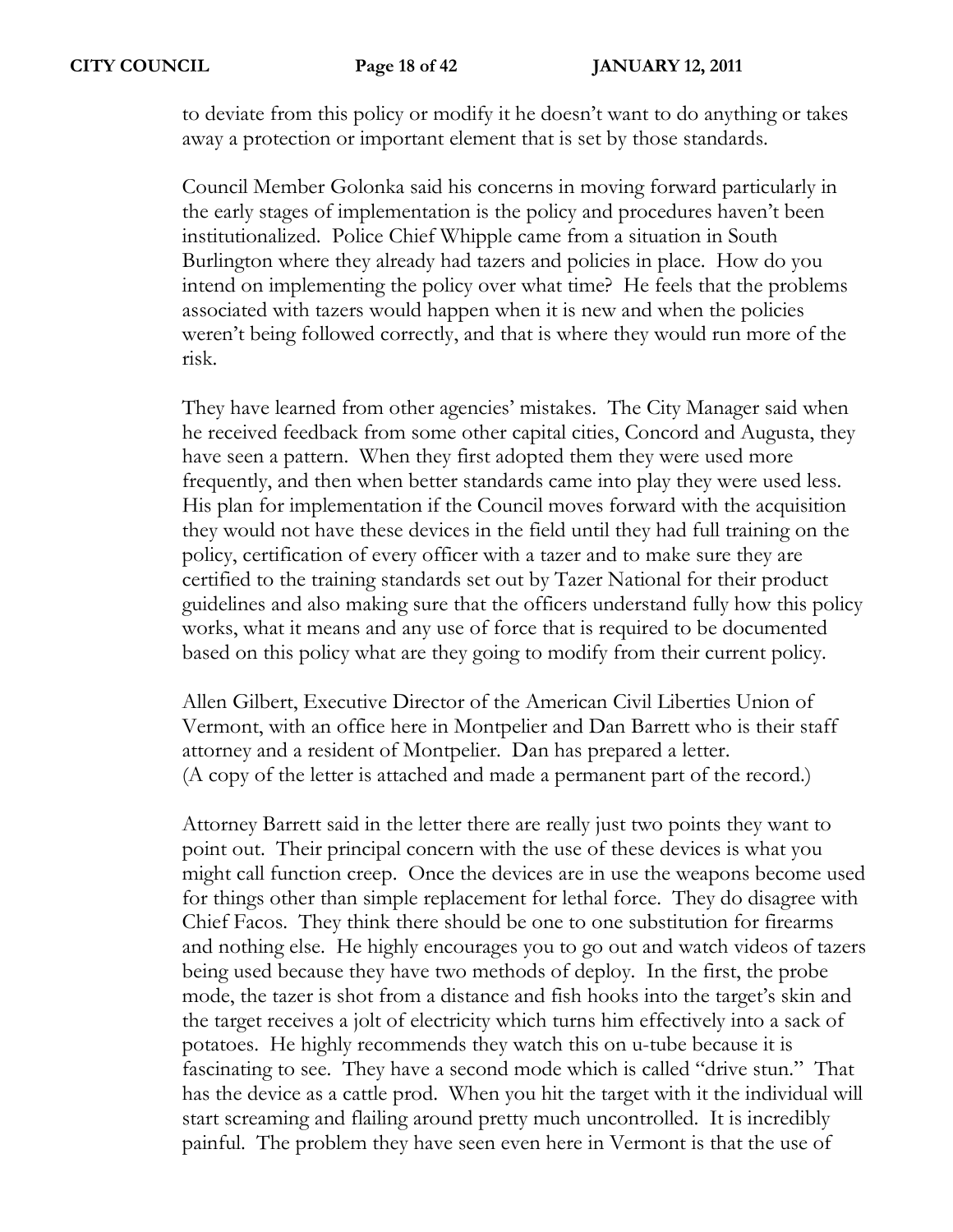drive stun becomes a pain compliance device so you have a copy telling a person to stop resisting but yet they are being hit with this jolt of electricity which is the most painful experience. They saw this last spring in Barre where a short elderly woman was hit six times in drive stun mode because she was trespassing in broad daylight at a convenience store. The police officer's explanation was he didn't know what she was going to do so he decided to use his tazer. That is the ultimate nightmare. That is a complete breakdown in a democratic society where you have essentially an extremely painful devices being used on citizen for the mere failure to heed a law enforcement instruction. That is his concern with the policy and the use of the devices.

This is magnified in Vermont but complete lack of independent oversight of police forces in Vermont there is no way outside of the chain of commands to discipline police officers in Vermont. The state operates what they call the Criminal Justice Training Council which is in charge of a very primitive certification process and it can in theory yank the certification of a police officer in Vermont but only for conviction for a felony or failure to complete the required training; that's it. What you are left with is the police force controlling itself. He doesn't want to suggest that the Montpelier Police force can't control itself. As a Montpelier resident they seem to operate just fine, but there is nothing in the way of independent oversight and that worries us. If you have an officer who like the officer in Barre fairly plainly misused the tazer, and in Barre's case flatly contravened the written tazer policy. Yet a week later in the newspaper there is the Chief saying the officer did nothing wrong and won't be disciplined and that for them is a huge concern and why they think they would be best in Montpelier to skip it and not implement tazers.

The cost control arguments they find to be extremely unconvincing. Lord knows there are a million things we could do to make life cheaper for the city of Montpelier and perhaps less injury prone for cops, but that doesn't necessarily mean it's the best means of attacking the problem. Up until 1986 it was entirely permissible under the United States Constitution to shoot a fleeing suspect in the back and kill him. That would make life very cheap for police because they would never get injured. There would be very little paperwork. It turns out it is a horrible protocol idea and we now know it violates the Constitution. He thinks the same thing can be said for the way in which Tazer International sells their product by promising you a decrease in worker's comp claims. It is inappropriate to consider that when you are thinking about something as important and as game changing as using stun guns in Montpelier.

His only other point is as a Montpelier voter is to ask about the procedural posture. What happens next? If we leave this meeting and decide we don't like the way it is handled or wish that the Council would not permit the adoption of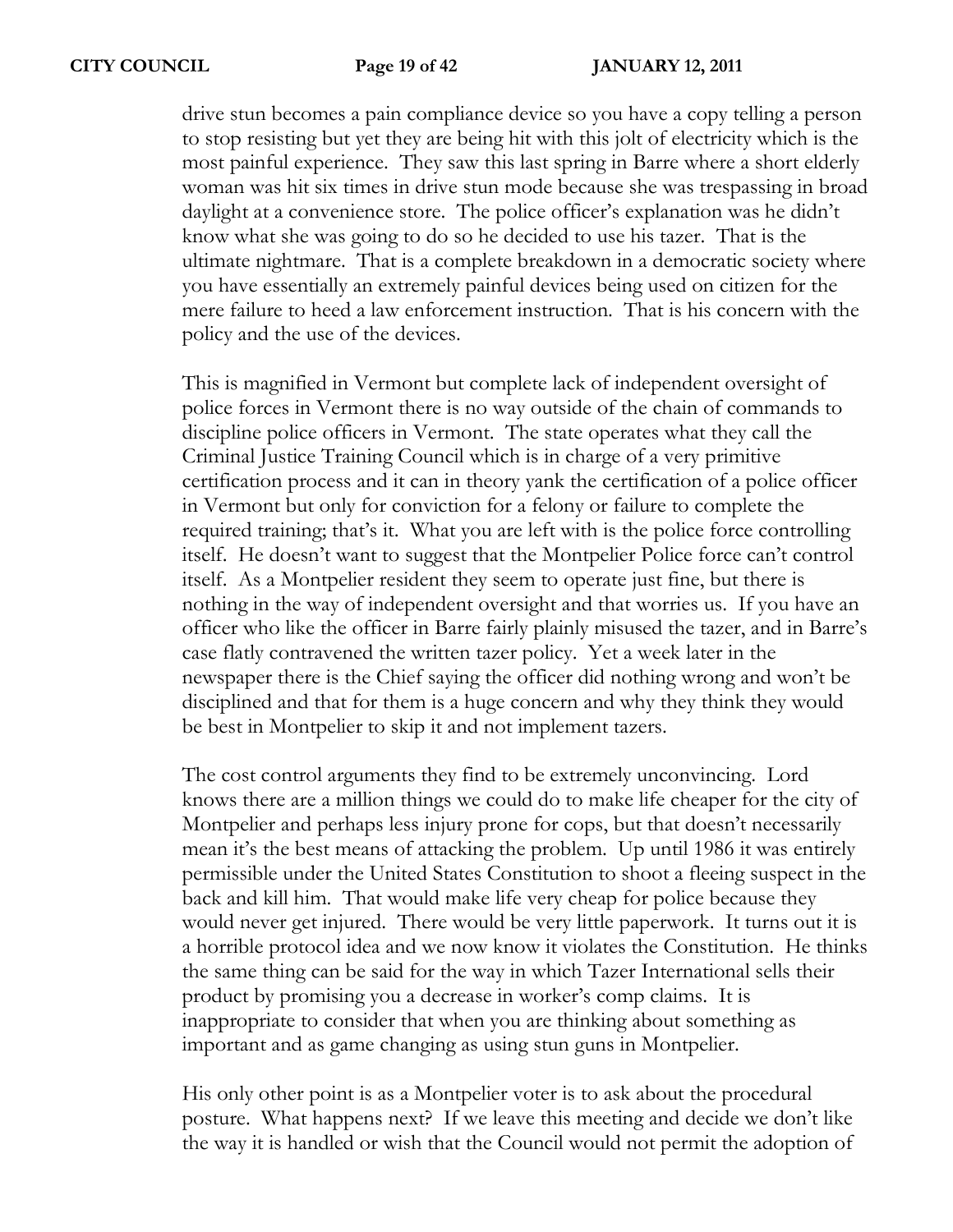tazers, will there be another opportunity for Montpelier voters to express themselves, or is their last recourse effectively to vote against the budget?

Mayor Hooper said next week on January the  $20<sup>th</sup>$  at their second budget hearing there will be another opportunity to have this discussion. While technically there are two different issues, should we use the tazer and the budget, they have become tied together. There will be another opportunity to comment next week. If they are in the budget, then obviously we all will have our vote.

Attorney Barrett asked at what point will they know if they are in or out of the budget.

Mayor Hooper said the Council will vote next Thursday on the budget.

Allen Gilbert, Executive Director of the American Civil Liberties Union of Vermont, said he could sit here and elaborate on what Dan said why the ACLU is at this point opposed to tazers but he isn't sure how useful or productive that is. You are to be commended for having this discussion within the perimeters of your budget because one of the ways that tazers have become prevalent across this country is they have been bought with free federal dollars and that has led to a great number of these weapons being purchased by police departments around the country that he thinks in other circumstances never would have gone to voters and asked them for the money.

One of the most important things for a community that is trying to decide to approve the purchase of these weapons is to just think about what it says about the community that we are. What does it say that we are willing for the people who are charged with keeping the peace in town to be carrying a weapon that has been involved in the deaths of several hundred people? We don't know if the tazers caused the death or if there was some other condition that because the person was tazed caused the person to die. If we see Montpelier Police with tazers one of the things we have to accept is that at some point there might be an incident, just like there was in the Vancouver Airport several years ago when a man coming from Poland seemed to be agitated about not making a travel connection or being picked up by somebody, and for some reason this escalated into the man being tazed and eventually dying. That would be a very difficult thing for a small community like Montpelier to have to deal with, and the chances of it happening are very slim.

His final word as a School Board member is he would virtually beg them to prohibit police from carrying tazers within the school building. That is inhumane and is sending a horrible signal to children.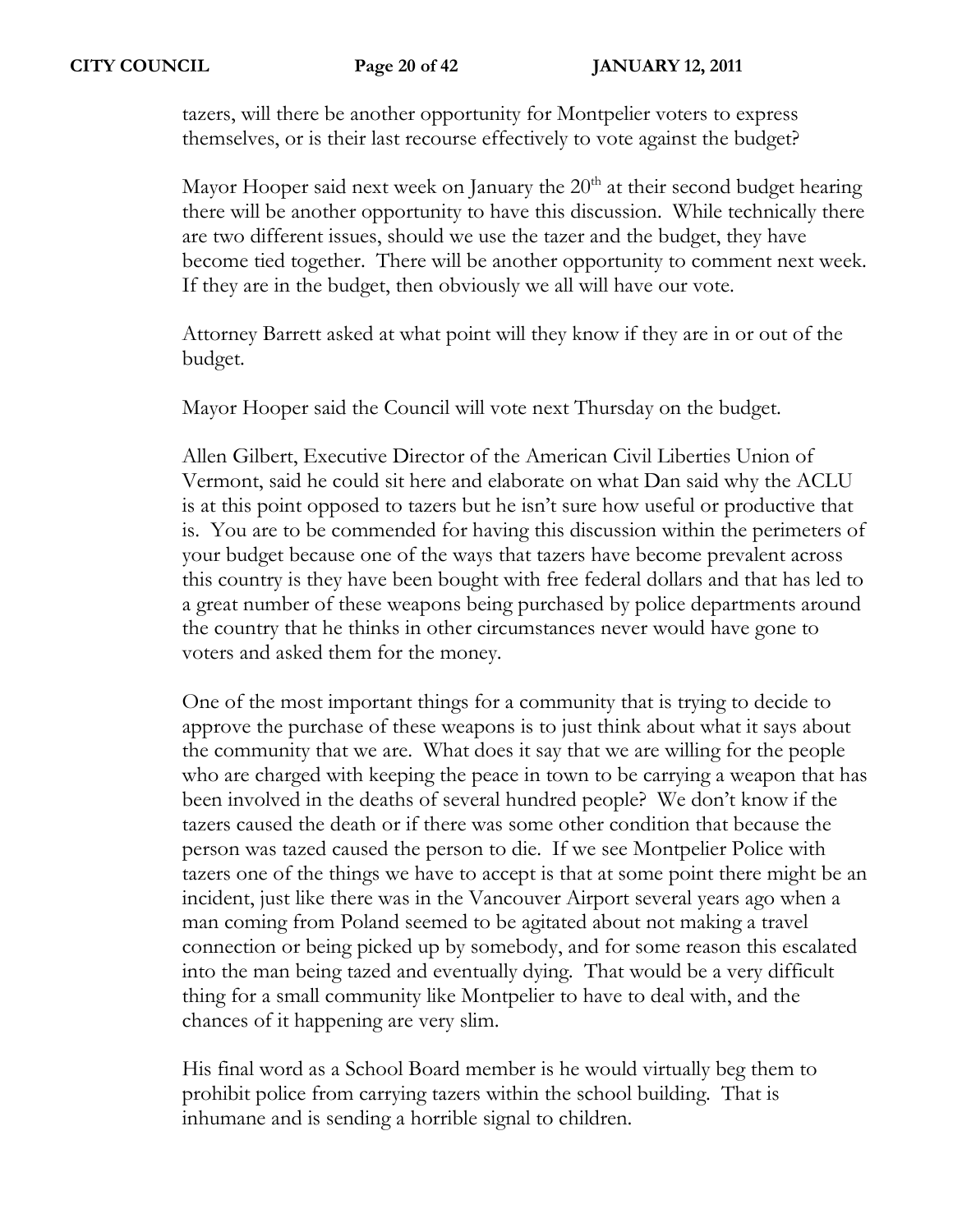Attorney Barrett said our cops currently carry guns which are involved in tens of thousands of deaths. How is it worse to have a tazer than a gun in a school?

Mr. Gilbert said it is worse to have a tazer than a gun precisely because a tazer is not a gun but it can cause deaths. The attractive thing about a tazer is that somebody can very definitely say it has caused fewer deaths than guns have caused. He doesn't think there is any argument with that. The problem is that it has been involved in several hundred deaths, the exact causes of which they don't know. Because of those statistics it is much more likely that somebody is going to pull out a tazer and use it than they are going to pull out a gun and use it. Chances of somebody injured, even fatally, because of a gun being fired are much higher than the use of a tazer. Statistically, that is true, but there is still the chance it could result in injuries if not a fatality.

Mayor Hooper said she is curious how they would contrast the concern about the misuse of the devices with requirements to have good solid training and communications and the outline of the protocols that should be in place. Why isn't that sufficient to overcome the misuse of the devices?

Mr. Gilbert replied that one of the things is the Attorney General in his report of several years ago did not publish a model policy for tazer use. There is the expectation that the Attorney General created that would be the result of the report, but when the report came out there was not a model policy attached to it. There was a reference to good policies that some departments have, but the main recommendation was that if you have tazers to develop policies. There are a lot of good tazer policies out there. The problem is that people first of all have to be trained in them, then they have to follow them, and if they don't follow them they have to be sanctioned; there has to be disciplined. What we have seen, and Dan alluded to this in his description of what happened in Barre last year, was that even when it appears that the city's tazer policy was violated there was no sanction against the officer who used the tazer, and that is just completely unacceptable. One thing they will have to do as a City Council if the voters approve tazers is to set up a mechanism, and it should be outside of the department, that reviews when tazers are used and whether they were used appropriately. This is something that should really be outside of the chain of command and be left to the governing body of the city.

Mayor Hooper said she has a question of the notion of the function creep. She wonders if he would elaborate on it.

Attorney Barrett said it is giving in to normal human temptation to use a tool that is extremely effective. As the Chief set out if you own this magic device and every time you wave it around people drop before you even fire it. The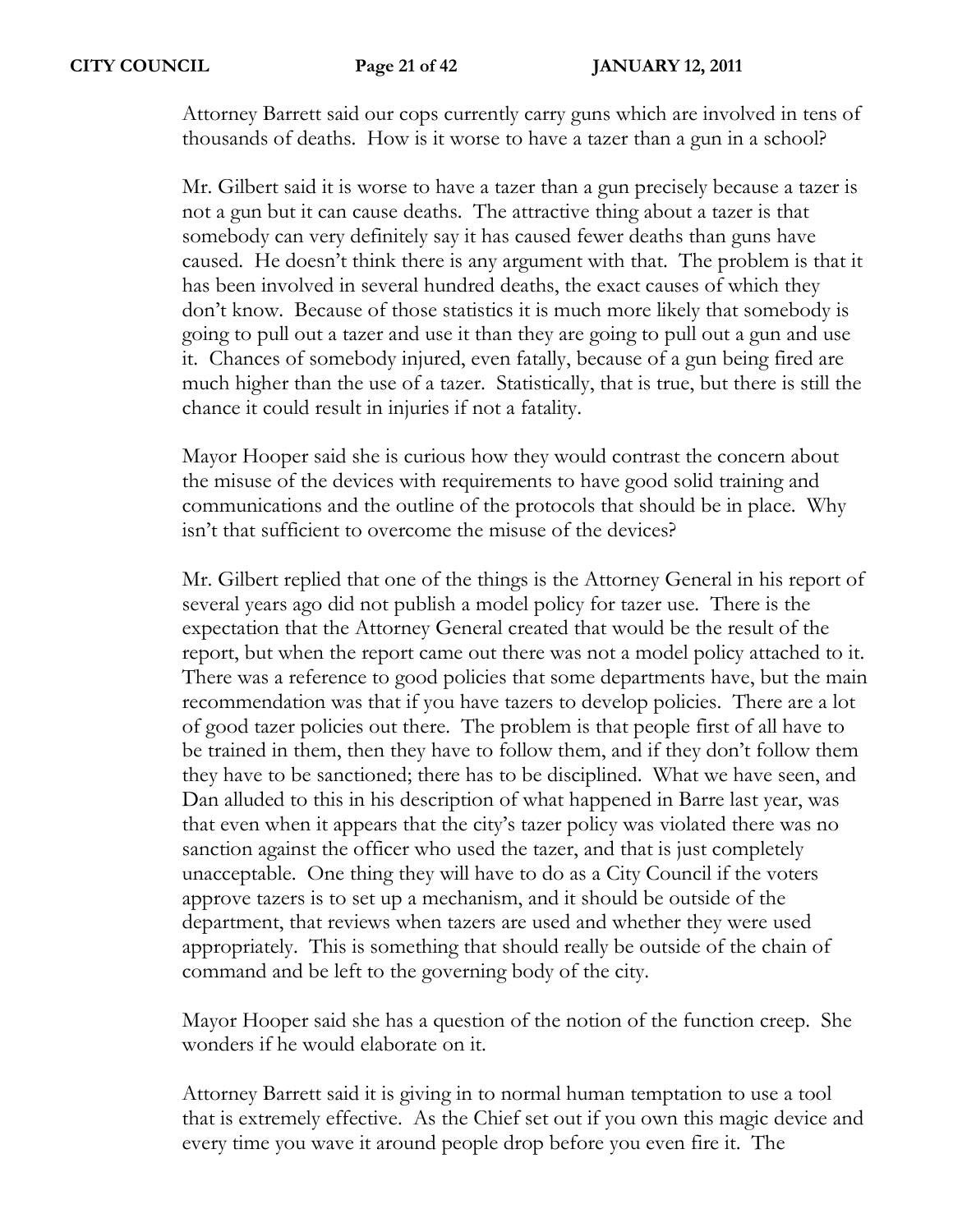temptation to use it in normal situations becomes great. The thing they have seen nationwide is it becomes useful as an instant compliance device. In Barre the police were attempting to arrest somebody. He never even put his hands on the woman or put the cuffs on her. He simply pulled out his tazer and shot it because he knew if he hit her with it she would drop. What they are greatly concerned with is that the temptation of using this weapon that is so incredibly effective just on sight will mushroom into a situation in which it is used as a pain compliance device outside combative resistance by an individual. Knowing our experience nationally, and he urges them to look at videos, he doesn't think there is a police force in the country that sat in front of its City Council and said they are bigots who are poorly trained and we are going to shoot everything in sight so give us some money. They all sat here and told the same thing which is they have a great policy and they are going to train officers and yet students have been tazed and people have been tazed to death. There is a case where an individual who was a 7-month pregnant woman was tazed 8 or 9 times for failing to sign a traffic ticket. That is human nature. Given the tradeoff is that necessary here in Montpelier? He thinks the answer is no.

Mr. Gilbert said there are consumer versions of these weapons available for about \$350, but at some point as communities and average citizens we are going to be having these things. They aren't firearms. They are not regulated by any agency of the federal government. There have been a few incidents already around the country of everyday citizens using these and injuries resulting, and he thinks they will see more of that.

Jack McCullough said he has lived in Montpelier since 1983 and he is a lawyer at Legal Aid. He is not here representing Vermont Legal Aid. Vermont Legal Aid doesn't have a position on this. His experience informs his thinking on this because now and for the past 10 years or so the entirety of his law practice has been representing people who are or are believed to be mentally ill and it is very clear that population comes into frequent and often adversarial contact with the police. The first and most important point to make is that tazers are deadly force. There is no question about that. Attempts to gloss over that by calling tazers less than lethal or less lethal is really a matter of spin to try to gloss over the fact that there are hundreds of documented cases of deaths following the use of tazers. It is true that he hasn't looked at every one of those cases to tell you that medically the tazer was a direct cause of death, but there is strong evidence to at least exercise caution because it appears to be a contributing factor in a significant number of deaths.

Defenders of tazers will respond to that by saying when someone is hit by a tazer has died it is not because of the tazer but because that person had some previously unknown medical condition that reacted some way to the tazer. They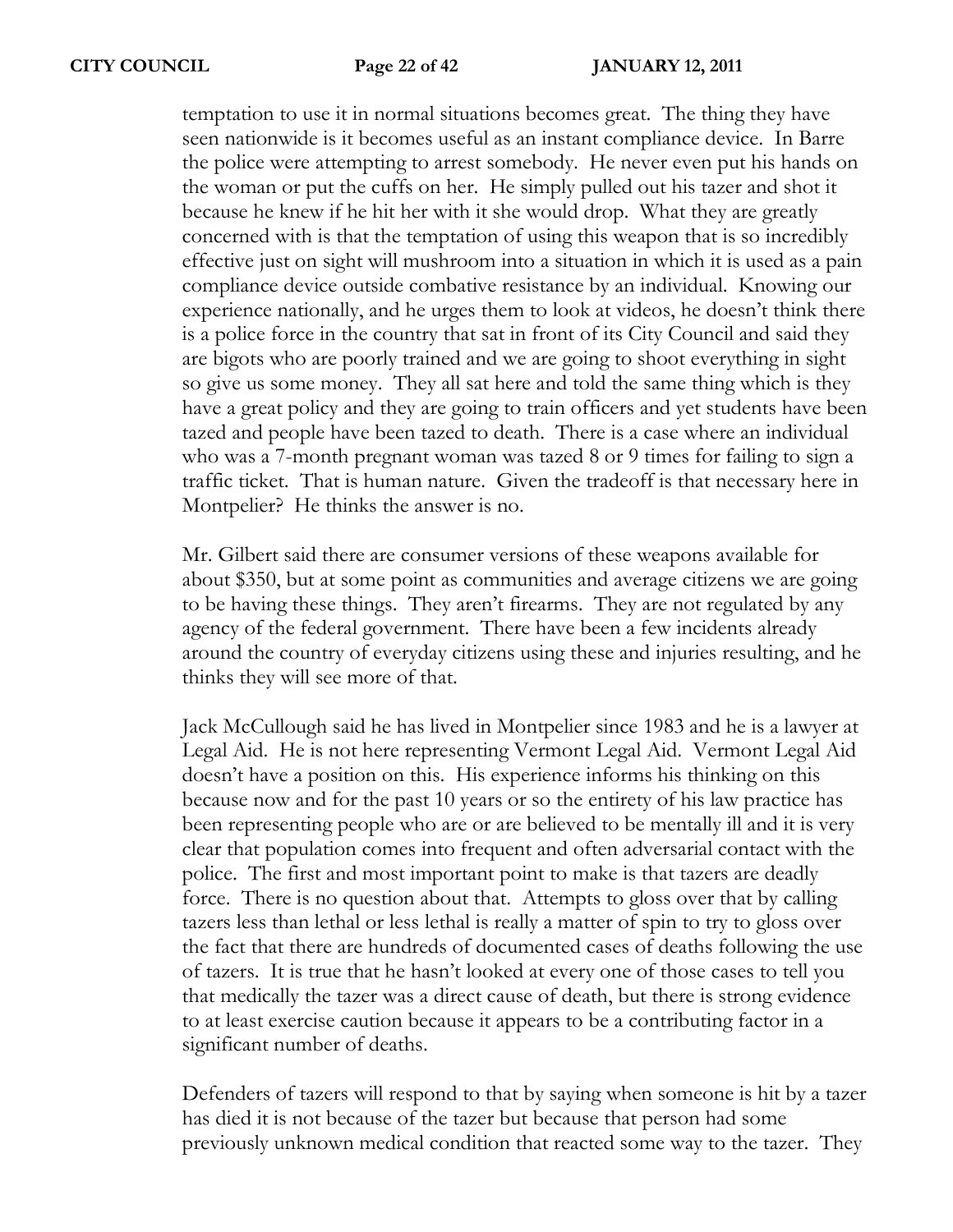had a cardiac problem or whatever and the unfortunate result was the death of the individual. The problem with that is the police aren't going to know when they come upon an individual if that person has one of those dangerous medical conditions. Any time the police interact with someone and considering using a tazer on them there is a possibility that the tazer application could result in the death of that person even though it is not anywhere near the intent of the police to cause the death of the person. For all he knows he could have a medical condition that would kill him if he were tazed.

The deployment of tazers will lower the threshold of abuse. He knows that every police officer carries a firearm on duty. One of his uncles was a detective in the New York City Police Department for many years and every time he came to their house he had his gun with him. That doesn't concern him as much as tazers because he isn't really worried that the police in Montpelier are going off and shooting people in situations where deadly force isn't justified. It could happen but he doesn't really think it will happen whereas the policy that the Chief has put before the Council clearly contemplates the use of tazers in cases where deadly force would not be justified. Since tazers are deadly force he think it is very dangerous and should not be allowed to be used where deadly force is not justified. What they hear over and over from the supporters of tazers is tazers save lives. We heard Chief Whipple describe an anecdote of that nature. We heard Chief Facos describe an anecdote of that nature involving the pepper ball, but the cases where tazers saved a life of somebody is far fewer than the cases where someone is being a nuisance at Cumberland Farms and it is applied to them. It is inevitable if the police have tazers they will be used, and they will be used in times where it is not being used to protect the officer's life or the life of someone else.

He would like to talk a little bit about the standard for use. He has seen the draft policy published by the insurance company for the League of Cities and Towns. The policy on page 4 says that tazers are to be used in cases of active resistance or active aggression. Active aggression is not defined in the policy. Active resistance is defined on page 1 of the policy and it says: "The subject actively resists when they take affirmative action to defeat an officer's ability to take them into custody." The incident they have been talking about with the Barre Police Department at Cumberland Farms involved, according to the determination of the Barre Police, the application of the active resistance policy in Barre. What the police determined was that active resistance in that case meant that the woman they were interacting with was standing up and refusing to put her hands behind her back so they could handcuff her. The police in Barre determined that satisfied the standard for active resistance. There is nothing in the League of Cities and Towns' policy that would preclude a similar interpretation if that were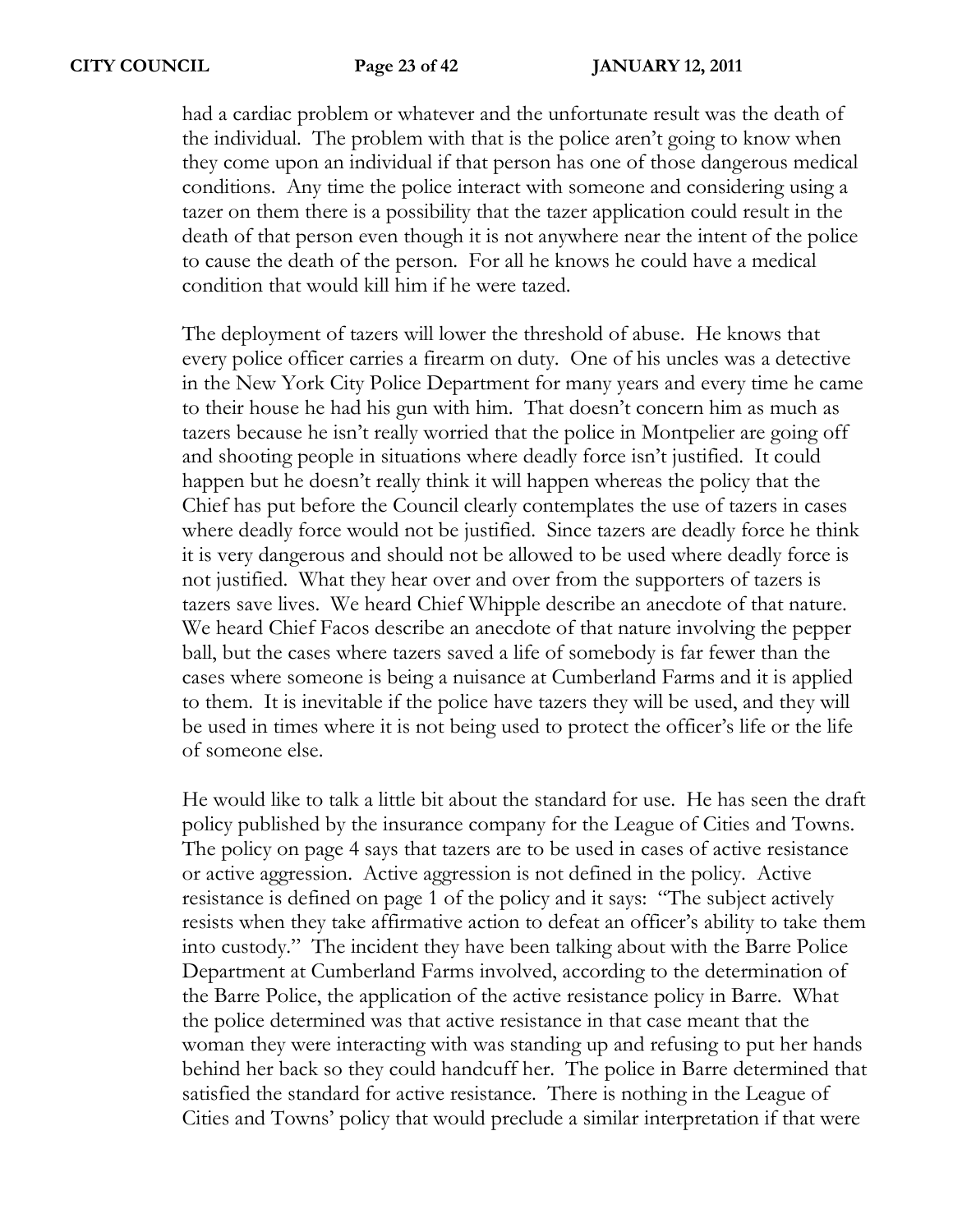to happen in the future. If refusing to be handcuffed is active resistance, anything is active resistance.

In his experience representing hundreds of people who are believed to suffer from major mental illness he has seen inappropriate uses of force, including inappropriate uses of OC spray. He hasn't seen in any of his cases inappropriate uses of tazers. As we get into more and more deployments of tazers across the state they are going to see that because the police instructions might not be readily understood or perceived by the person they are interacting with and the police will conclude they have no choice but to deploy the tazer. He will even mention briefly the pepper ball incident that the Chief talked about. In his overview the Chief said what they tried to do and what they learned to do is try to slow things down, not be yelling at the person, and take the time to sort out the situation. He wasn't at the scene but what he said happened was they broke down the door and one of the officers was repeatedly screaming at the person drop the gun and they started shooting the pepper balls at him. They don't know what would have happened if maybe someone on the scene had decided to give the guy a little space and slow things down and avoid a violent incident. If tazers are on the belts of every officer in the department we are likely to see more, not fewer, incidents where force is used.

The previous speaker raised what he thinks a very important and Councilor Golonka raised what he thinks is a very important issue of municipal and police governance. When the Chief was speaking Councilor Golonka asked how you involve the pubic in the formulation of policy, and the reason they are doing this meeting to address it and basically they are going with the policy that the insurance carrier wants them to use. He doesn't think that is an appropriate way for a municipality to be making municipal policy. If we are going to have tazers, and he sincerely hope they do not, there should be a process to establish city policy for their deployment and use and that process should be that the Council takes up a proposed ordinance, holds public hearings and take testimony from the public and adopt an ordinance governing the use of tazers. Why does he think it is important to adopt an ordinance? He knows how that works and it is important that the policy as adopted be a legally binding policy that imposes enforceable obligations on the members of the police force. Secondly, if you look at the League of Cities and Towns' policy in the preamble across the top it appears to be pretty clear that it is not intended to be legally binding and to impose civil liability on anyone. That is concerning to him if there is going to be a policy that isn't going to be enforceable anyway. The substance of the policy should be straightforward. The substance of the policy should be that tazer use is prohibited except at times when other deadly force is also permitted like self defense and the defense of others.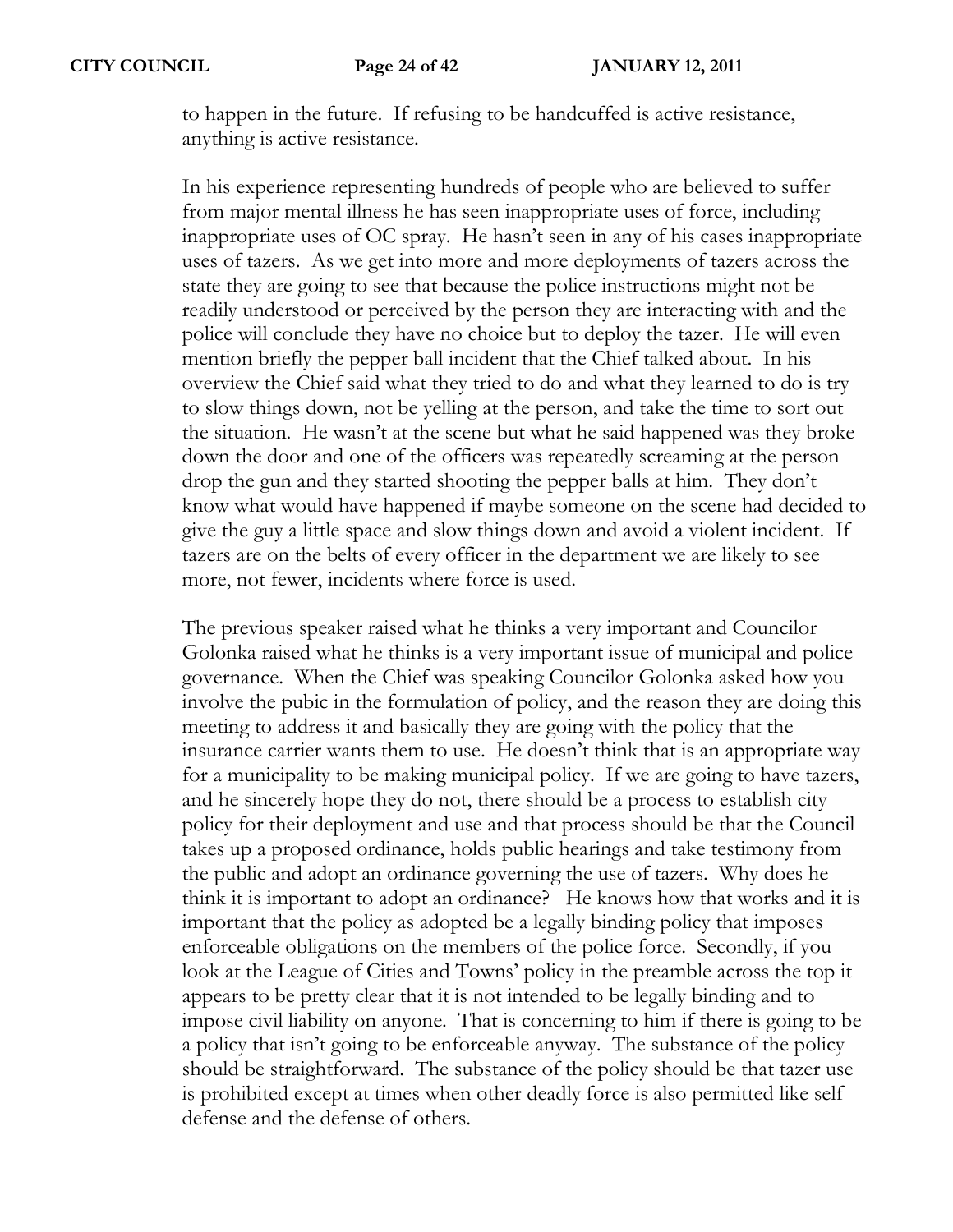If the Council thinks you should go forward with asking the voters to appropriate the money to purchase tazers and equip the police with them he encourages them to take the tazers out of the city budget and add them to the ballot as a separately warned item. That is the only way you are going to get an idea of how the voters feel about the development of tazers. What they know is that the voters of Montpelier support their city government. He doesn't recall they have ever turned down a municipal budget. There has been a few times when a school budget has been turned down but never a municipal budget. He has never voted against a city budget. If the tazer appropriation is in the city budget he will vote against it himself and encourage everybody else to vote against the city budget. This is a very important and dangerous thing. It is going down a road he doesn't think Montpelier should be going down.

Eric Esselstyn from North Montpelier and owner of property in Montpelier said he knows weapons and he knows violence. He was a three year Army volunteer in the 1960's and like many people he wore a uniform and was trained in the use of lethal firearms. He is present tonight as a citizen of Vermont and a taxpayer in Montpelier to lend his voice to those who feel that perhaps we can hold up for a while on tazers. If you go to google and just type in tazer deaths there are 279,000 hits. The tazer corporations want to make a profit for its shareholders, nothing else. It can be sued if it doesn't make a profit for its shareholders. What's its mission? To preserve the best possible light on the safety of this nonlethal weapon.

As far as he can tell there are close to 400 deaths in the United States which have followed very quickly after the use of a tazer. To maintain there is no connection between the use of a tazer and those 400 deaths is "Alice in Wonderland." The one study he could find, which was Norway Autopsy Deaths, 90 autopsy deaths with medical examiners from Norway, France, England and the United States examining the autopsy deaths the 90 they examined over half the medical examiner did not make a direct connection with tazers; there were drugs and other things involved. The other half the tazer was implicated as playing a role in the deaths of those folks who died shortly after being tazered. The word is out folks through the eyes of many medical examiners that tazers do indeed play a role in the deaths of people who receive the shock of a tazer.

A police officer could go out any time this evening and get in an altercation with a woman in a mink coat and not have a clue whether she was pregnant or not. There are so many records of stillborns shortly after being tazed. You wouldn't have ever shot that woman but you are happy to use a tazer. It is in the eyes of many a lethal weapon. The fact that it has been used on several children under the age of ten makes the word "training" just absurd in the English language. To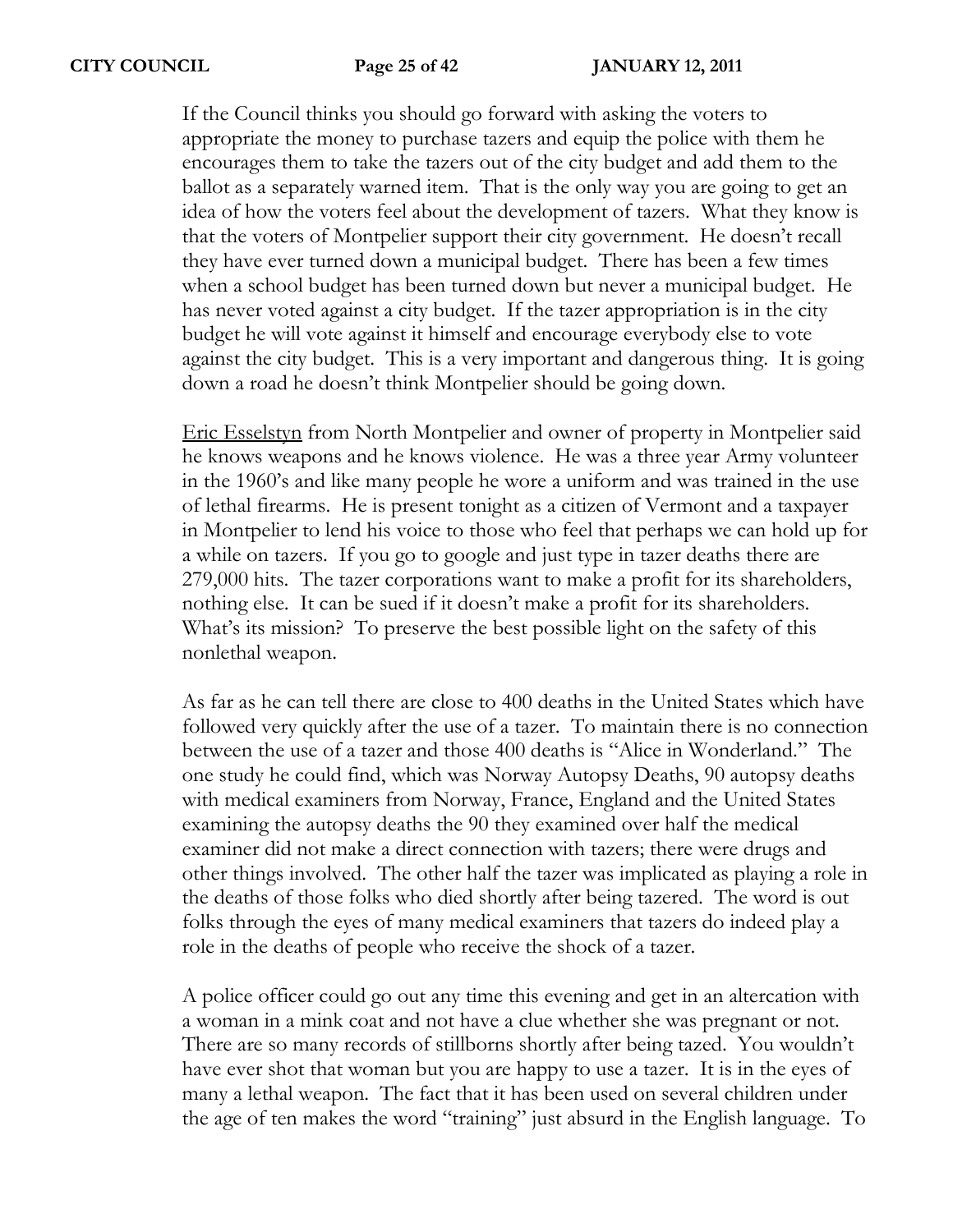assume that many of those officers were trained and using them on a child under the age of ten puts enormous obligations on this city.

We are in the tobacco stage. For 40 or 50 years the tobacco companies would stand in front of Congress and look those people in the eye and say tobacco doesn't cause cancer. Why? Because millions of dollars were spent trying to establish that perhaps tobacco played a role could not be proven. Correlation is not causation.

Some day the subtle electrical paths that do cause deaths because of 50,000 volts will make it damned clear that this is a lethal weapon. If you are going to accept it, then accept it as a lethal weapon now. As a taxpayer in this town he doesn't want to pay for the big law suit when somebody nails a pregnant woman or an epileptic, a deaf person or somebody in a pool that then drowns. All right, we are in the tobacco stage right now. We don't now. But, by God, the correlation is overwhelming and lots of medical examiners feel it is a lethal weapon.

Mark Rippon, a Montpelier resident, said he does know what the Chief of Police would like to have and he believes he should be allowed to have tazers. He was trained in the use of a stun gun which is also 50,000 volts and he has used it once in three years. It is a deterrent. He believes he would rather have a tazer than a gun pointed at him. It is a deterrent and safer than a firearm.

Laura Ziegler said she lives in Plainfield and is a member of the Board of the Drop-In Center on Barre Street but she was not speaking in that capacity. Jack McCullough made most of the points she would have made around the draft policy. She is not sure if she agrees that tazer is deadly force. The problem is the definition of deadly force requires a substantial likelihood, and there is no room here for a significant likelihood; there is no middle ground just like there is no middle ground with the standard where as soon as you do something that can be construed as resistance, whether knowingly or not, you are fair game and it is entirely at the discretion of the officer. She spent part of the morning reading the use of force reports other than the one that was withheld concerning pepper ball. It was very heartening how few of them there are. On the other hand, there was one involving the bodily removal by three officers of a young girl. As she reads the draft policy they have the discretion to use a tazer on her if they saw fit. There was nothing to stop them other than that discretion because she was offering physical resistance.

There ought to be an element of aggression and meaningful risk in order to deploy a dangerous weapon with the potential of deadly harm. There has been a much sanitized presentation of tazer risks. She is reminded of the discussion on electro convulsive shock treatment which is also claimed to be safe and effective,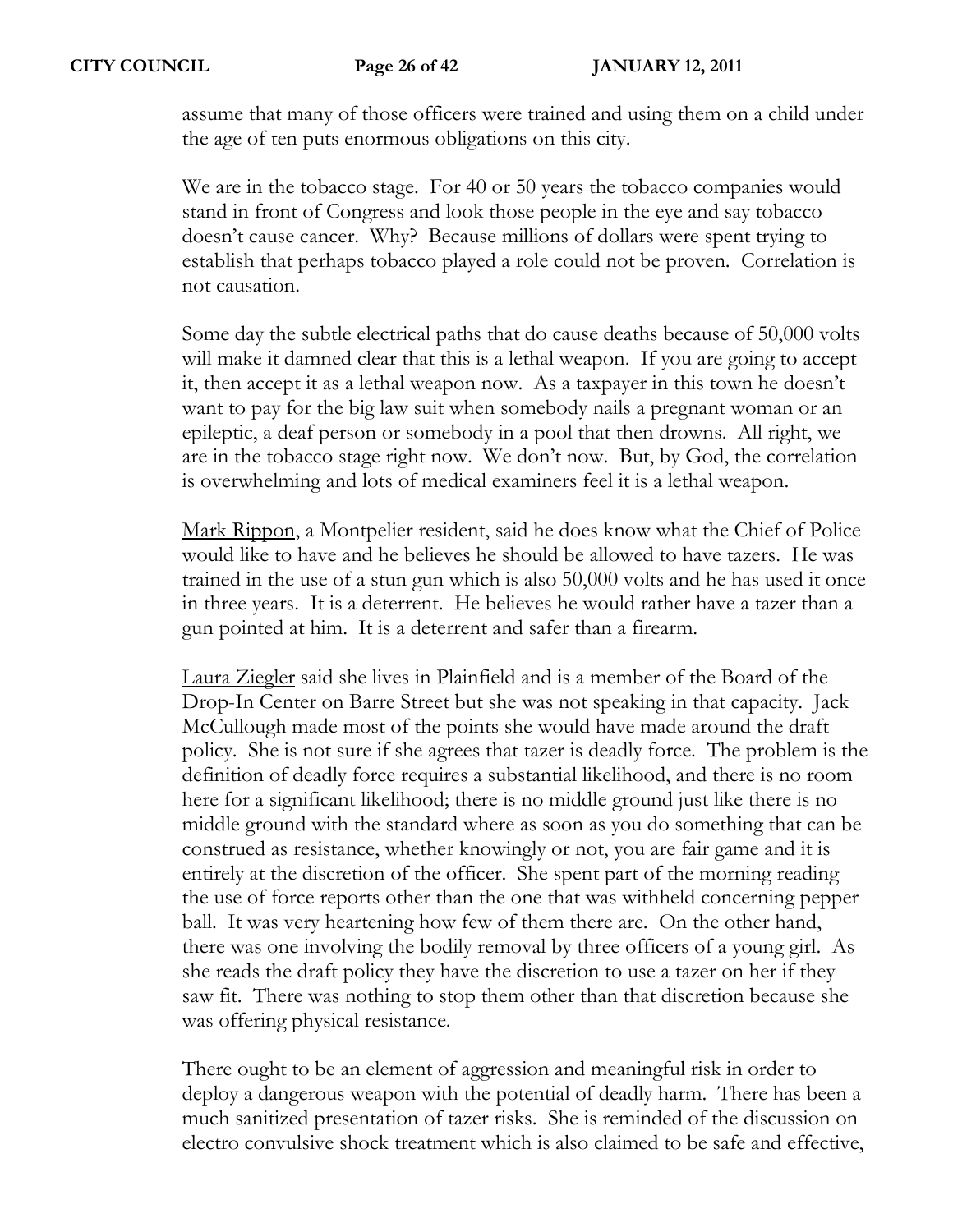and there is another side to that. She would urge that the Council independently seek out that evidence before making a decision.

She noted that pepper spray was characterized in the current use policy as not having any lasting effects. She would say there is a lot of evidence too the contrary and it is certainly a controversial statement. She hasn't seen the same videos of tazer use that ACLU has referred to but she did see the tazer in person a few feet away. As she said to Chief Facos she would not insult him or the Montpelier Police Department by comparing them to NYPD but she is an ex-New Yorker and spent many years involved with issues around psychiatric disability and rights and was in a lot of situations, some of which were violent, where people were being contained. She has personally used force to prevent further violence. It is not something she liked doing but she can relate to officers who are put in the position where they must do this. On that occasion officers came and when they came nothing was going on because she had gotten the person who was flipped out quiet and under a blanket. They strolled through the apartment asking which one had the problem and then proceeded to cause a problem by getting very aggressive and intrusive with the person who then demonstrated she was pretty crazy and they decided to take her away. She argued with the Sergeant that she didn't think they had reached the legal thresholds. Someone else who was present and who had already escalated the police by playing games with them whether they could come in or not and they started breaking down the door, as he described it he didn't get out of the way when he knew they wanted him to. The next thing she knew he had been hit with a tazer and there was an officer kneeling on his back. She was a person groveling on the floor and was a purely visceral response. She dropped to the floor and took his hand because what she saw was someone being tortured. She did not see a legitimate basis for them using tazers. They charged him with felony assault and then the charges were dropped and he sued with a settlement resulting, which tells you something.

The thing she would like to point out is this was the specialty trained squad to deal with mental health situations. Training alone guarantees nothing. A policy does not guarantee that the policy will be followed. She spent a long time investigating and taking on the issue of pepper spray in the Corrections system. They had a directive. That directive was constantly being violated. It is not that the people who were subjected to those violations knew they had any recourse even in terms of where to go or that a complaint would be heard meaningful. There were two incidents she remembers very well. One was there was someone hit point blank, not three feet away which is supposed to be the minimum. "I held her head and they sprayed her again." This was a woman who was already on the ground. The other one had to do with contamination where the officer told someone she could wash her face after she behaved. If there are no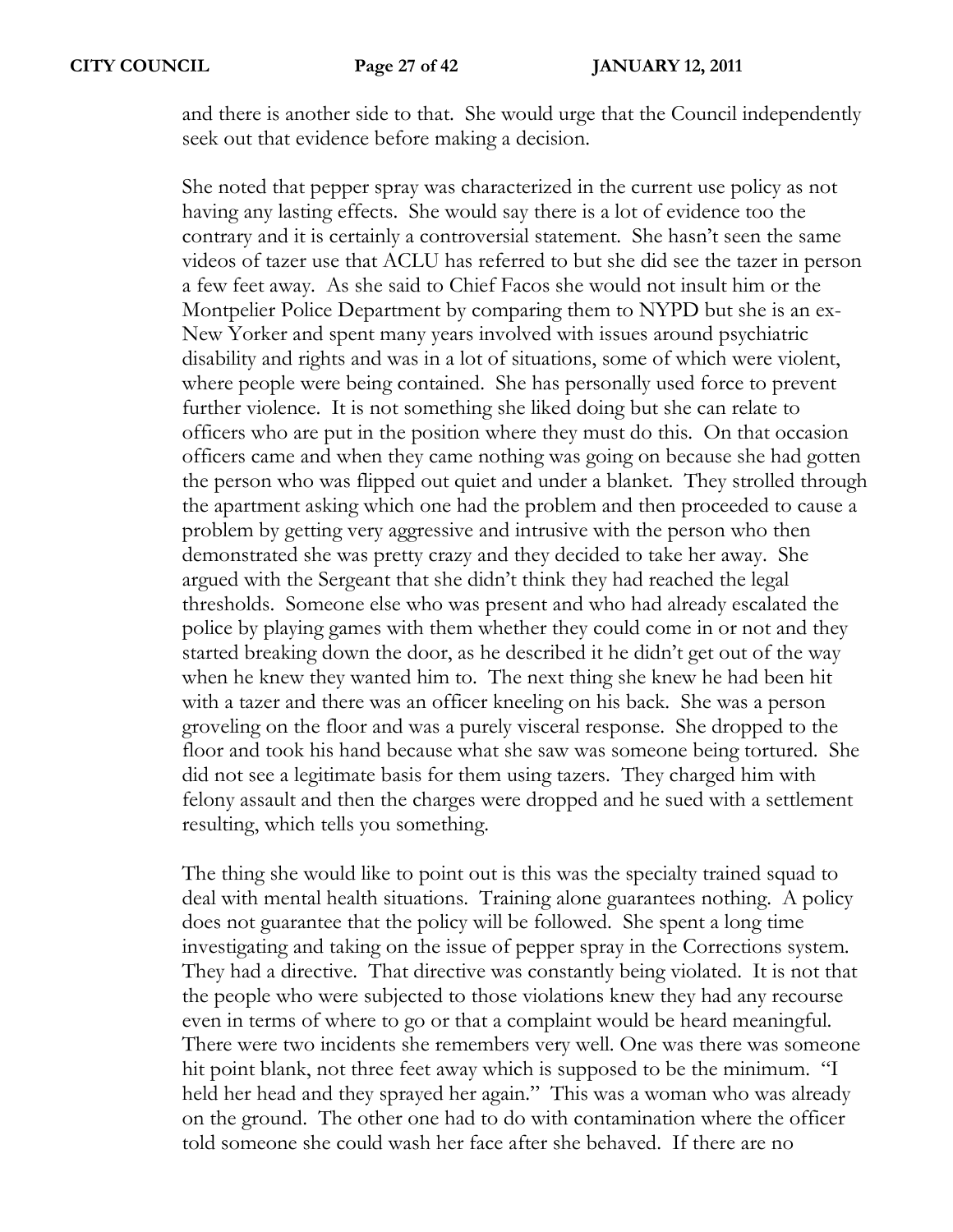consequences for violating a policy, and if there are people who are subjected to it are people whose credibility is suspect, at least to the general public, and whose perceived human worth is also suspect these things happen, and they happen a lot more often than one would like to think. When it is people with psychiatric disabilities she is particularly concerned because there is not only an increased likelihood of these interactions but people are more vulnerable. Cardio toxic drugs make you a lot more vulnerable to a stimulus such as a tazer. The other is they will lower the seizure threshold for people who have co-occurrence disorders that again puts you at more risk.

She knows from the work she did in New York when they had these situations she was very afraid of the police. She was afraid to call the police. She doesn't think it is good for people to be afraid to call the police. It had an affect on some of the people who had encountered tazers. There was a young man who described to her after she heard his court hearing how he had supposedly charged the police. He said no and it was the opposite when he was running away when he saw the tazer on the officer's belt because he had been tazered when they came to do a mental health call and tazered for weeping. She did not find it difficult to believe him.

She would urge the Council to do what Jack urged them to do and came to that same conclusion independently of Jack. She doesn't think tazers have a place in the Montpelier arsenal at this time. But if the Council is going to seriously consider this it is a prerequisite there be an adopted policy that the Council has agreed to and a ton of public input on. She doesn't see that as the process that is being contemplated now.

Walter Hertz, a homeowner and resident in Montpelier, said he appreciated hearing from the person from Washington County Mental Health speaking in collaboration with the police. A friend of his had his life saved and people around him were kept safe by that kind of collaboration. He is speaking with a lot of appreciation for good training for people who can make good decisions in very risky and fast moving situations. He is really concerned about tazers coming into this community. Another concern that has come up several times is the lack of independent oversight. That is something that would be very important, especially in a transitional period if not something that would be implemented permanently. Unfortunately, there is a police officer from Barre who has resigned, allegedly having stolen a television and allegedly having had history with some interactions with police officers here in Montpelier, interactions and altercations having to do with alcohol use. He absolutely doesn't want to make the statement to defame the professionalism of any particular officer. It is an emphasis for him that without some oversight systematically sometimes things break down and maybe there just aren't the very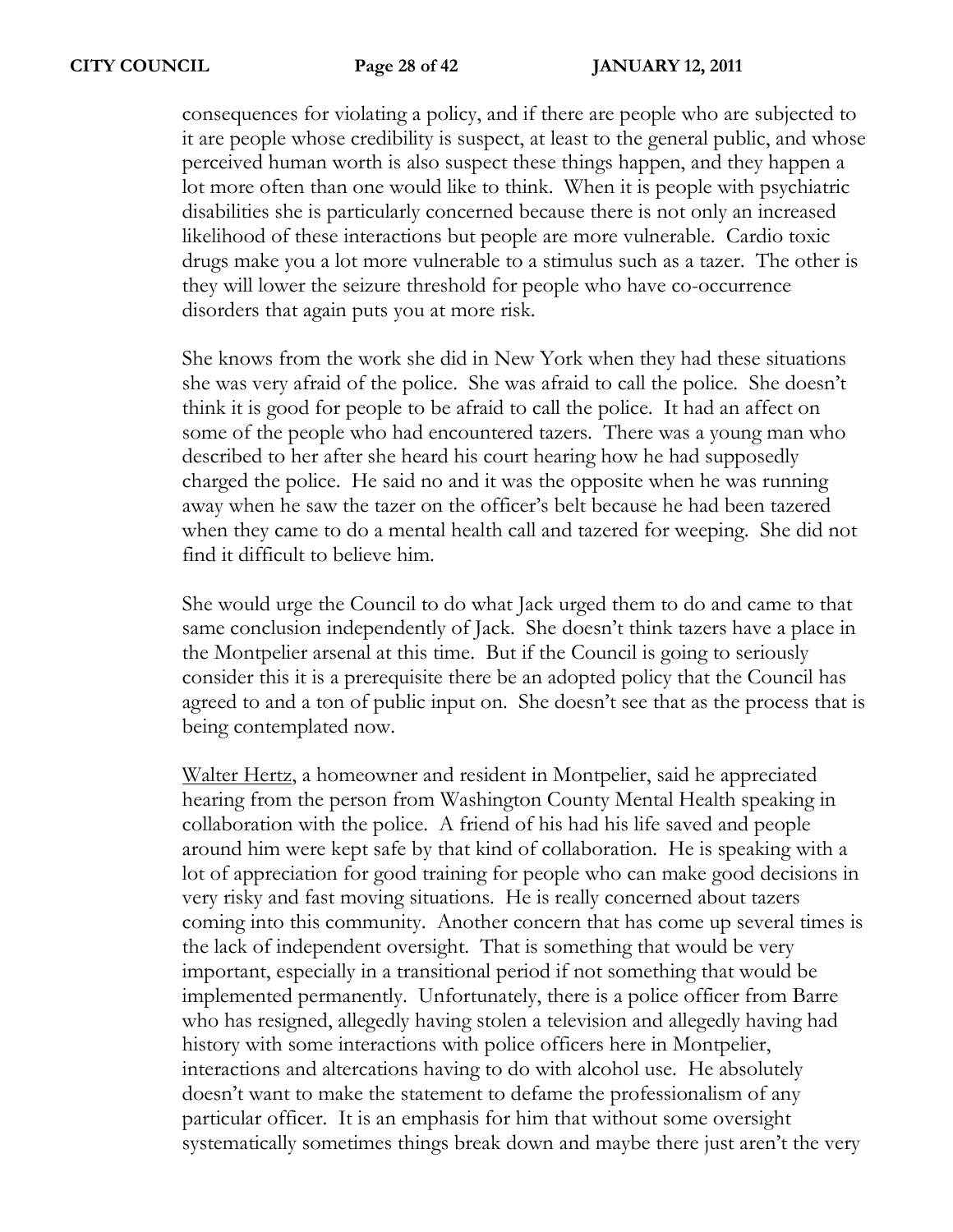best people in those positions all the time, or even those people who are very good also at times break down. The Police Chief from South Burlington mentioned the chain of command of every time there is an incident and described the checks and balances. That isn't compelling to him. That is a checks and balances that are all in-house.

He doesn't think anyone would disagree that tazers coming into play really changes the threshold. He thinks officers might say for them it changes the threshold in a positive way. Here is an opportunity for compliance in a different way and here is an opportunity for better safety and better risk management. He is also wondering about how it can change that threshold for people on the other side of the tazer, particularly in a process which then it seems to him the discussion of creep. With tazers it potentially becomes an element that pushes toward solutions rather than process, compliance rather than further navigating a difficult situation. He has a heart condition. Would anyone assume that of him seeing him working out on his bike and his life as a professional carpenter? Does that put him in a threshold? It doesn't make him feel safer.

Joe Rooder said he has lived in Montpelier for about eight years. He works at the Vermont State Hospital as a psychiatric technician. For about four years at the State Hospital he taught something called non-abusive psychological and physical intervention. It is safety training for the staff. He has already seen a few people come into the State Hospital with injuries or trauma from tazers. One was the lady from Cumberland Farms in Barre. One point he would like to make about people who are mentally ill is a lot of times they are not processing reality the same as we do. It seems like with the police often it comes down to a confrontation for submission. Do what I say or they will hit or taze them. That is often not the best way to deal with someone who may be psychotic. From his training experience it isn't the right direction to go with more pain compliance. You can do a lot with non-pain compliance. If he had a couple of other well trained psych techs here anybody in this room could get violent and they could probably safety resolve the situation with words. If it came down to something physical maybe hold the person with one person each arm and they would not be bending them against the joints and in the end he could almost guarantee that nobody would get hurt. There are other directions to go with the training.

Barb Rippon, a resident and taxpayer of Montpelier, said she would echo many of the comments that Jack McCullough made. In our own city we should question what our society is looking at as far as tazers are concerned. Do we really want to be the kind of city that has that stigma which is out there already with the tazers? She would also ask they have a chance to look at the policy and for the voters to have a chance to vote on it.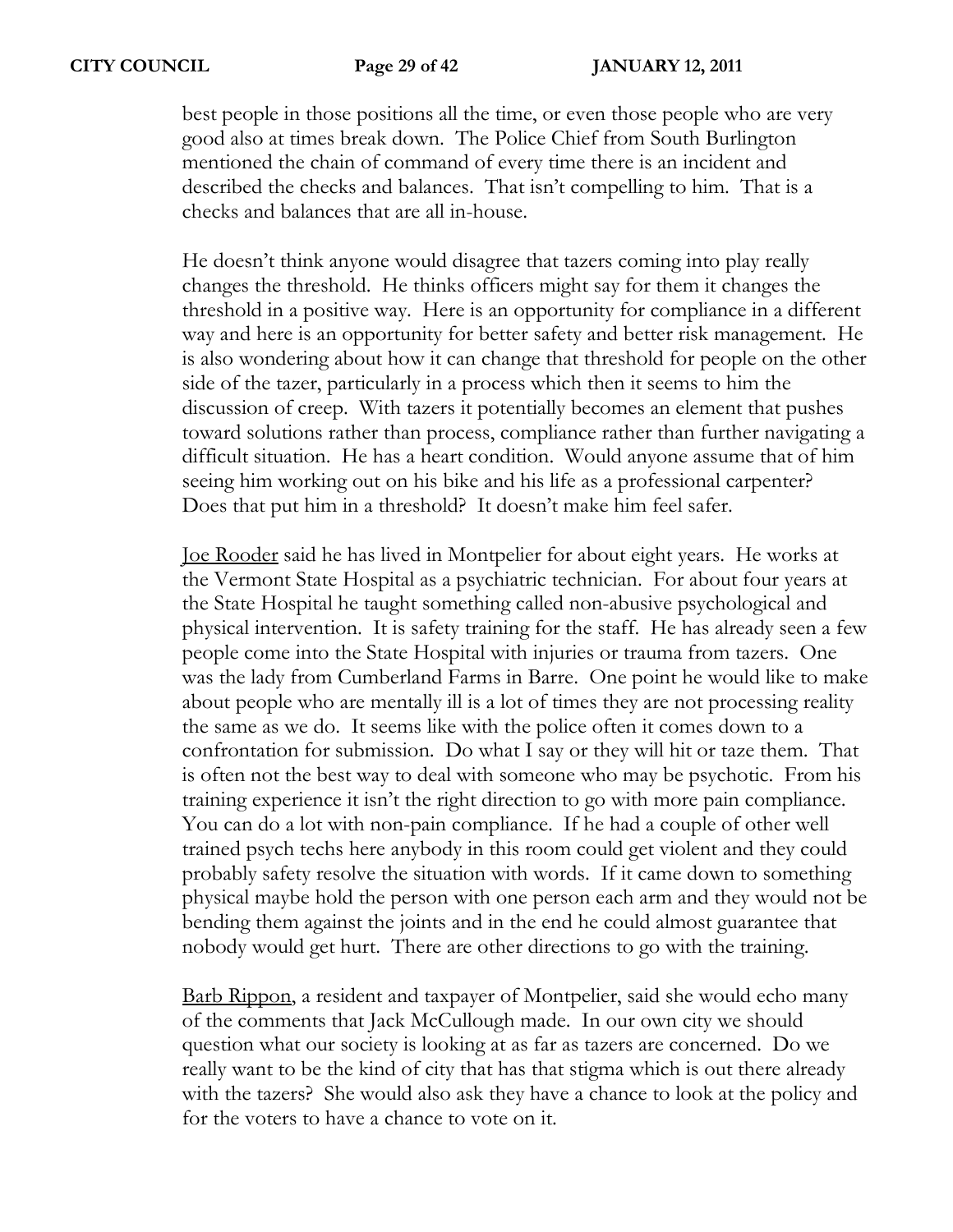Jeff Dworkin, a resident of Montpelier, said he found it interesting that the Police Chief's stories seemed to be almost all stories about situations that were so extreme that deadly force would have been justified and that is what made the stories so seductive and persuasive. Would Chief Facos support a binding policy for this community that tazers would only be used when deadly force would be justified?

Arthur Foelscher, a resident of Montpelier, said we trust our officers using deadly force or carrying deadly force every day so in some ways the difficulties of this question is more of a nuance and how our trust invested in them is used and implemented on a daily basis. That gets really complicated with tazers because the tazer is such a highly effective tool for making people comply or not do anything. That in his mind is one of the hardest pieces of this topic. The story that has come up several times tonight is what happened in Barre. How Barre's officers work versus ours he isn't sure is a conversation worth entertaining, but the reality is that a neighboring town to us has had from many peoples' opinions a very negative use of this tool we are considering adding into our officers set of tools When we start looking at other stories of tazers around the country there are a number of instances in news culture, the incident in the airport, a student in a college auditorium who is tazed on camera, the person in the jail who is tazed repeatedly by the officer in the jail house, and in all of those incidences they see the tazer being used for something that it is not supposed to be used for according to the guidelines being set forth by the League of Cities and Towns. The concerns they are seeing here tonight from his perspective are the issues of this when it is misused. In the case of Barre there is seemingly no concern that it is being misused so in that regard he feels it makes sense to detach this from the budget to make its own issue so people can discuss it as an issue and not make it whether or not we have a budget for Montpelier.

Aaron Krumasch, a resident of Greensboro, said he sent each of the Council Members by e-mail a letter. He came down to talk about the topic because he became interested in it when the neighboring town of Hardwick decided to acquire tazers and there was very little discussion. As Mr. Gilbert of the ACLU explained those tazers were purchased with federal stimulus money so there was a simple requirement for a hearing on the grant used to buy the tazers and that hearing in Hardwick lasted all of 13 minutes with one person in attendance and no questions about tazers being asked. He thinks it is very good this discussion is happening in the context of the budget because we are actually having a discussion about it. In that respect he really endorses what Jack McCullough said about breaking out the tazer item into a separate item for the warning. Although there are some people who feel concerned enough about this to come out on a snowy evening you won't really get most people to do that. You have to make it very simple for them to express their opinion. One of the things he found in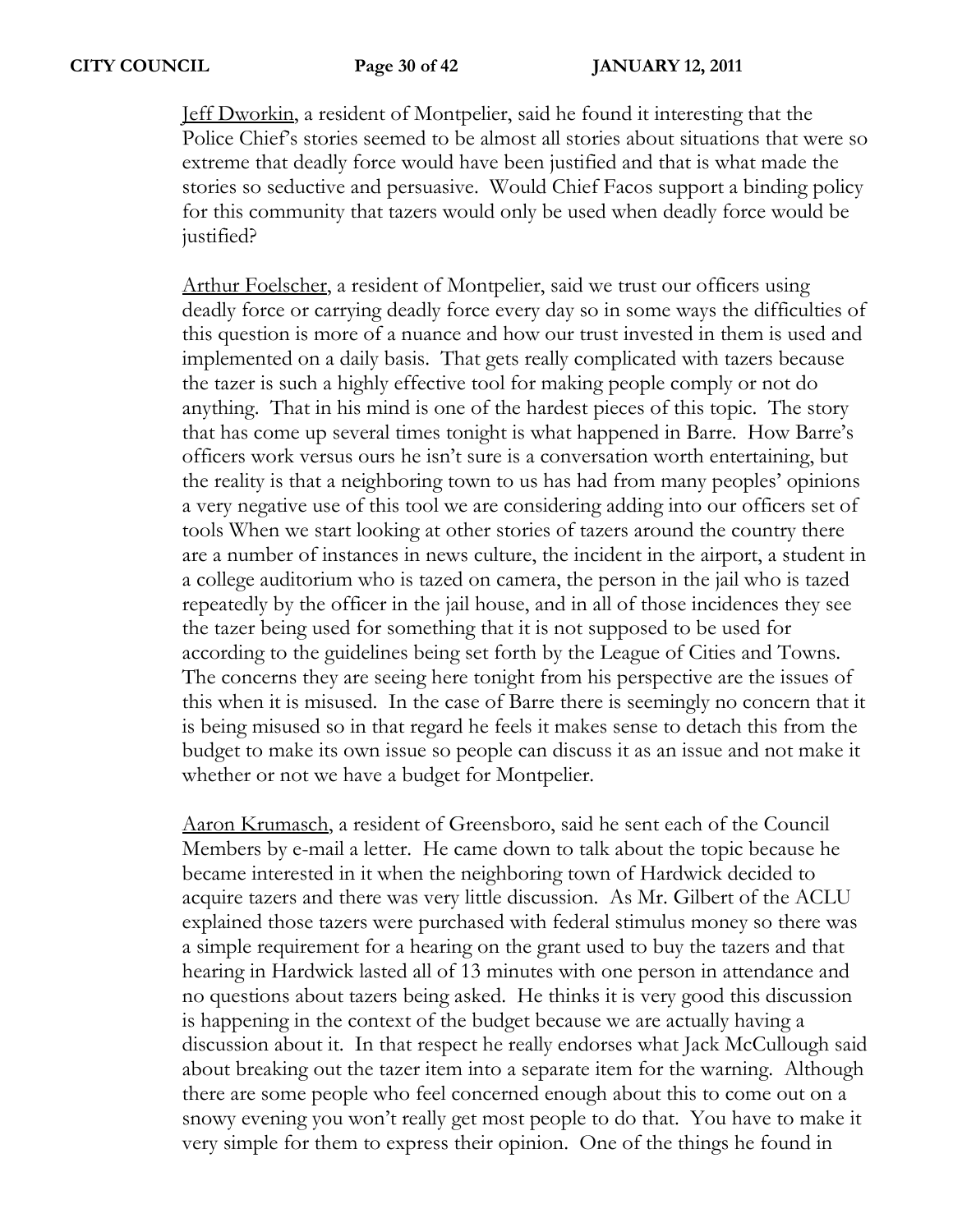talking to people in Greensboro and Hardwick about the issue was that they do have opinions about it and they really would have liked more of an opportunity to voice their opinions.

We have heard a lot of anecdotes on both sides of the issue. Police, because they have worked in the field for many years, have a lot of stories to tell, and people on the other side of the issue there is ample evidence of tazer abuse and misuse.

He went on to say as long as tazers operate the way they do and are sometimes unintentionally lethal we will just continue to see these kinds of things happening and will continue to hear these kinds of anecdotes because there is this systematic problem operating. He continued by commenting about the question on injuries from tazers.

The issue of litigation – he wants to point out that this is another very recent development in tazer use. While tazers have been around for about 25 years, it is only very recently that the company has started to lose lawsuits and pay claims. The first ever settlement they paid for a product liability lawsuit was only last August, and that was \$2.85 million. This is a new trend. If we are in the socalled tobacco phase of tazer use, then we are in the very early tobacco phase where we still haven't really defined the dangers and got the warning label on the product yet. Much later down the road we will get to the tobacco phase where there is a national settlement pool of money for tazer claims because there definitely is the potential for that kind of legal activity.

He thanked the Council for having this discussion and continuing it. He hopes they will take Mr. McCullough's suggestion to break out of the budget for tazers separately. It is the way you will get the ultimate public opinion on this issue.

Mayor Hooper said she is going to wrap up the discussion. They can continue the discussion next Thursday when they have their second budget hearing. She thanked everybody for the thoughtful considerate listening to each other. They have been given a lot to think about. They are not going to be able to think about and resole it within the context of the push they have to get the budget done. There are charter requirements for finishing and warning their budget in a certain period of time. They have taken testimony and will take testimony next week. The five areas she has given herself to think about is the desire for a continued robust community discussion about why, if and how, a desire to really look at policies that have been proposed and assure they are the best they would want to have in their community. Training requirements, reporting and what the reporting chain is if we had tazers and how they would be used, and then the issue of review and what does that look like. She doesn't think the Council is going to figure that out between now and next Thursday in a meaningful and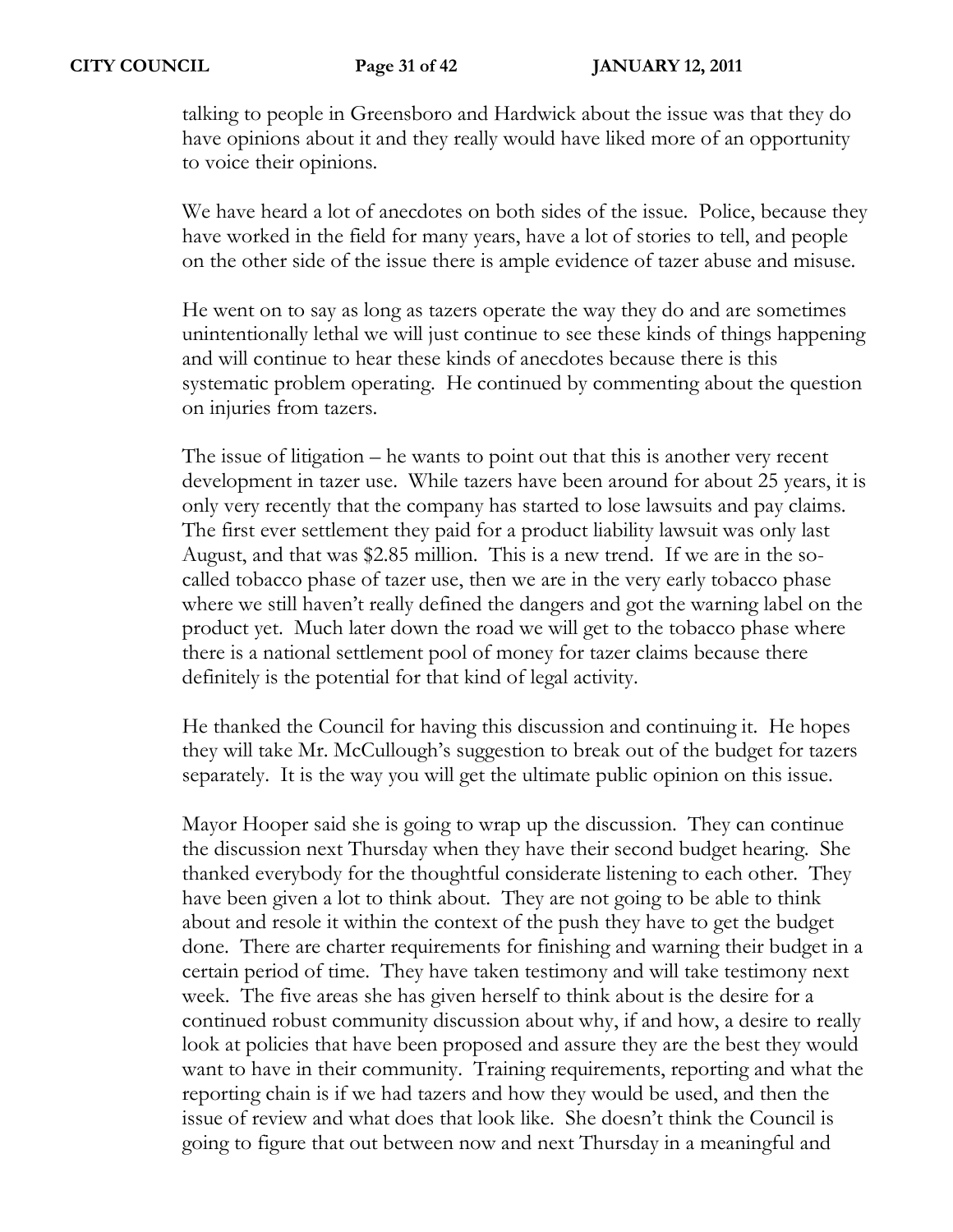appropriate way. She thinks the City Manager had a good recommendation to separate the two, have a good community discussion and proceed.

Council Member Jarvis said she is a little unclear on what she is suggesting. Is she suggesting they would have in the budget an amount of money that is allocated for the use of the Police Department, and then assuming the budget passes have a community forum and then make a decision about whether that money is used for tazers?

Mayor Hooper replied essentially, yes.

Council Member Jarvis said that does make a decision then that it is not a ballot item.

Mayor Hooper replied that is true.

Council Member Golonka said there are a lot of things he would like to read over before he makes a decision like that. They have a week to think about that. He is interested in a ballot item idea so he would like to pursue that. He would like to see if the public is interested or not on this policy. He did see the Attorney General recommending getting input and he can't see any other way to get input than have some type of pubic forum or public referendum on this issue.

Council Member Sherman said she is interested in keeping it in the budget. It is part of the city operations and needs to be in there. It has been in there for years, but she would agree they could have public discussion about the policy and the implementation. She wouldn't split part of the police budget into a separate item.

Council Member Golonka added that sometimes it might be needed.

Council Member Weiss said for next week he wants to know the true cost of tazers. He wants to know what additional equipment is needed, what the cost is for training, how you charge and what the costs are to keep these guns operational. He suspects they may be talking double the amount for full implementation in addition to the \$11,000 in the budget. He would like to see that cost. Whether it is in the budget or out of the budget is another matter. What is the true cost of the program?

Council Member Jarvis said she was concerned that there were some questions raised that we would like to give the Police Chief a chance to come back and respond. She felt that is an important part before they proceed.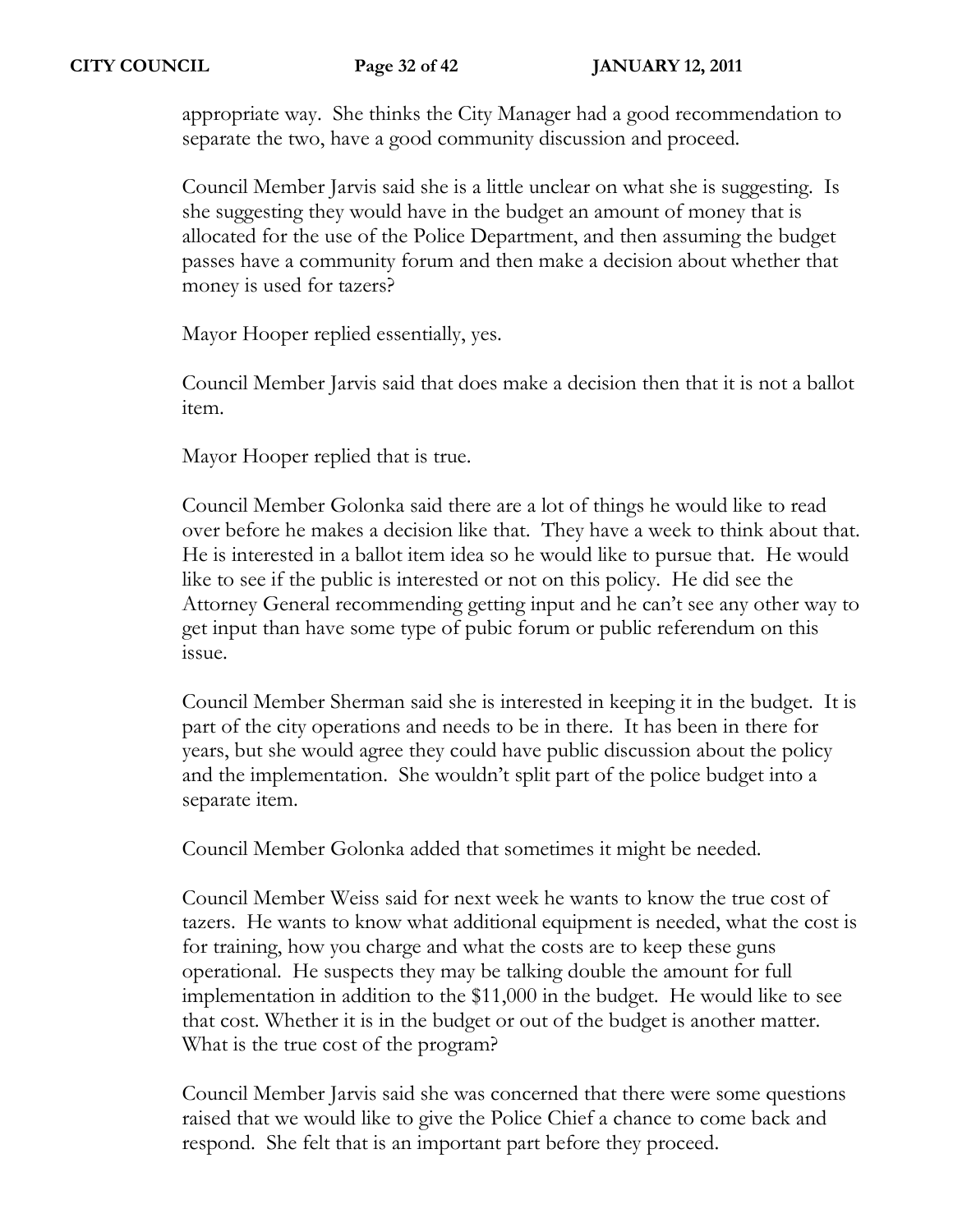Police Chief Facos asked if he would look at a policy where the tazer is only for a lethal force. He is going to be very cautious with that. There has been an evolution of use of force tactics, policy and better ways. He is certainly open to looking at all options. He is cautious to deviate from accepted practice that is tried and true to what community input should be when we are dealing with lives, and he will not take that lightly. There also might be a point where it isn't effective to have the device. The other models that would come to mind would be special tactical type units. They would have strategic response ability, but now

we are back to the pepper ball launcher. It is not an immediately available tool for every officer. Would we strap an M-4 or pepper ball launcher on their backs so it would be with them all the time even though they could only use it for certain periods? He would be cautious and certainly look at that. He highly recommends the Maryland Attorney General's report. It has some excellent information and it recognizes the tazer as a valuable tool with a lot of provisions in place.

We talk about training. He doesn't know what more he can do to describe their training records and what they do, and it is different. He can't speak for Barre City, Brattleboro or Burlington. All he can do is talk to the other Chiefs and some of this comes up with the Act 80 Advisory Group. He really respects Laura and Allen Gilbert for their input. They are looking at problem solving from different responsibilities. What is the common ground? His goal is the same as Allen's and Laura's from the Act 80 Group, and that is why that group was formed. He has seen the results of the officers and uses those examples in their training and a situation that really did occur and was a deadly force situation where the training paid off. There isn't much more he can but to stay on top of best practices and talking to his colleagues.

Council Member Weiss said Chief Whipple provided the Council with some excellent data about the number of times tazers were used over a three year period where they were actually fired or pointed. Those numbers appear to be going down. Then he also provided over the three year period that criminal activity within his city was increasing substantially. What is the correlation between tazers and the increase of crime?

Chief Whipple said he doesn't know if he can give one. Their crime rate is actually fairly stable but they are arresting more people. He can't give a correlation between arrest rate and tazer use. He isn't sure there is a connection.

Council Member Sheridan said he is agreeing with Nancy. He isn't for putting it on the ballot. The Council is elected to be leaders. Be leaders and don't be always putting your finger in the air trying to figure out which way the wind is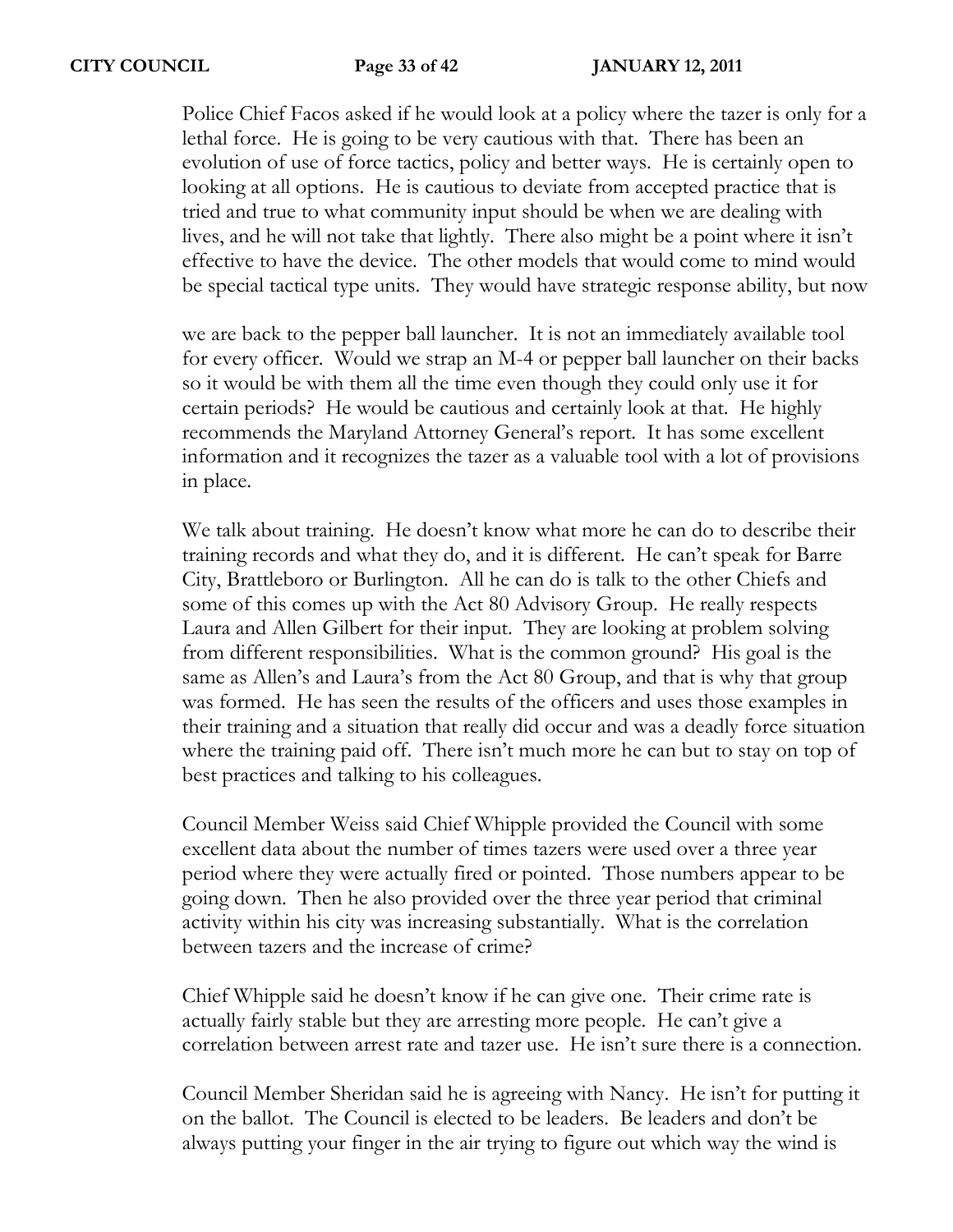blowing. We can be leaders because we have more data than the average voter gets. They also talk to more people in the community so they hear many opinions. In his case he has had 12 years of experience making these decisions. You have elected the Council to be your leaders. If they don't think they can do the job capably what did they put them here for? He is interested in making decisions because they elected him to be a leader. He isn't for putting it on the ballot.

Council Member Hooper agreed with Jim Sheridan as well, that this is really something the Council should decide.

Mayor Hooper said she appreciates everybody being here and helping the Council think this question through. They make really great decisions when they have the support and help of the community guiding them through this sort of process. She really appreciates the Chief in bringing us back to what the common ground is, and what we are all talking about is how we provide for the safety and welfare of the folks who live here and visit our community. That is our common ground and we are going to work as hard as we can to figure out how to continue being there. There clearly is going to be another discussion about tazers next week. They have to make a decision about how they are going to manage it. They will just have to stay tuned and watch and participate as they figure that out in the next eight days with regards to the ballot and see how it proceeds from there.

Council Member Jarvis said she knows it is hard for the Chief to articulate exactly what the policy would be, but it would be really helpful to know a little bit more precisely about what kind of a tool this is because it matters to her, and it obviously matters to a lot of other people too, about whether this is a compliance tool, punitive tool, or whether this is a tool, as Jack suggested, that is only used in defense of self or others. His assumption is that the proposal is that it is a tool to be used when there is active aggressive resistance, which is different from active resistance, or there is a threat to the individual, the officer or to a third party. That matters to her as she goes forward. On the other hand, it makes sense to have this public process to figure out the policy and when the direction is for use and prohibitions. If that kind of thing were articulated it would help them a lot in their discussions.

# 11-016. Conduct First Public Hearing on Proposed FY12 Municipal Budget.

a) The City Manager presented a recommended budget on December 8, 2010.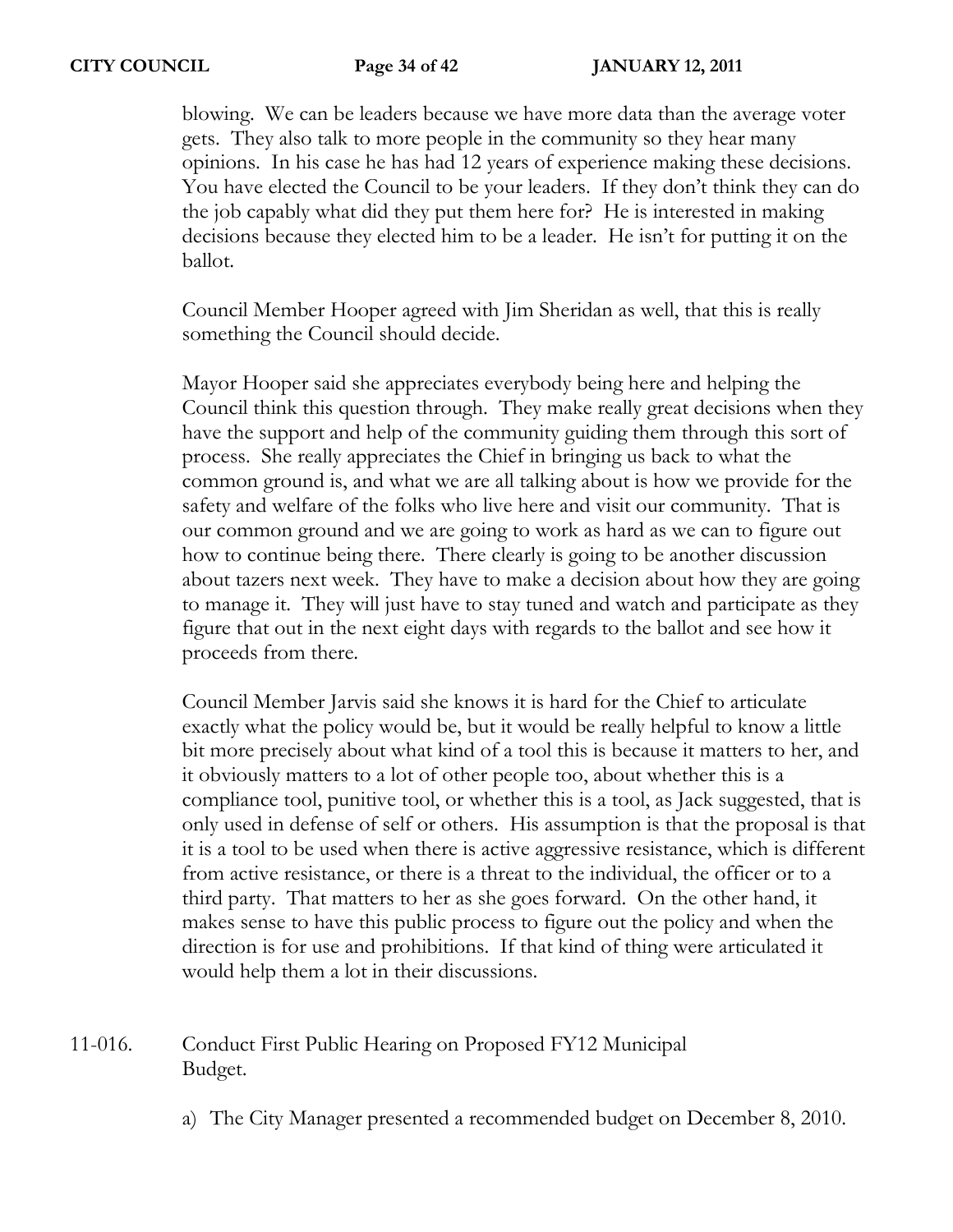- b) The Council conducted "budget workshops" as part of their meetings held on December 8, 15 and 22, 2010; and January 5, 2011.
- c) The proposed budget requires a two cent increase in the municipal tax rate (one cent for Capital Improvements and one cent for Equipment Purchases).
- d) Recommendation: Present budget to public; conduct public hearing; provide direction to staff as necessary.

Mayor Hooper said she wanted to thank the City Manager and their staff for the months' long preparation to bring an excellent budget to the City Council along with the good hard work over the past month from the City Council. The Manager is going to do an overview and they will have the ability to take questions from members of the public who may be with them but also folks who wish to call in a question.

City Manager Fraser presented an overview of the budget. A copy of the presentation will be made a part of the permanent record.

Jack McCullough said he has been here in previous budget years to make the same comment. The annual salary for a member of the City Council is \$1,000. He thinks members of the Council are grossly underpaid at \$1,000 a year. Nobody runs for the City Council to get rich or to even make money but he spends a good share of time coming to City Council meetings on a whole range of different topics, but the amount of time he spends in City Council meetings is just a tiny fraction of the time they all spend in City Council and committee meetings and other work preparing for meetings. A thousand dollars just by any rational test is way too little for the work they do. He is concerned that having a rate of \$1,000 is a disincentive for people to serve on the Council. There are people who might want to be on the Council who would probably be good people but they either have a job where they are paid by the hour and have to give up hours to come to meetings and do other Council work and simply can't afford to do it, or they would have child care obligations and the \$1,000 wouldn't even pay for the babysitter. He thinks they are cutting people out of eligibility for service on the Council that really shouldn't be. The \$6,000 that the Council is paid is a tiny fraction of the \$17 million budget and he would encourage them to put more money in the budget for compensation for Council members. He would probably at least triple it to \$3,000 a year. It is always difficult to go to voters in tough times and ask for more money for members of the Council, but he thinks they deserve it. The Council and the staff have done a great job of presenting a tight budget so even putting a little additional money into the budget they still won't see the tax bills increase so even with tight times he thinks it is a good year to do it.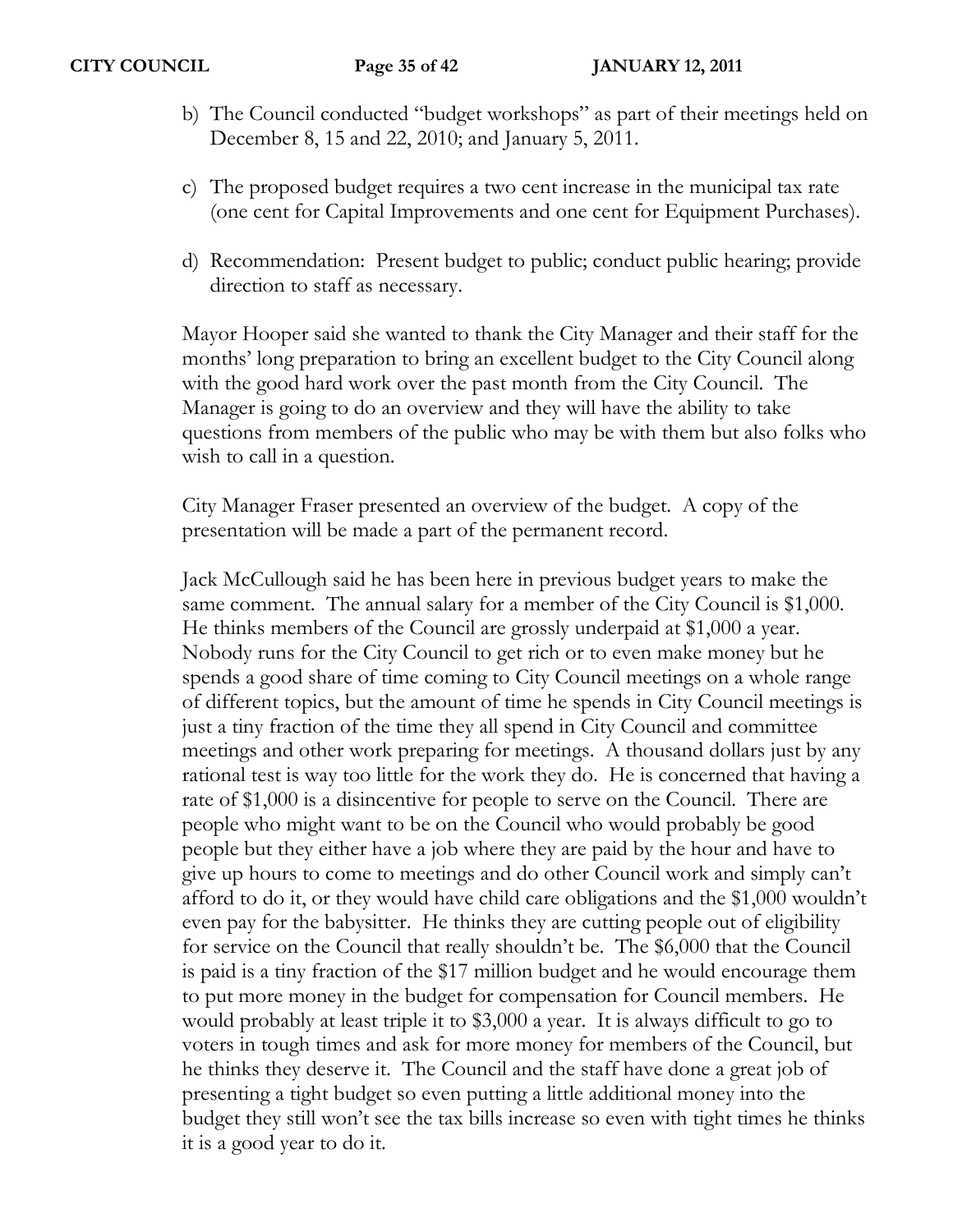Council Member Sheridan said at the last meeting he proposed that salaries for Council members be increased on the ballot by \$2,000 per year. It is a disincentive for low income people to serve. He has been a low income person on the Council for the last few years and they probably won't ever get another one. He thanked Mr. McCullough for speaking up on behalf of the Council Members.

Council Member Golonka said he has been on the Council for a number of years so he would imagine there would be a turnover coming up. He sees the disincentive. He would be in favor of bumping it up. It should be higher because you don't get people running for the Council and you see it in the lack of contest every year. It should be bumped up to \$3,000 for Council Members and \$5,000 for the Mayor.

Council Member Hooper seconded the motion.

Council Member Sherman said tripling is a big number. How about just doubling it to \$2,000 and they could reconsider it annually.

Mayor Hooper said she attended 45 meetings between City Council and the Board of Civil Authority and inspections during the fall. How about \$1,000 for each?

Council Member Golonka said there was a motion for \$3,000 for Council Members and \$5,000 for the Mayor.

City Manager Fraser said it is a total of \$11,300. That would be included in the budget as well as the total on the ballot.

The motion was approved on a vote of 4 to 2 with Council Members Weiss and Jarvis voting against the motion.

Council Member Weiss said he would vote to amend. The amendment would be that whatever the increase is it has to come out as a reduction within the operating budget and not an add-on to the budget.

Marilyn Mode, a resident of Summer Street, said she wants the Council to consider putting aside funds for a circulating bus that would go around the city, a route that would be decided by the citizens. It would be very helpful for senior citizens and good for business. You might have people traveling to some of the outlying businesses they don't necessarily get to and it would be a good community thing that would speak well for Montpelier. She understands that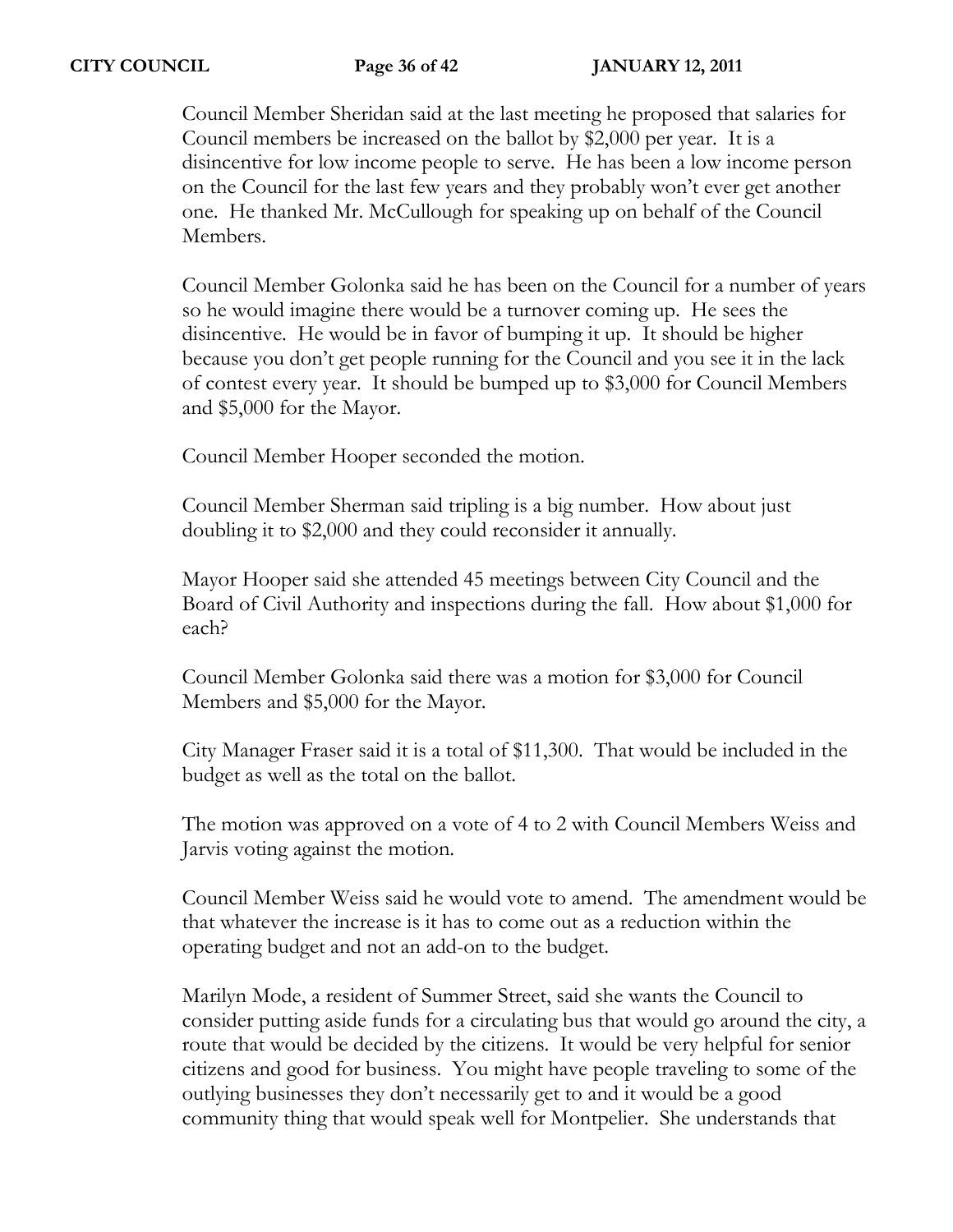Green Mountain Transit has about \$140,000 that could be used towards this and the city's contribution would be less than a third of that.

Mayor Hooper said they voted on the circulator bus at the last meeting and for the Council to reconsider that someone who voted in the affirmative would need to move that.

Council Member Jarvis said they didn't vote. In the context of the budget where you are conducting your first public hearing it seems that everything is on the table again. She can't imagine they would say something is not up for discussion.

Council Member Sherman said if they do include the \$40,000 we then work with the Council, Green Mountain Transit and the public to devise a starter route. If we don't like the route or don't get something that works then we won't lose the money, but if they make the money available it keeps the process going. It is gone and the matching money from GMTA is gone if we don't do anything. In Montpelier we talk about a vibrant downtown and being people and pedestrian friendly and energy efficient. This would be moving in a direction that is quite appropriate and in line with our Master Plan.

Council Member Sheridan said he would like to talk about a part of the budget that he doesn't believe is realistic and that is the salary increases. He mentioned it last time. The fact we have nothing in the budget for Police or Public Works but we have 1 percent in the budget for the non-union people, when you put 1 percent for somebody else you are automatically giving away 1 percent to the others. Employees talk amongst themselves and know within a day what another is being offered. The City Manager talked about the others being behind and they wanted to bring them up, but he would suggest that the jobs they have certainly do not constitute the danger on the police or fire or ambulance, or don't constitute the harsher conditions on Public Works so he isn't sure why they need to be brought up. Police are in danger and so are fire and ambulance; public works employees are out on cold days digging frozen ground for burst water pipes. You will not get zero percent compliance from the unions when you are offering somebody else 1 percent so they aren't looking at that part realistically in his opinion. He would propose they not offer a raise to anybody.

City Manager Fraser said they looked at a lot of options when they did the budget and they have 3.5 percent in for the Fire Department which is a signed contract. There have often been different rates in for different groups. Council Member Jarvis asked the question last week of how the non-union employees had fared and he thinks over the years they have not fared as well as the unions in some cases. More importantly, the cost of living this year was about 1 percent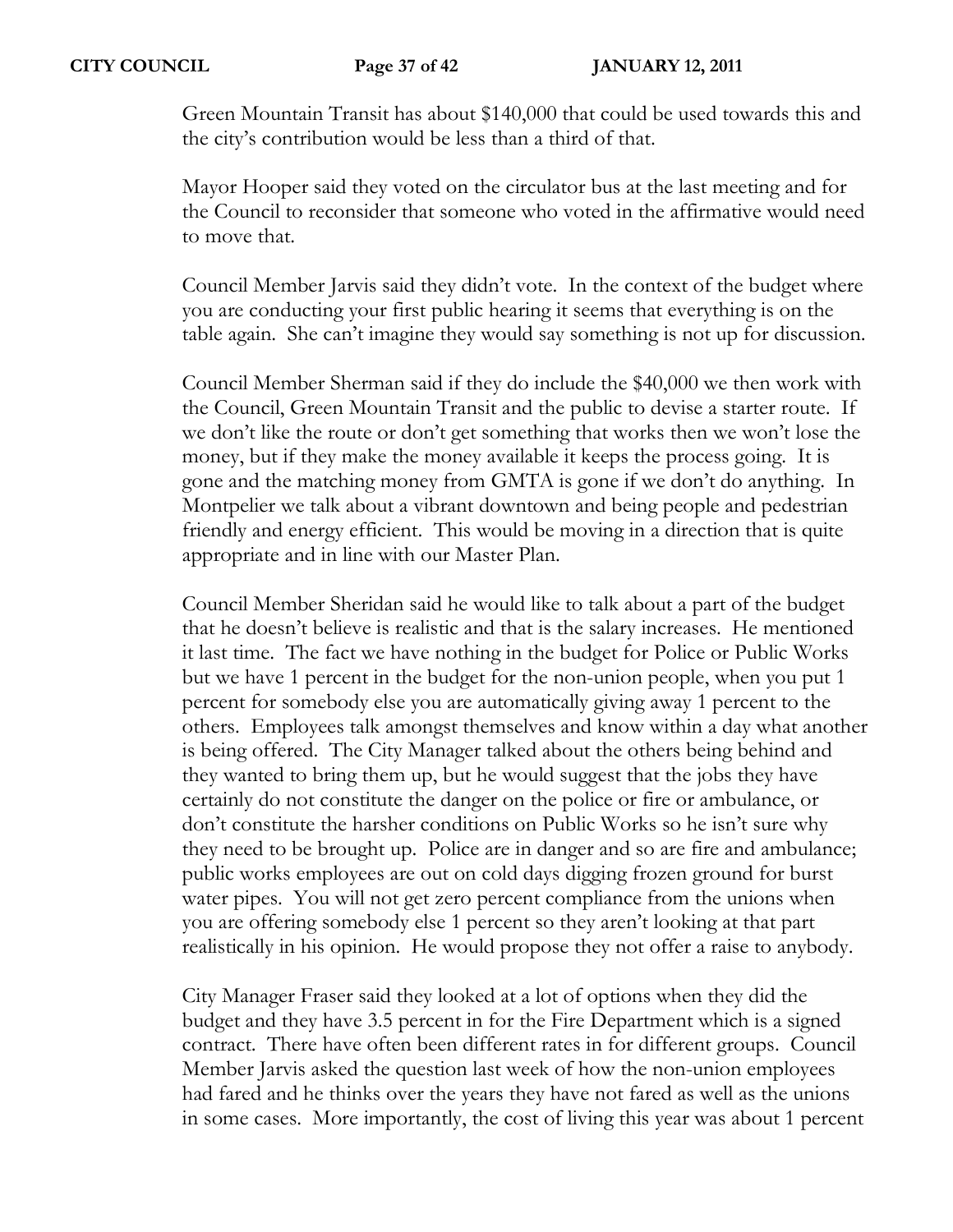so their plan was to put in the cost of living for the non-unions and not bargain with ourselves at all with the unions and not indicate directly what they were going to do directly in the budget. They have obviously honored whatever they negotiated and made funds available for that. They had a long talk at the staff level about how to handle this particular situation. He doesn't think anyone would argue that the Police, Fire and Public Works are arguably more dangerous jobs. What you really have to compare every position to be its own demand on the market and how difficult it is to fill. They try to keep the city's positions competitive with the market and this was their best analysis of how to approach that this year.

Council Member Sherman asked the City Manager what it would add to the budget if they added 1 percent for union employees.

City Manager Fraser replied he doesn't think that is necessary.

Council Member Weiss asked Council Member Sheridan as one who sits in on a negotiation how do you justify saying to these folks you are only going to get 1 percent and they say the Council just voted themselves a 200 percent increase.

Council Member Sheridan said his immediate response would be they went 12 years without a raise. Would they accept for the next 12 years no raise?

Mayor Hooper said she would like to stay within what they have in the budget.

Mayor Hooper closed the public hearing.

Council Member Weiss said he wanted the record to be clear that he will vote no on the budget. He will not support a 1.6 increase in the budget. He started out asking for a 3 cent deduction and there was no support for that. The point is they thought about a zero increase budget and 1.6 violates that principle for him. He cannot support any budget which has a percentage increase to it.

Council Member Sheridan added he would join Council Member Weiss. He told Council Member Weiss that last week he showed more courage than any of them. He just watched again the average median income go down another year. He supports the increase in equipment and supports the capital budget. He thinks they ought to take a one percent cut across the board to all departments and maybe throw in some more from the Reserve Fund. He would love to see it at zero.

Council Member Sherman said she supports the budget.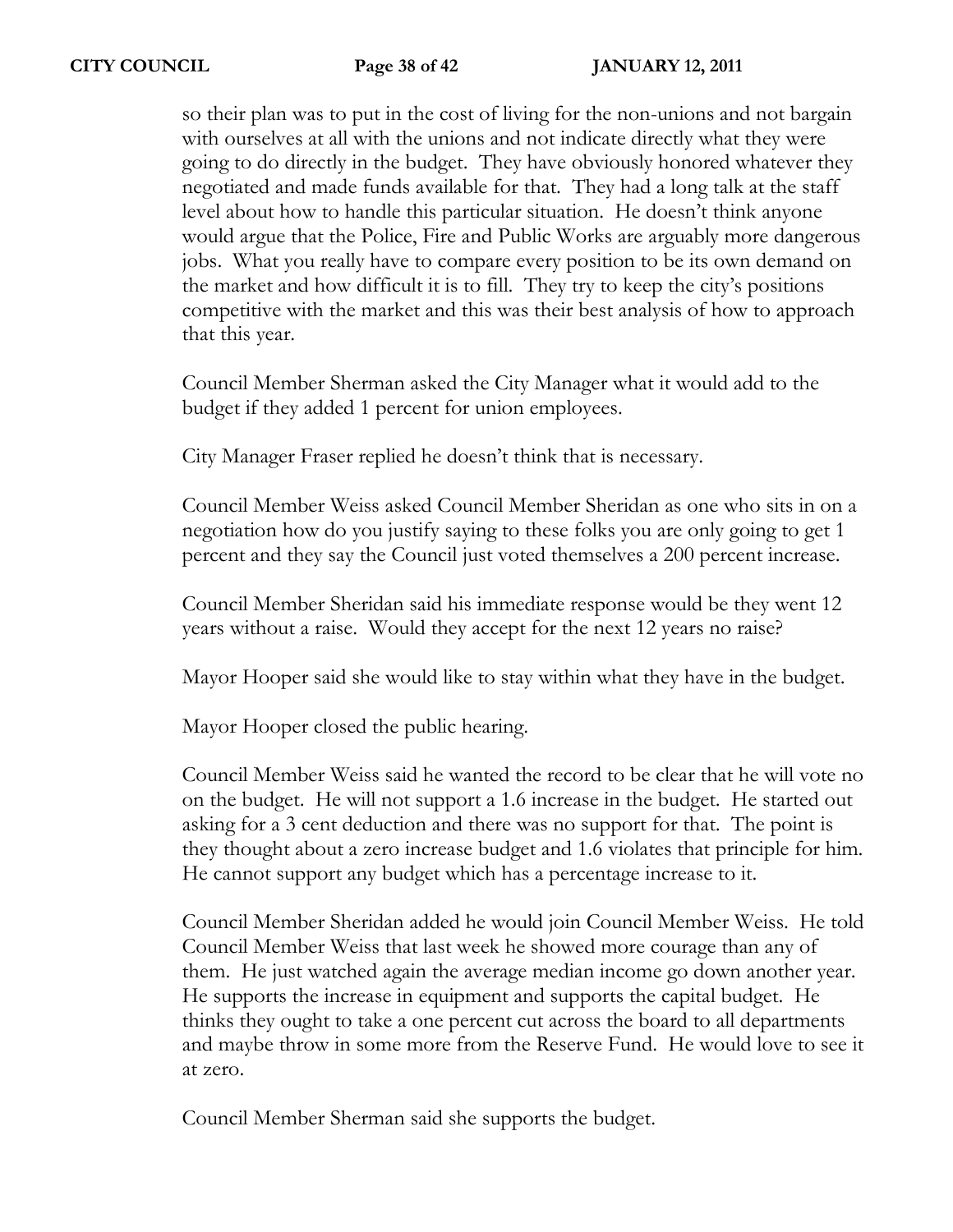Mayor Hooper said they need to hold the public hearing on the Warning.

- 11-106. Conduct First Public Hearing on Warning for March 1, 2011 Annual City Meeting.
	- a) A draft warning of ballot items for the Annual City Meeting is being prepared and will be available in advance of the meeting.
	- b) Recommendation: Conduct Public Hearing; provide direction to staff as necessary.

Mayor Hooper said they have already set the second Public Hearing date. They need to insert the numbers on the warning.

Council Member Jarvis inquired why the Senior Center has its own article. It seems like they did it last year because it was new and they wanted everyone to know what was going on but it is a city department now.

City Manager Fraser said the Senior Center has been its own article for as long as it has been in existence.

Council Member Jarvis said her impression last year of it being its own article on the ballot was that it was a one-time thing.

Council Member Hooper added that was his sense, too, and he was surprised to see it on the ballot.

Mayor Hooper said she is wondering what peoples' reaction would be. They are used to traditionally seeing the Senior Center on the ballot. They are going to move the Senior Center into the budget.

Council Members Golonka said his question is on Article 9 which is the school article. Every other article lists a dollar amount and this one doesn't. He wondered if they could ask them to put in what as of June 30, 2009 it was for an audited amount. The reason is so people can make sense of it with a dollar amount. That sounds very confusing. It says: "Shall the voters authorize the Board to hold any unaudited or audited fund balance as of June 30, 2011?" Last year it was about \$600,000. People deserve to know what that number has historically been. Every other article on this ballot lists an amount. This is a charter requirement to allow them to control that money.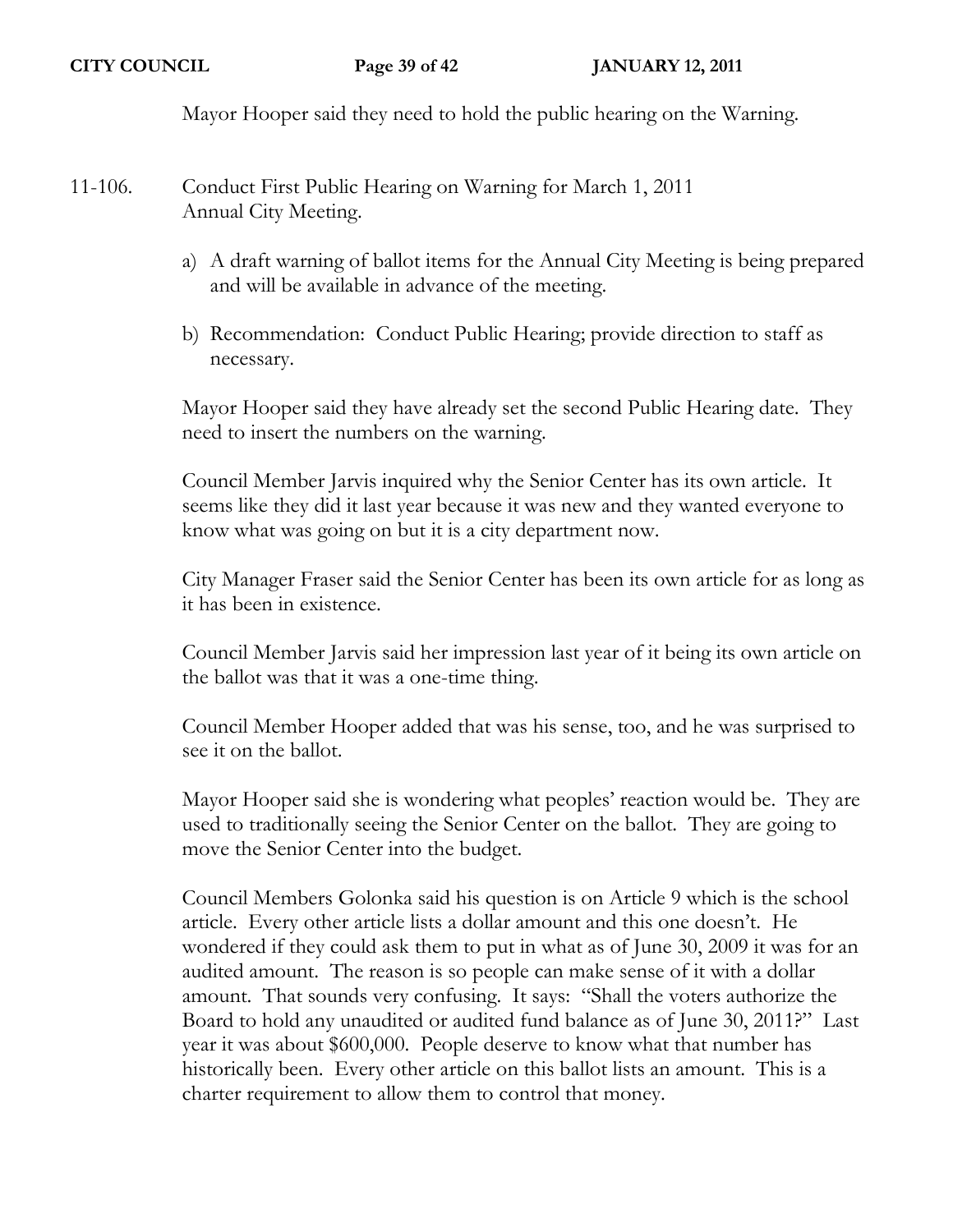Finance Director Gallup said for consistency throughout the state this is how they usually word their articles so they can use and reserve their fund balance rather than return it every year.

Council Member Weiss told Council Member Golonka to read Article 4. It is the same thing applied to the huge surplus at the Recreation Board. That is about \$300,000. They probably don't even have an article that should roll it over.

City Manager Fraser said there was a discussion and for the same reason the city maintains a fund balance they have it there in case a boiler breaks down.

Council Member Golonka said the article has to have more information. The article about the Recreation Board should be there that lists the Recreation Departments reserve fund. If we are going to leave that in their control people should vote on it and know what it is.

Mayor Hooper asked what the consequence of it being moved to us was.

City Manager Fraser said they would just have to get the Council's permission to use it. They get monies from different sources. It isn't all property tax money.

Mayor Hooper said they are not voting to set the warning and just considering it this evening.

- 11-017. Set Date and Time for Annual City Meeting.
	- a) Recommendation: Set date for the Annual City Meeting on Tuesday, March 1, 2011, from 7:00 A.M. to 7:00 P.M.

Motion was made by Council Member Weiss, seconded by Council Member Jarvis to set the date and time for the annual city meeting for Tuesday, March 1, 2011, from 7:00 A.M. to 7:00 P.M. The vote was 6-0, motion carried unanimously.

# 11-019. Reports by City Council.

Council Member Golonka reported they had their regional public service meeting last Thursday and their next step is to wait for the report from Brown and Searles and getting budgets from the four communities and creating their own spreadsheets. There should be something to report in early to mid February.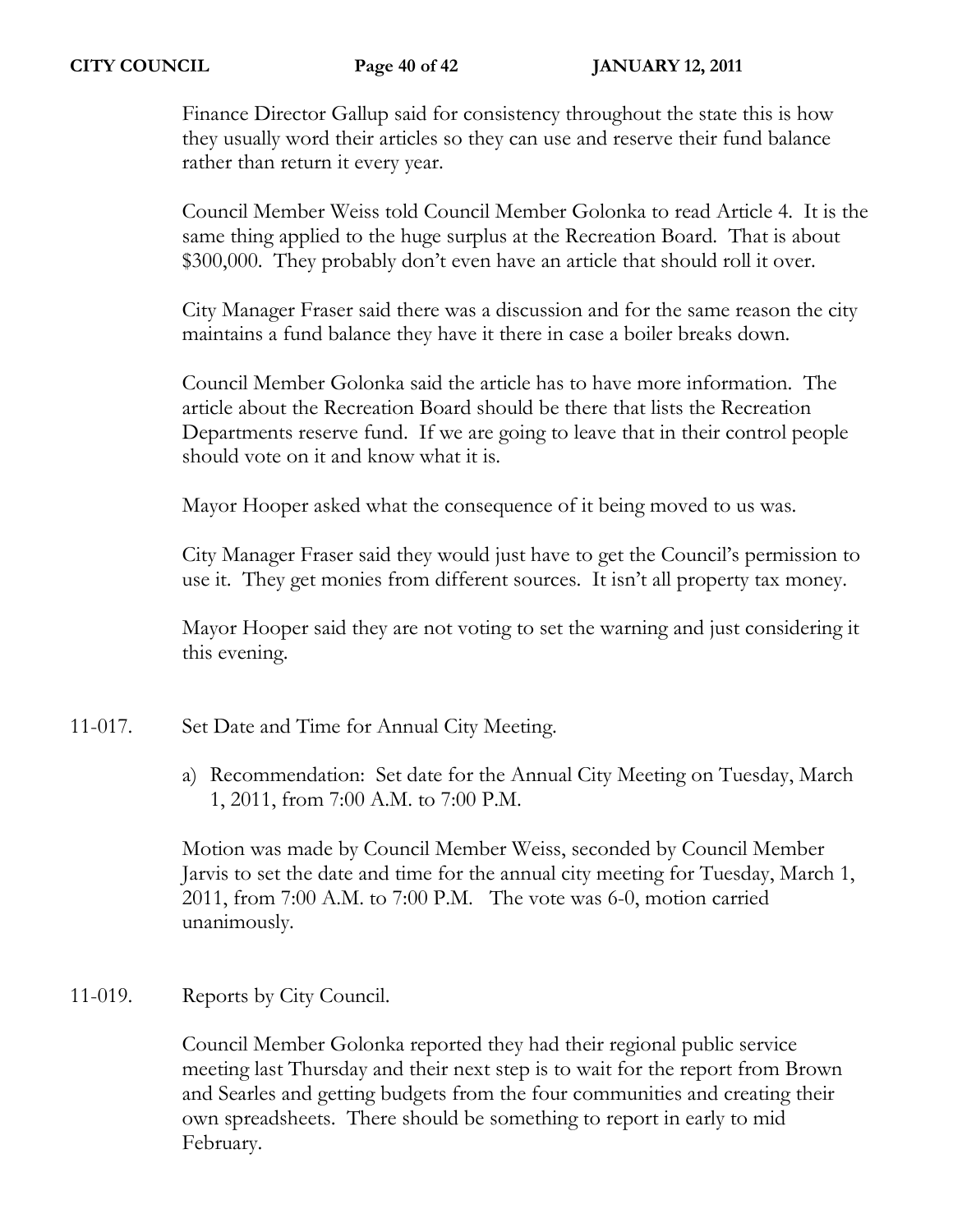Council Member Hooper said at the Town Fair he attended there were several towns talking about how to use social media. There are a lot of very small towns that have very high rates of subscription to their twitter feeds. It would be nice to quickly disseminate information back to the newspapers. That could be useful.

Council Member Weiss said in the City Manager's Report it has February 23rd blank. City Manager Fraser reported that is school vacation week and right now there isn't anything for the agenda.

Council Member Sherman reported she may miss a February meeting because she is having knee replacement surgery.

## 11-020. Mayor's Report.

Mayor Hoper said she was asked to wear her legislative hat to represent the Institutions and Corrections Committee at the meeting convened over in Barre regarding correctional services in that community. It was interesting. The Deputy Secretary Patrick Flood subsequently said to the Institutions Committee that he was very excited about the city coming to them with their problems. She told him that many other cities had in fact stepped up and taken care of their own problems and were actively dealing with it. She found it somewhat unfortunate there was an inequity with the way things were being created and he hadn't realized how much the City of Montpelier was doing to address a very similar set of issues and had been very proactive over the years dealing with this.

11-021. Report by the City Clerk-Treasurer.

None.

## 11-022. Status Reports by the City Manager.

City Manager Fraser said he was pleasantly surprised to be contacted by Secretary Searle's Office wanting to meet with us. He has also been notified they have the public information we requested. He reminded folks that next Wednesday the  $19<sup>th</sup>$  of January is the deadline for our proposals for the consultant. We already have one in. There has been more interest than he expected. They are supposed to be meeting with the state on Friday.